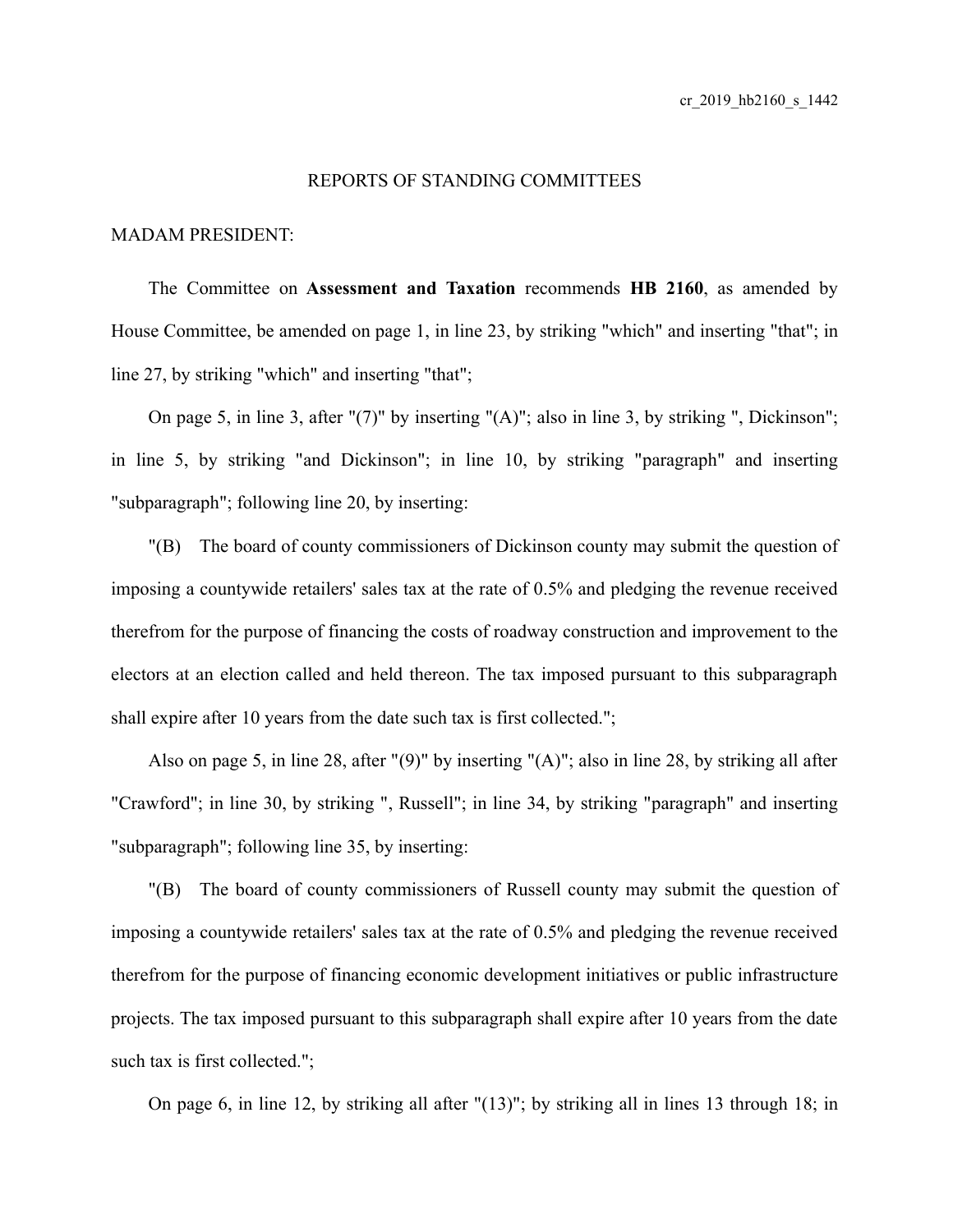line 19, by striking all before "The"; in line 21, by striking all after "0.4%"; by striking all in line 22; in line 23, by striking all before "and";

On page 10, in line 28, by striking "which" and inserting "that"; in line 31, by striking "which" and inserting "that";

On page 11, following line 21, by inserting:

"Sec. 2. K.S.A. 2018 Supp. 12-189 is hereby amended to read as follows: 12-189. The rate of any city retailers' sales tax shall be fixed in increments of 0.05% and in an amount not to exceed 2% for general purposes and not to exceed 1% for special purposes, which shall be determined by the governing body of the city. For any retailers' sales tax imposed by a city for special purposes, such city shall specify the purposes for which such tax is imposed. All such special purpose retailers' sales taxes imposed by a city shall expire after 10 years from the date such tax is first collected. The rate of any countywide retailers' sales tax shall be fixed in an amount not to exceed 1% and shall be fixed in increments of 0.25%, and which amount shall be determined by the board of county commissioners, except that:

(a) The board of county commissioners of Wabaunsee county, for the purposes of K.S.A. 12- 187(b)(2), and amendments thereto, may fix such rate at 1.25%; the board of county commissioners of Osage or Reno county, for the purposes of K.S.A.  $12-187(b)(2)$ , and amendments thereto, may fix such rate at 1.25% or 1.5%; the board of county commissioners of Cherokee, Crawford, Ford, Saline, Seward<del>, Thomas</del> or Wyandotte county, for the purposes of K.S.A. 12-187(b)(2), and amendments thereto, may fix such rate at  $1.5\%$ ; the board of county commissioners of Atchison or Thomas county, for the purposes of K.S.A. 12-187(b)(2), and amendments thereto, may fix such rate at 1.5% or 1.75%; the board of county commissioners of Anderson, Barton, Jefferson or Ottawa county, for the purposes of K.S.A. 12-187(b)(2), and amendments thereto, may fix such rate at  $2\%$ ; the board of county commissioners of Marion county, for the purposes of K.S.A. 12-187(b)(2), and amendments thereto,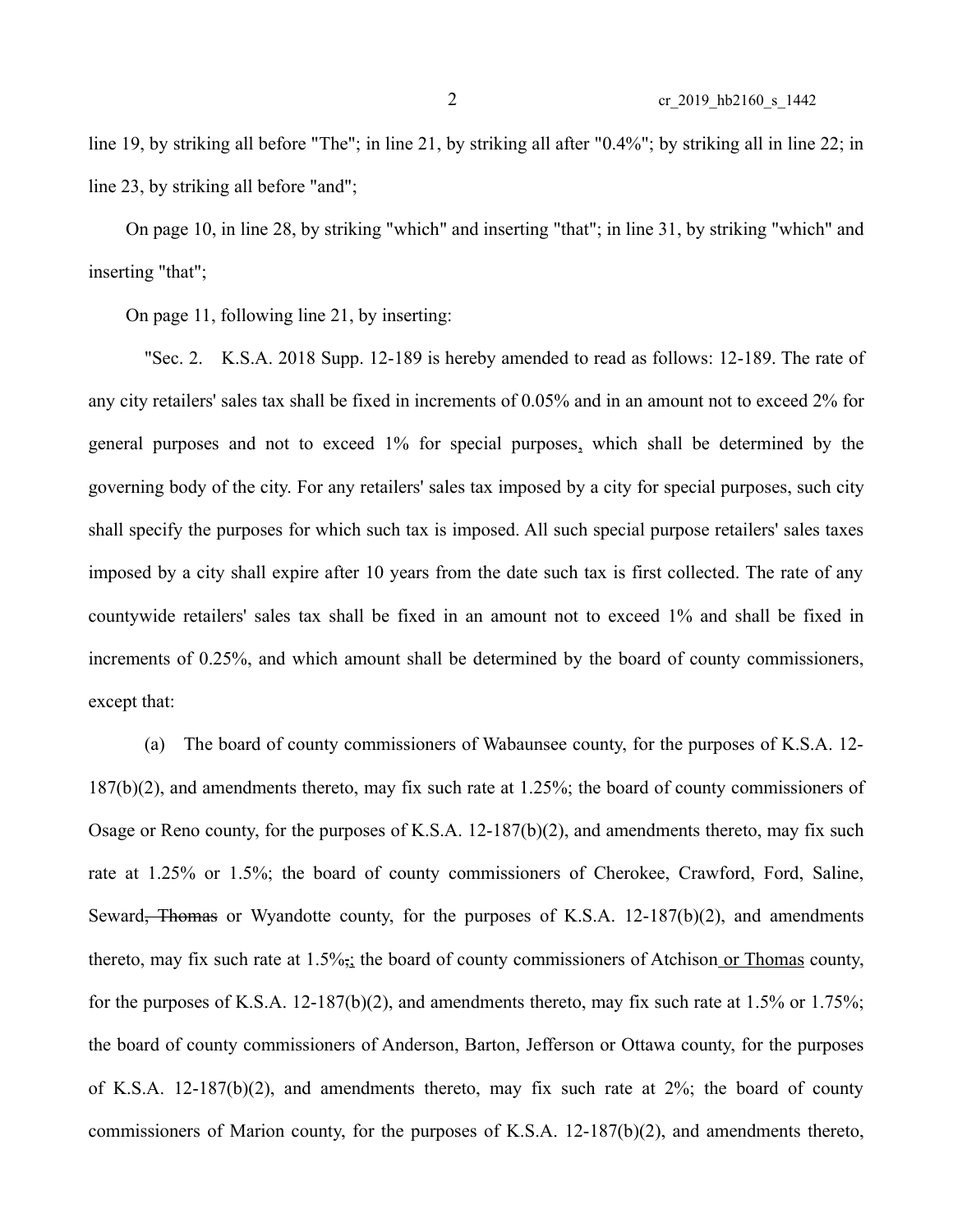may fix such rate at 2.5%; the board of county commissioners of Franklin, Linn and Miami counties, for the purposes of K.S.A. 12-187(b)(2), and amendments thereto, may fix such rate at a percentage which that is equal to the sum of the rate allowed to be imposed by the respective board of county commissioners on July 1, 2007, plus up to 1.0%; and the board of county commissioners of Brown county, for the purposes of K.S.A. 12-187(b)(2), and amendments thereto, may fix such rate at up to  $2\%$ ;

(b) the board of county commissioners of Jackson county, for the purposes of K.S.A. 12-  $187(b)(3)$ , and amendments thereto, may fix such rate at  $2\%$ ;

(c) the boards of county commissioners of Finney and Ford counties, for the purposes of K.S.A. 12-187(b)(4), and amendments thereto, may fix such rate at  $0.25\%$ ;

(d) the board of county commissioners of any county, for the purposes of K.S.A. 12-187(b) (5), and amendments thereto, may fix such rate at a percentage-which that is equal to the sum of the rate allowed to be imposed by a board of county commissioners on the effective date of this act plus 0.25%, 0.5%, 0.75% or 1%, as the case requires;

(e) the board of county commissioners of Dickinson county, for the purposes of K.S.A. 12- 187(b)(7), and amendments thereto, may fix such rate at 1.5%, and the board of county commissioners of Miami county, for the purposes of K.S.A. 12-187(b)(7), and amendments thereto, may fix such rate at 1.25%, 1.5%, 1.75% or 2%;

(f) the board of county commissioners of Sherman county, for the purposes of K.S.A. 12- 187(b)(8), and amendments thereto, may fix such rate at 2.25%;

(g) the board of county commissioners of Crawford or Russell county for the purposes of K.S.A. 12-187(b)(9), and amendments thereto, may fix such rate at  $1.5\%$ ;

(h) the board of county commissioners of Franklin county, for the purposes of K.S.A. 12-  $187(b)(10)$ , and amendments thereto, may fix such rate at  $1.75\%$ ;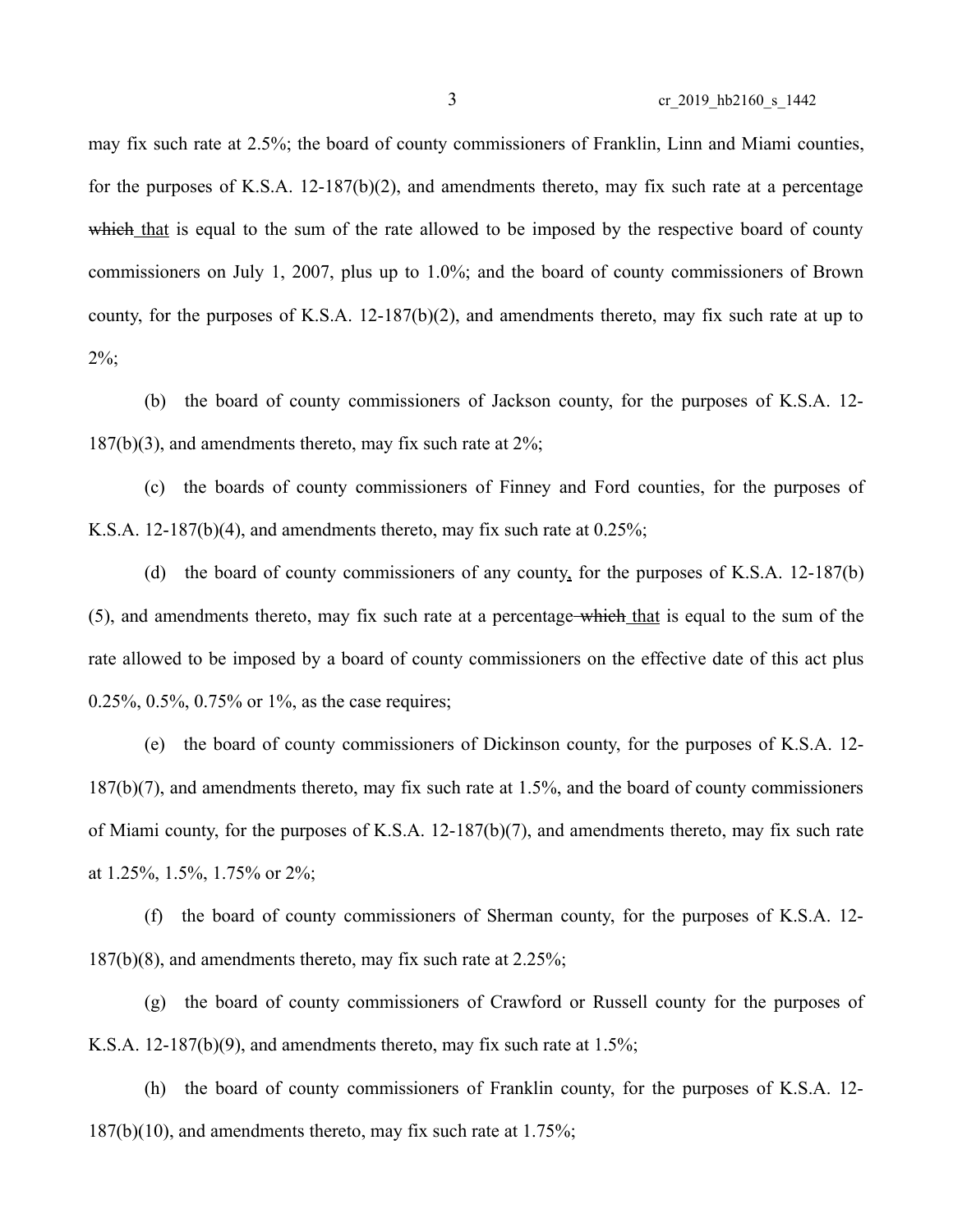(i) the board of county commissioners of Douglas county, for the purposes of K.S.A. 12-  $187(b)(11)$  and (b)(30), and amendments thereto, may fix such rate at 1.75%;

(j) the board of county commissioners of Jackson county, for the purposes of K.S.A. 12-  $187(b)(13)$ , and amendments thereto, may fix such rate at  $1.4\%$ ;

(k) the board of county commissioners of Sedgwick county, for the purposes of K.S.A. 12-  $187(b)(3)(C)$ , and amendments thereto, may fix such rate at  $2\%$ ;

(l) the board of county commissioners of Neosho county, for the purposes of K.S.A. 12-  $187(b)(14)$ , and amendments thereto, may fix such rate at 1.0% or 1.5%;

(m) the board of county commissioners of Saline county, for the purposes of K.S.A. 12-187(b)  $(15)$ , and amendments thereto, may fix such rate at up to  $1.5\%$ ;

(n) the board of county commissioners of Harvey county, for the purposes of K.S.A. 12- 187(b)(16), and amendments thereto, may fix such rate at 2.0%;

(o) the board of county commissioners of Atchison county, for the purpose of K.S.A. 12-  $187(b)(17)$ , and amendments thereto, may fix such rate at a percentage which that is equal to the sum of the rate allowed to be imposed by the board of county commissioners of Atchison county on the effective date of this act plus 0.25%;

(p) the board of county commissioners of Wabaunsee county, for the purpose of K.S.A. 12- 187(b)(18), and amendments thereto, may fix such rate at a percentage which that is equal to the sum of the rate allowed to be imposed by the board of county commissioners of Wabaunsee county on July 1, 2007, plus 0.5%;

(q) the board of county commissioners of Jefferson county, for the purpose of K.S.A. 12-  $187(b)(19)$  and  $(25)$ , and amendments thereto, may fix such rate at  $2.25\%$ ;

(r) the board of county commissioners of Riley county, for the purpose of K.S.A. 12-187(b) (20), and amendments thereto, may fix such rate at a percentage-which that is equal to the sum of the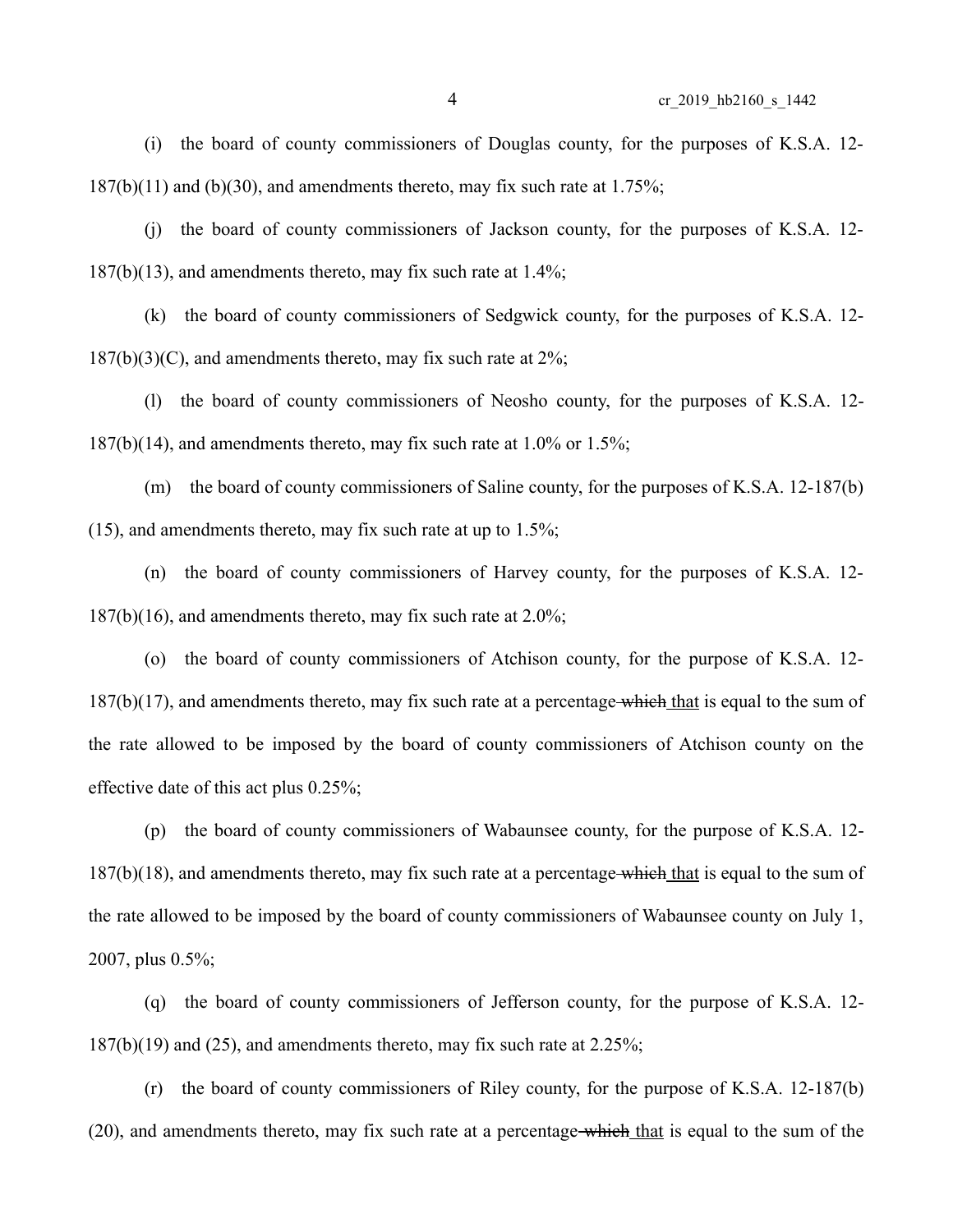rate allowed to be imposed by the board of county commissioners of Riley county on July 1, 2007, plus up to  $1\%$ ;

(s) the board of county commissioners of Johnson county, for the purposes of K.S.A. 12-  $187(b)(21)$ , and amendments thereto, may fix such rate at a percentage which that is equal to the sum of the rate allowed to be imposed by the board of county commissioners of Johnson county on July 1, 2007, plus 0.25%;

(t) the board of county commissioners of Wilson county, for the purposes of K.S.A. 12-187(b) (22), and amendments thereto, may fix such rate at up to 2%;

(u) the board of county commissioners of Butler county, for the purposes of K.S.A. 12-187(b) (23), and amendments thereto, may fix such rate at a percentage-which that is equal to the sum of the rate otherwise allowed pursuant to this section, plus 0.25%, 0.5%, 0.75% or 1%;

(v) the board of county commissioners of Barton county, for the purposes of K.S.A. 12-187(b) (24), and amendments thereto, may fix such rate at up to 1.5%;

(w) the board of county commissioners of Lyon county, for the purposes of K.S.A. 12-187(b)  $(3)(D)$ , and amendments thereto, may fix such rate at 1.5%;

(x) the board of county commissioners of Rawlins county, for the purposes of K.S.A. 12-  $187(b)(3)(E)$ , and amendments thereto, may fix such rate at 1.75%;

(y) the board of county commissioners of Chautauqua county, for the purposes of K.S.A. 12-  $187(b)(3)(F)$ , and amendments thereto, may fix such rate at 2.0%;

(z) the board of county commissioners of Pottawatomie county, for the purposes of K.S.A. 12-  $187(b)(26)$ , and amendments thereto, may fix such rate at up to  $1.5\%$ ;

(aa) the board of county commissioners of Kingman county, for the purposes of K.S.A. 12-  $187(b)(27)$ , and amendments thereto, may fix such rate at a percentage which that is equal to the sum of the rate otherwise allowed pursuant to this section, plus 0.25%, 0.5%, 0.75%, or 1%;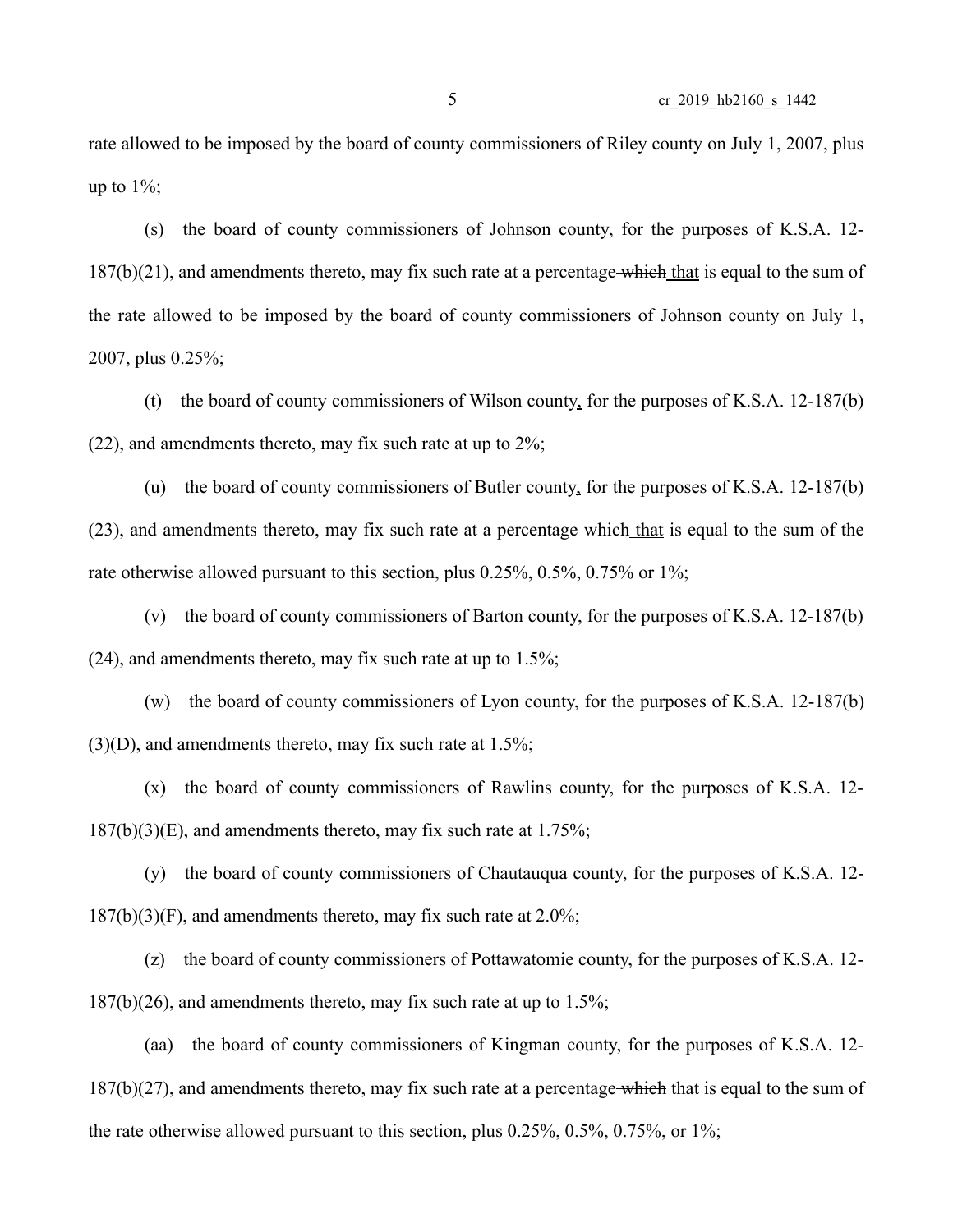(bb) the board of county commissioners of Edwards county, for the purposes of K.S.A. 12- 187(b)(28), and amendments thereto, may fix such rate at 1.375%;

(cc) the board of county commissioners of Rooks county, for the purposes of K.S.A. 12-  $187(b)(29)$ , and amendments thereto, may fix such rate at up to  $1.5\%$ ;

(dd) the board of county commissioners of Bourbon county, for the purposes of K.S.A. 12-  $187(b)(3)(G)$  and  $(b)(31)$ , and amendments thereto, may fix such rate at up to 2.0%; and

(ee) the board of county commissioners of Marion county, for the purposes of K.S.A. 12- 187(b)(32), and amendments thereto, may fix such rate at 2.5%.

Any county or city levying a retailers' sales tax is hereby prohibited from administering or collecting such tax locally, but shall utilize the services of the state department of revenue to administer, enforce and collect such tax. Except as otherwise specifically provided in K.S.A. 12-189a, and amendments thereto, such tax shall be identical in its application, and exemptions therefrom, to the Kansas retailers' sales tax act and all laws and administrative rules and regulations of the state department of revenue relating to the Kansas retailers' sales tax shall apply to such local sales tax insofar as such laws and rules and regulations may be made applicable. The state director of taxation is hereby authorized to administer, enforce and collect such local sales taxes and to adopt such rules and regulations as may be necessary for the efficient and effective administration and enforcement thereof.

Upon receipt of a certified copy of an ordinance or resolution authorizing the levy of a local retailers' sales tax, the director of taxation shall cause such taxes to be collected within or without the boundaries of such taxing subdivision at the same time and in the same manner provided for the collection of the state retailers' sales tax. Such copy shall be submitted to the director of taxation within 30 days after adoption of any such ordinance or resolution. All moneys collected by the director of taxation under the provisions of this section shall be credited to a county and city retailers' sales tax fund which fund is hereby established in the state treasury, except that all moneys collected by the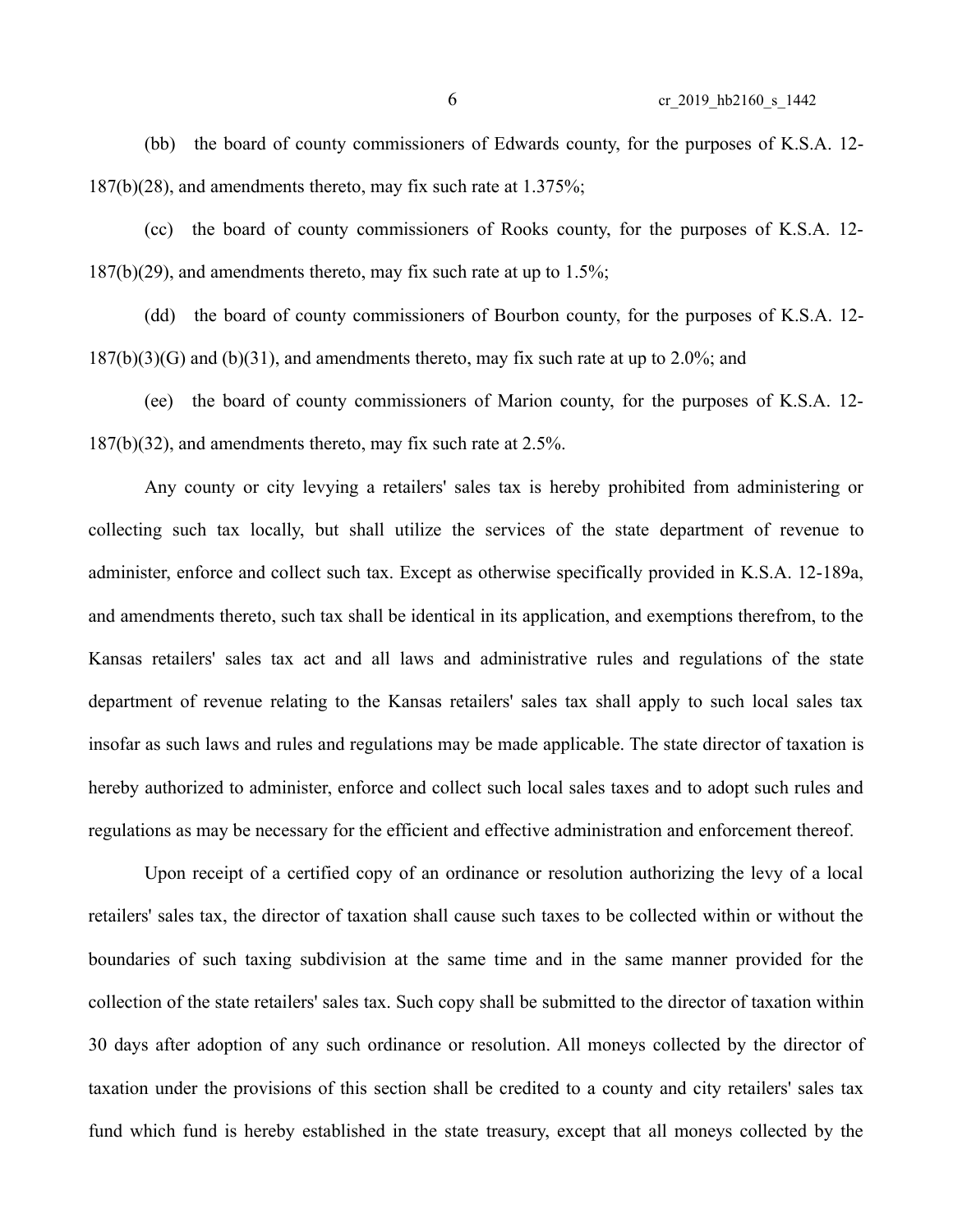director of taxation pursuant to the authority granted in K.S.A. 12-187(b)(22), and amendments thereto, shall be credited to the Wilson county capital improvements fund. Any refund due on any county or city retailers' sales tax collected pursuant to this act shall be paid out of the sales tax refund fund and reimbursed by the director of taxation from collections of local retailers' sales tax revenue. Except for local retailers' sales tax revenue required to be deposited in the redevelopment bond fund established under K.S.A. 74-8927, and amendments thereto, all local retailers' sales tax revenue collected within any county or city pursuant to this act shall be apportioned and remitted at least quarterly by the state treasurer, on instruction from the director of taxation, to the treasurer of such county or city.

Revenue that is received from the imposition of a local retailers' sales tax-which that exceeds the amount of revenue required to pay the costs of a special project for which such revenue was pledged shall be credited to the city or county general fund, as the case requires.

The director of taxation shall provide, upon request by a city or county clerk or treasurer or finance officer of any city or county levying a local retailers' sales tax, monthly reports identifying each retailer doing business in such city or county or making taxable sales sourced to such city or county, setting forth the tax liability and the amount of such tax remitted by each retailer during the preceding month and identifying each business location maintained by the retailer and such retailer's sales or use tax registration or account number. Such report shall be made available to the clerk or treasurer or finance officer of such city or county within a reasonable time after it has been requested from the director of taxation. The director of taxation shall be allowed to assess a reasonable fee for the issuance of such report. Information received by any city or county pursuant to this section shall be confidential, and it shall be unlawful for any officer or employee of such city or county to divulge any such information in any manner. Any violation of this paragraph by a city or county officer or employee is a class A misdemeanor, and such officer or employee shall be dismissed from office. Reports of violations of this paragraph shall be investigated by the attorney general. The district attorney or county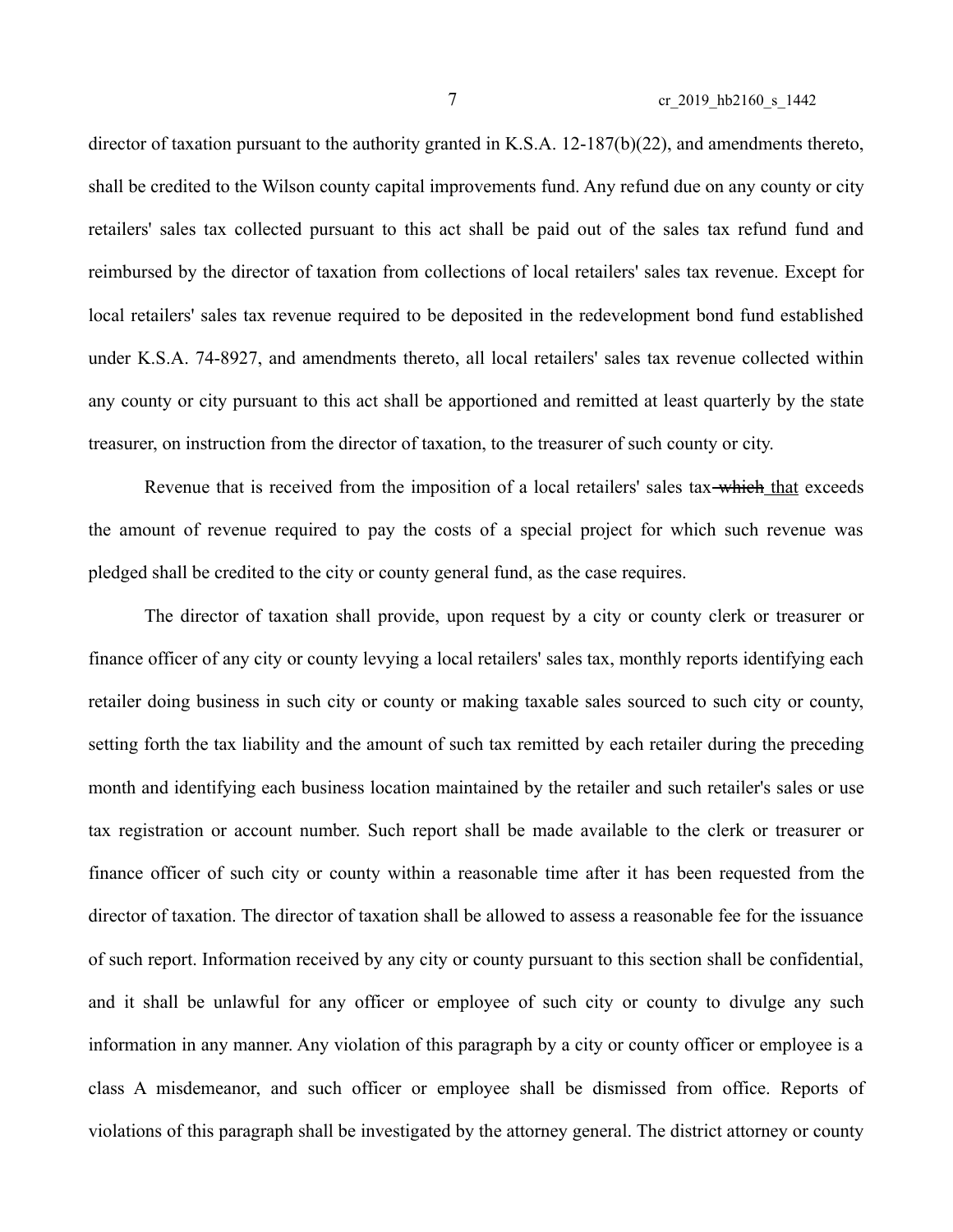attorney and the attorney general shall have authority to prosecute violations of this paragraph.

Sec. 3. K.S.A. 2018 Supp. 79-3606 is hereby amended to read as follows: 79-3606. The following shall be exempt from the tax imposed by this act:

(a) All sales of motor-vehicle fuel or other articles upon which a sales or excise tax has been paid, not subject to refund, under the laws of this state except cigarettes and electronic cigarettes as defined by K.S.A. 79-3301, and amendments thereto, including consumable material for such electronic cigarettes, cereal malt beverages and malt products as defined by K.S.A. 79-3817, and amendments thereto, including wort, liquid malt, malt syrup and malt extract, that is not subject to taxation under the provisions of K.S.A. 79-41a02, and amendments thereto, motor vehicles taxed pursuant to K.S.A. 79-5117, and amendments thereto, tires taxed pursuant to K.S.A. 65-3424d, and amendments thereto, drycleaning and laundry services taxed pursuant to K.S.A. 65-34,150, and amendments thereto, and gross receipts from regulated sports contests taxed pursuant to the Kansas professional regulated sports act, and amendments thereto;

(b) all sales of tangible personal property or service, including the renting and leasing of tangible personal property, purchased directly by the state of Kansas, a political subdivision thereof, other than a school or educational institution, or purchased by a public or private nonprofit hospital or public hospital authority or nonprofit blood, tissue or organ bank and used exclusively for state, political subdivision, hospital or public hospital authority or nonprofit blood, tissue or organ bank purposes, except when: (1) Such state, hospital or public hospital authority is engaged or proposes to engage in any business specifically taxable under the provisions of this act and such items of tangible personal property or service are used or proposed to be used in such business; or (2) such political subdivision is engaged or proposes to engage in the business of furnishing gas, electricity or heat to others and such items of personal property or service are used or proposed to be used in such business;

(c) all sales of tangible personal property or services, including the renting and leasing of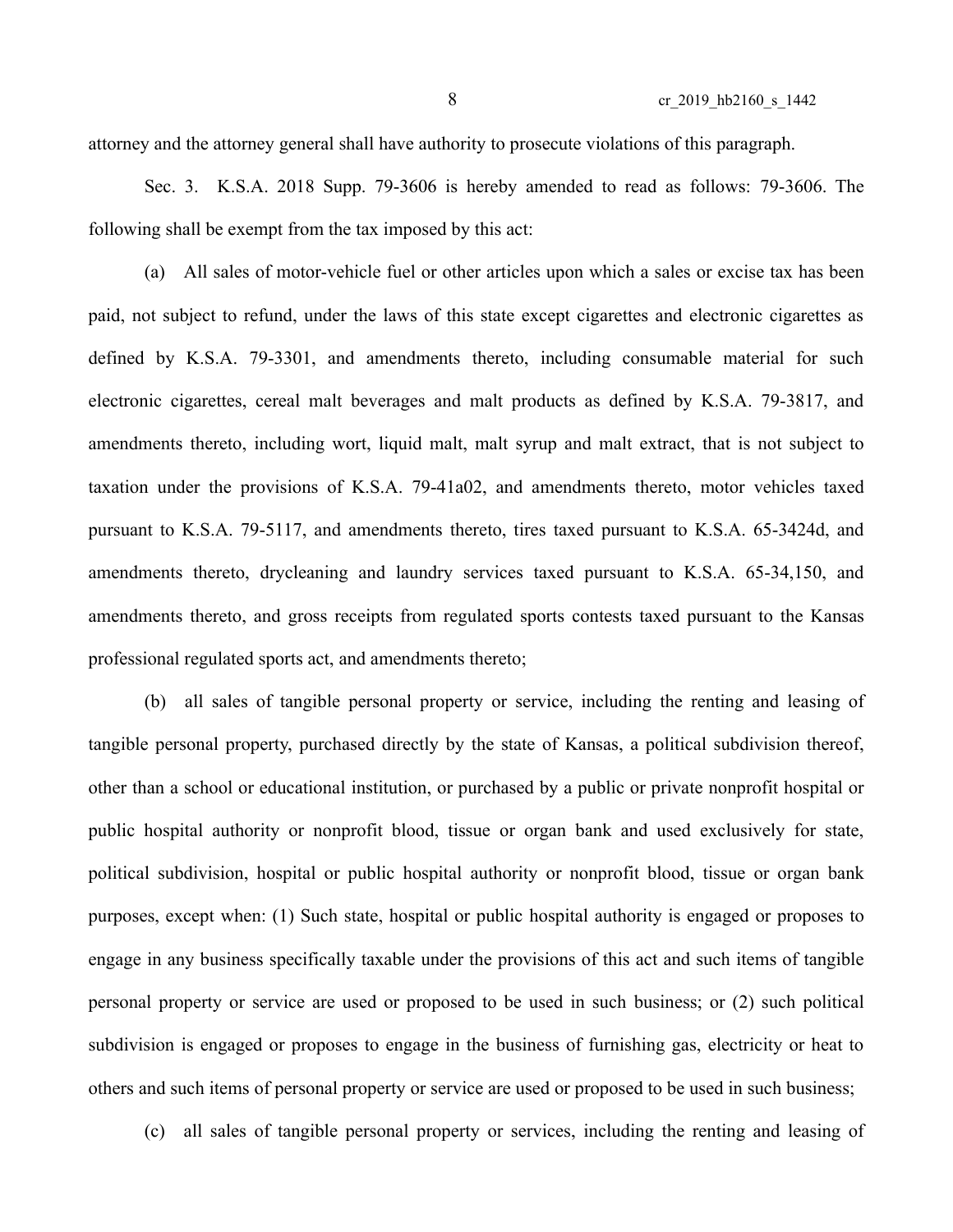9 cr\_2019\_hb2160\_s\_1442

tangible personal property, purchased directly by a public or private elementary or secondary school or public or private nonprofit educational institution and used primarily by such school or institution for nonsectarian programs and activities provided or sponsored by such school or institution or in the erection, repair or enlargement of buildings to be used for such purposes. The exemption herein provided shall not apply to erection, construction, repair, enlargement or equipment of buildings used primarily for human habitation;

(d) all sales of tangible personal property or services purchased by a contractor for the purpose of constructing, equipping, reconstructing, maintaining, repairing, enlarging, furnishing or remodeling facilities for any public or private nonprofit hospital or public hospital authority, public or private elementary or secondary school, a public or private nonprofit educational institution, state correctional institution including a privately constructed correctional institution contracted for state use and ownership, that would be exempt from taxation under the provisions of this act if purchased directly by such hospital or public hospital authority, school, educational institution or a state correctional institution; and all sales of tangible personal property or services purchased by a contractor for the purpose of constructing, equipping, reconstructing, maintaining, repairing, enlarging, furnishing or remodeling facilities for any political subdivision of the state or district described in subsection (s), the total cost of which is paid from funds of such political subdivision or district and that would be exempt from taxation under the provisions of this act if purchased directly by such political subdivision or district. Nothing in this subsection or in the provisions of K.S.A. 12-3418, and amendments thereto, shall be deemed to exempt the purchase of any construction machinery, equipment or tools used in the constructing, equipping, reconstructing, maintaining, repairing, enlarging, furnishing or remodeling facilities for any political subdivision of the state or any such district. As used in this subsection, K.S.A. 12-3418 and 79-3640, and amendments thereto, "funds of a political subdivision" shall mean general tax revenues, the proceeds of any bonds and gifts or grants-in-aid. Gifts shall not mean funds used for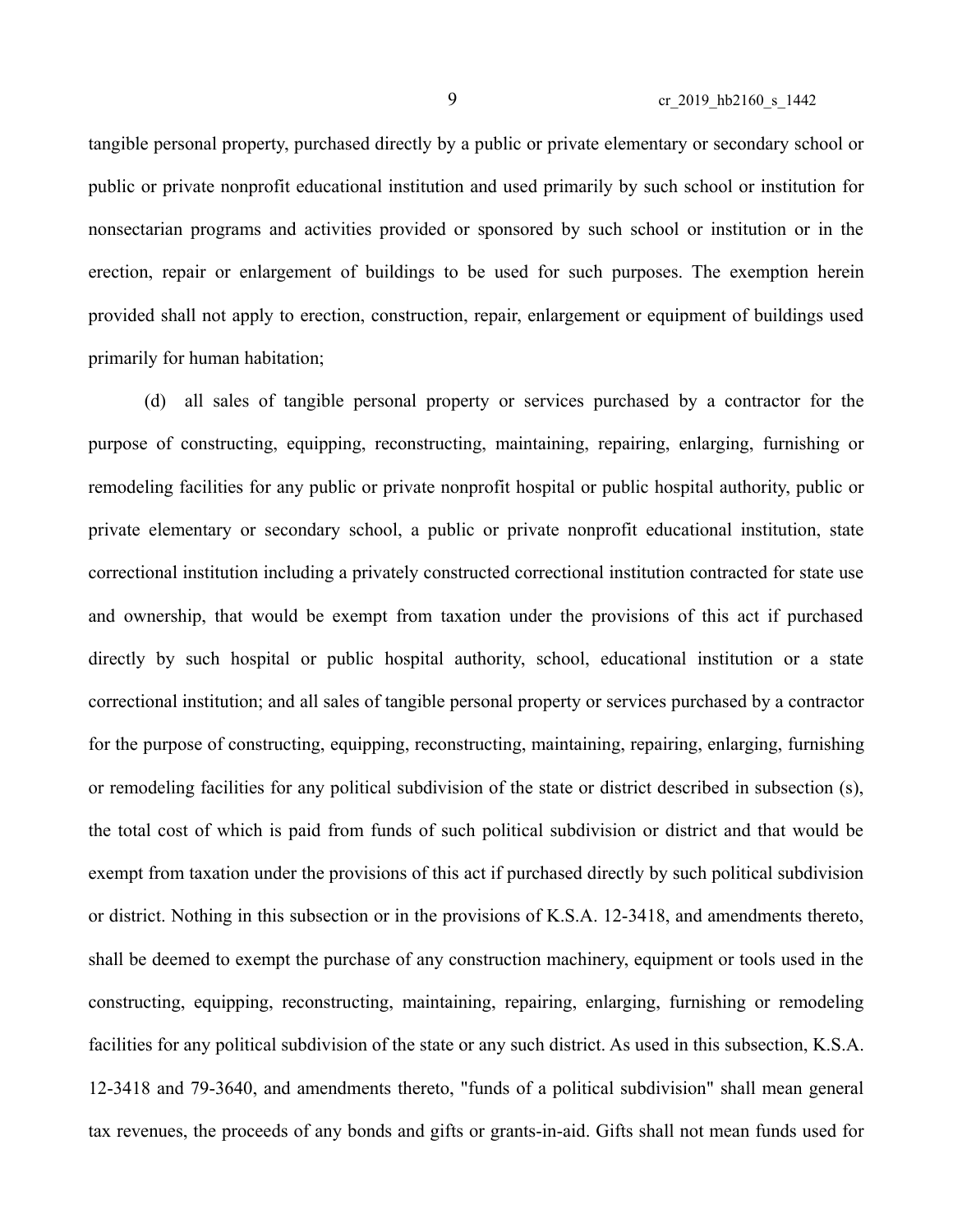the purpose of constructing, equipping, reconstructing, repairing, enlarging, furnishing or remodeling facilities that are to be leased to the donor. When any political subdivision of the state, district described in subsection (s), public or private nonprofit hospital or public hospital authority, public or private elementary or secondary school, public or private nonprofit educational institution, state correctional institution including a privately constructed correctional institution contracted for state use and ownership shall contract for the purpose of constructing, equipping, reconstructing, maintaining, repairing, enlarging, furnishing or remodeling facilities, it shall obtain from the state and furnish to the contractor an exemption certificate for the project involved, and the contractor may purchase materials for incorporation in such project. The contractor shall furnish the number of such certificate to all suppliers from whom such purchases are made, and such suppliers shall execute invoices covering the same bearing the number of such certificate. Upon completion of the project the contractor shall furnish to the political subdivision, district described in subsection (s), hospital or public hospital authority, school, educational institution or department of corrections concerned a sworn statement, on a form to be provided by the director of taxation, that all purchases so made were entitled to exemption under this subsection. As an alternative to the foregoing procedure, any such contracting entity may apply to the secretary of revenue for agent status for the sole purpose of issuing and furnishing project exemption certificates to contractors pursuant to rules and regulations adopted by the secretary establishing conditions and standards for the granting and maintaining of such status. All invoices shall be held by the contractor for a period of five years and shall be subject to audit by the director of taxation. If any materials purchased under such a certificate are found not to have been incorporated in the building or other project or not to have been returned for credit or the sales or compensating tax otherwise imposed upon such materials that will not be so incorporated in the building or other project reported and paid by such contractor to the director of taxation not later than the  $20<sup>th</sup>$  day of the month following the close of the month in which it shall be determined that such materials will not be used for the purpose for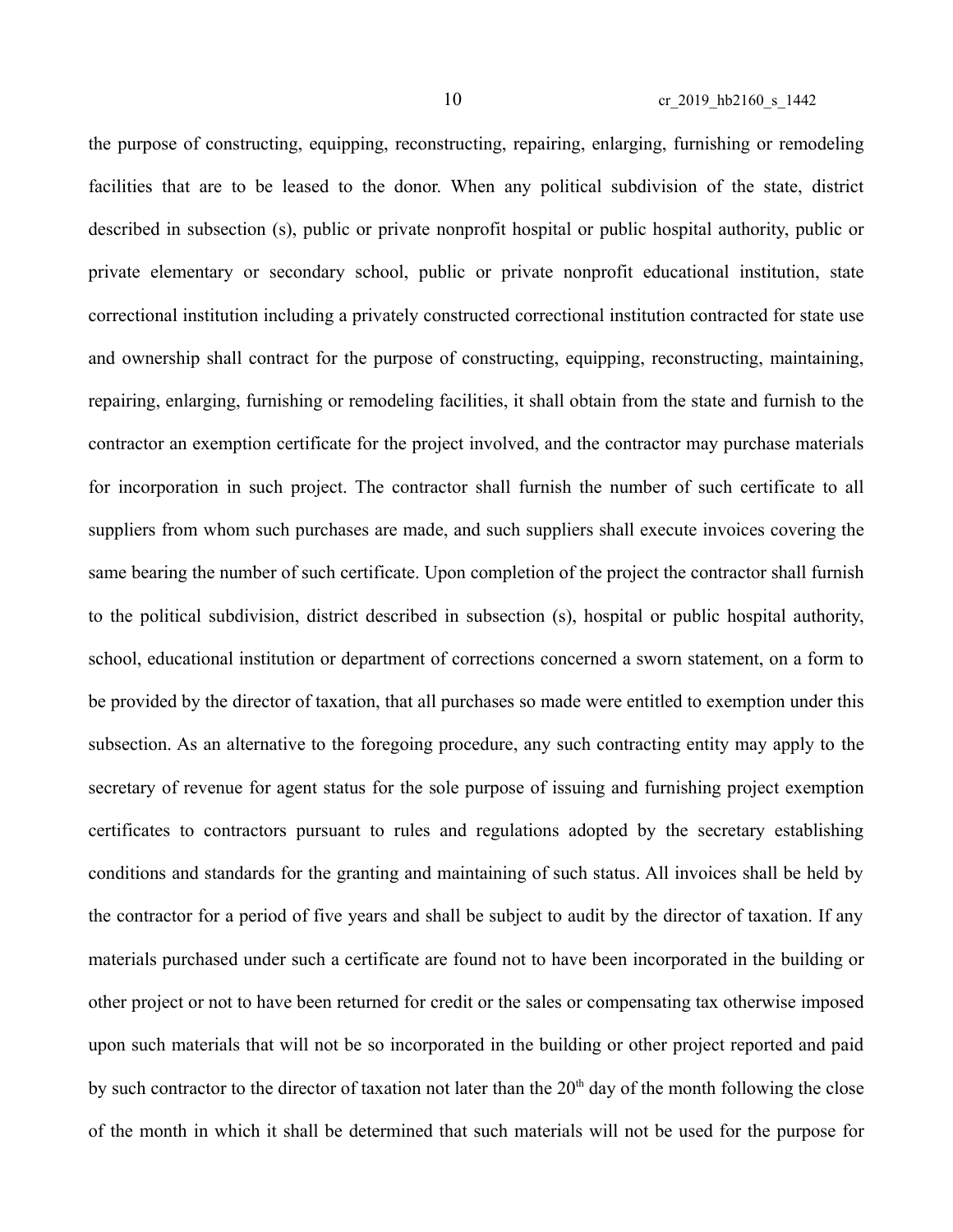which such certificate was issued, the political subdivision, district described in subsection (s), hospital or public hospital authority, school, educational institution or the contractor contracting with the department of corrections for a correctional institution concerned shall be liable for tax on all materials purchased for the project, and upon payment thereof it may recover the same from the contractor together with reasonable attorney fees. Any contractor or any agent, employee or subcontractor thereof, who shall use or otherwise dispose of any materials purchased under such a certificate for any purpose other than that for which such a certificate is issued without the payment of the sales or compensating tax otherwise imposed upon such materials, shall be guilty of a misdemeanor and, upon conviction therefor, shall be subject to the penalties provided for in K.S.A. 79-3615(h), and amendments thereto;

(e) all sales of tangible personal property or services purchased by a contractor for the erection, repair or enlargement of buildings or other projects for the government of the United States, its agencies or instrumentalities, that would be exempt from taxation if purchased directly by the government of the United States, its agencies or instrumentalities. When the government of the United States, its agencies or instrumentalities shall contract for the erection, repair, or enlargement of any building or other project, it shall obtain from the state and furnish to the contractor an exemption certificate for the project involved, and the contractor may purchase materials for incorporation in such project. The contractor shall furnish the number of such certificates to all suppliers from whom such purchases are made, and such suppliers shall execute invoices covering the same bearing the number of such certificate. Upon completion of the project the contractor shall furnish to the government of the United States, its agencies or instrumentalities concerned a sworn statement, on a form to be provided by the director of taxation, that all purchases so made were entitled to exemption under this subsection. As an alternative to the foregoing procedure, any such contracting entity may apply to the secretary of revenue for agent status for the sole purpose of issuing and furnishing project exemption certificates to contractors pursuant to rules and regulations adopted by the secretary establishing conditions and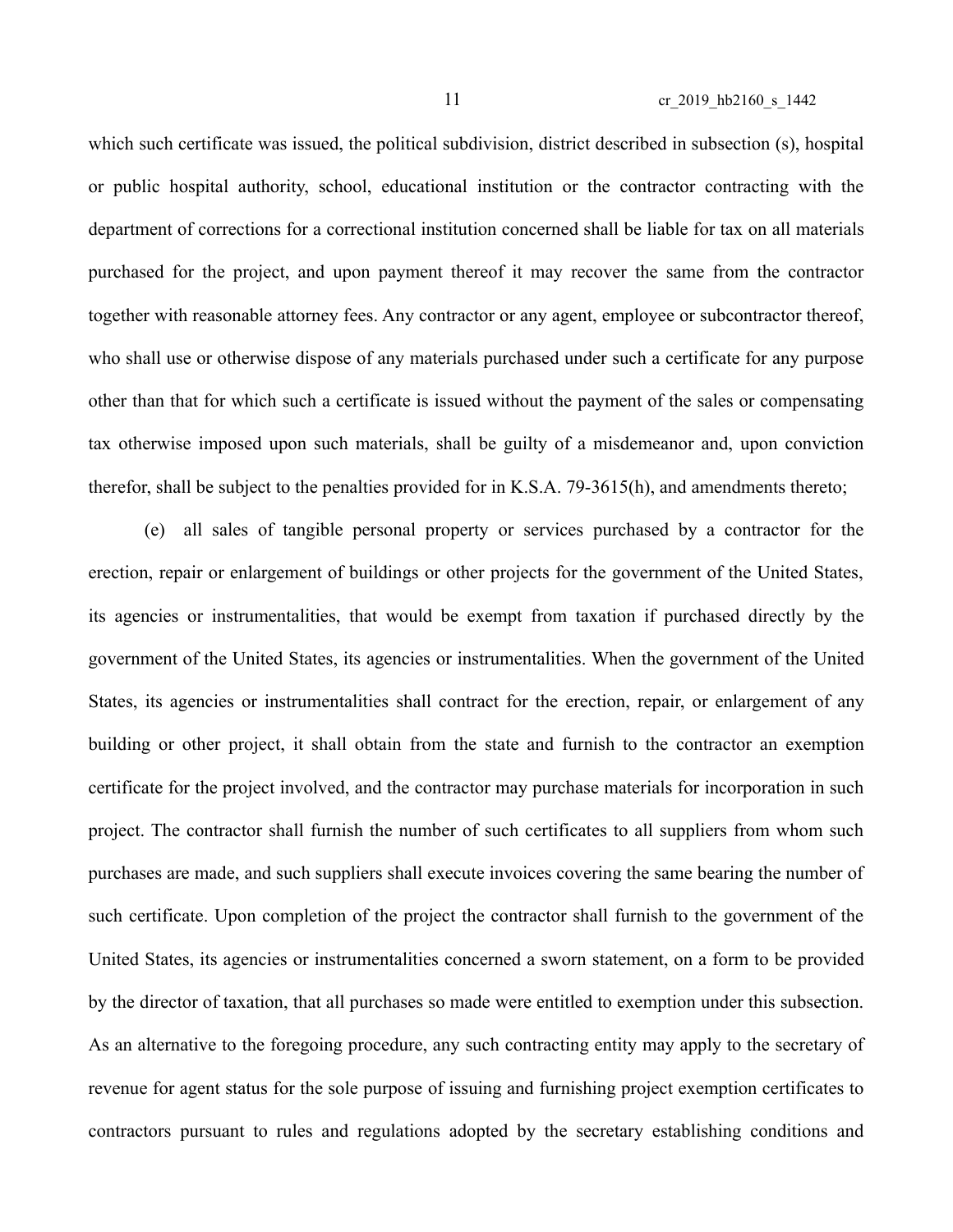standards for the granting and maintaining of such status. All invoices shall be held by the contractor for a period of five years and shall be subject to audit by the director of taxation. Any contractor or any agent, employee or subcontractor thereof, who shall use or otherwise dispose of any materials purchased under such a certificate for any purpose other than that for which such a certificate is issued without the payment of the sales or compensating tax otherwise imposed upon such materials, shall be guilty of a misdemeanor and, upon conviction therefor, shall be subject to the penalties provided for in K.S.A. 79-3615(h), and amendments thereto;

(f) tangible personal property purchased by a railroad or public utility for consumption or movement directly and immediately in interstate commerce;

(g) sales of aircraft including remanufactured and modified aircraft sold to persons using directly or through an authorized agent such aircraft as certified or licensed carriers of persons or property in interstate or foreign commerce under authority of the laws of the United States or any foreign government or sold to any foreign government or agency or instrumentality of such foreign government and all sales of aircraft for use outside of the United States and sales of aircraft repair, modification and replacement parts and sales of services employed in the remanufacture, modification and repair of aircraft;

(h) all rentals of nonsectarian textbooks by public or private elementary or secondary schools;

(i) the lease or rental of all films, records, tapes, or any type of sound or picture transcriptions used by motion picture exhibitors;

(j) meals served without charge or food used in the preparation of such meals to employees of any restaurant, eating house, dining car, hotel, drugstore or other place where meals or drinks are regularly sold to the public if such employees' duties are related to the furnishing or sale of such meals or drinks;

(k) any motor vehicle, semitrailer or pole trailer, as such terms are defined by K.S.A. 8-126,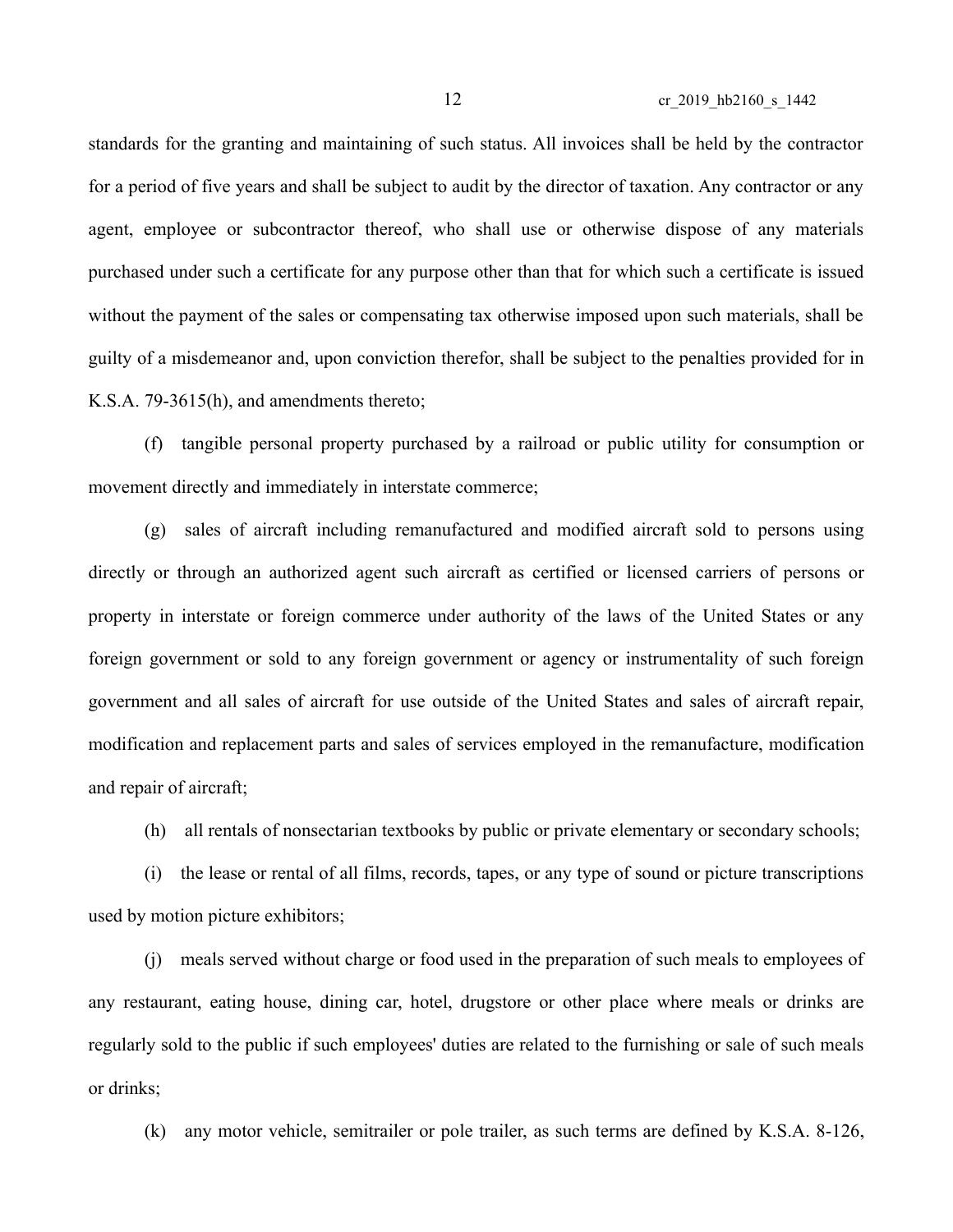and amendments thereto, or aircraft sold and delivered in this state to a bona fide resident of another state, which motor vehicle, semitrailer, pole trailer or aircraft is not to be registered or based in this state and which vehicle, semitrailer, pole trailer or aircraft will not remain in this state more than 10 days;

(l) all isolated or occasional sales of tangible personal property, services, substances or things, except isolated or occasional sale of motor vehicles specifically taxed under the provisions of K.S.A. 79-3603(o), and amendments thereto;

(m) all sales of tangible personal property that become an ingredient or component part of tangible personal property or services produced, manufactured or compounded for ultimate sale at retail within or without the state of Kansas; and any such producer, manufacturer or compounder may obtain from the director of taxation and furnish to the supplier an exemption certificate number for tangible personal property for use as an ingredient or component part of the property or services produced, manufactured or compounded;

(n) all sales of tangible personal property that is consumed in the production, manufacture, processing, mining, drilling, refining or compounding of tangible personal property, the treating of byproducts or wastes derived from any such production process, the providing of services or the irrigation of crops for ultimate sale at retail within or without the state of Kansas; and any purchaser of such property may obtain from the director of taxation and furnish to the supplier an exemption certificate number for tangible personal property for consumption in such production, manufacture, processing, mining, drilling, refining, compounding, treating, irrigation and in providing such services;

(o) all sales of animals, fowl and aquatic plants and animals, the primary purpose of which is use in agriculture or aquaculture, as defined in K.S.A. 47-1901, and amendments thereto, the production of food for human consumption, the production of animal, dairy, poultry or aquatic plant and animal products, fiber or fur, or the production of offspring for use for any such purpose or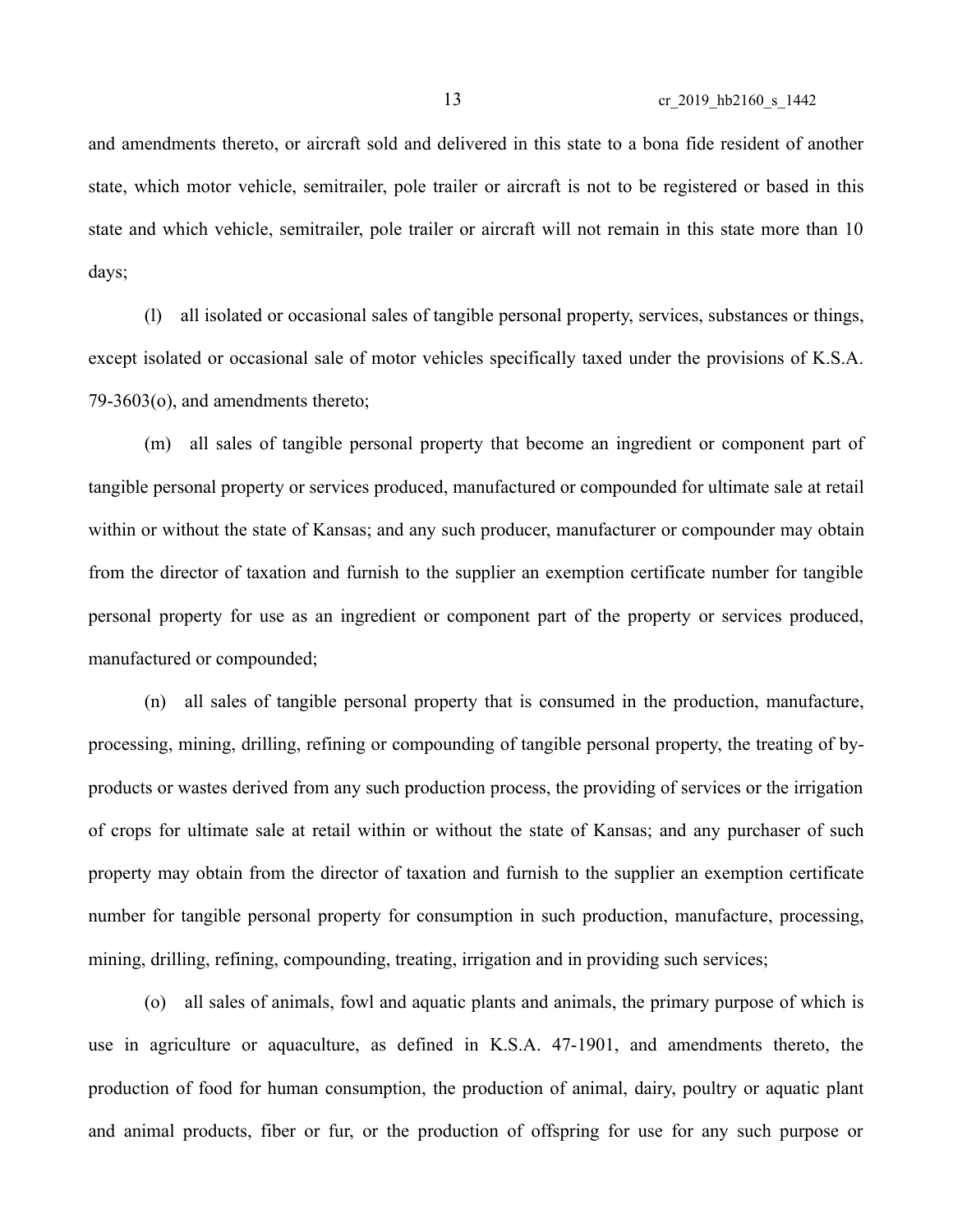purposes;

(p) all sales of drugs dispensed pursuant to a prescription order by a licensed practitioner or a mid-level practitioner as defined by K.S.A. 65-1626, and amendments thereto. As used in this subsection, "drug" means a compound, substance or preparation and any component of a compound, substance or preparation, other than food and food ingredients, dietary supplements or alcoholic beverages, recognized in the official United States pharmacopeia, official homeopathic pharmacopoeia of the United States or official national formulary, and supplement to any of them, intended for use in the diagnosis, cure, mitigation, treatment or prevention of disease or intended to affect the structure or any function of the body, except that for taxable years commencing after December 31, 2013, this subsection shall not apply to any sales of drugs used in the performance or induction of an abortion, as defined in K.S.A. 65-6701, and amendments thereto;

(q) all sales of insulin dispensed by a person licensed by the state board of pharmacy to a person for treatment of diabetes at the direction of a person licensed to practice medicine by the state board of healing arts;

(r) all sales of oxygen delivery equipment, kidney dialysis equipment, enteral feeding systems, prosthetic devices and mobility enhancing equipment prescribed in writing by a person licensed to practice the healing arts, dentistry or optometry, and in addition to such sales, all sales of hearing aids, as defined by K.S.A. 74-5807(c), and amendments thereto, and repair and replacement parts therefor, including batteries, by a person licensed in the practice of dispensing and fitting hearing aids pursuant to the provisions of K.S.A. 74-5808, and amendments thereto. For the purposes of this subsection: (1) "Mobility enhancing equipment" means equipment including repair and replacement parts to same, but does not include durable medical equipment, which is primarily and customarily used to provide or increase the ability to move from one place to another and which is appropriate for use either in a home or a motor vehicle; is not generally used by persons with normal mobility; and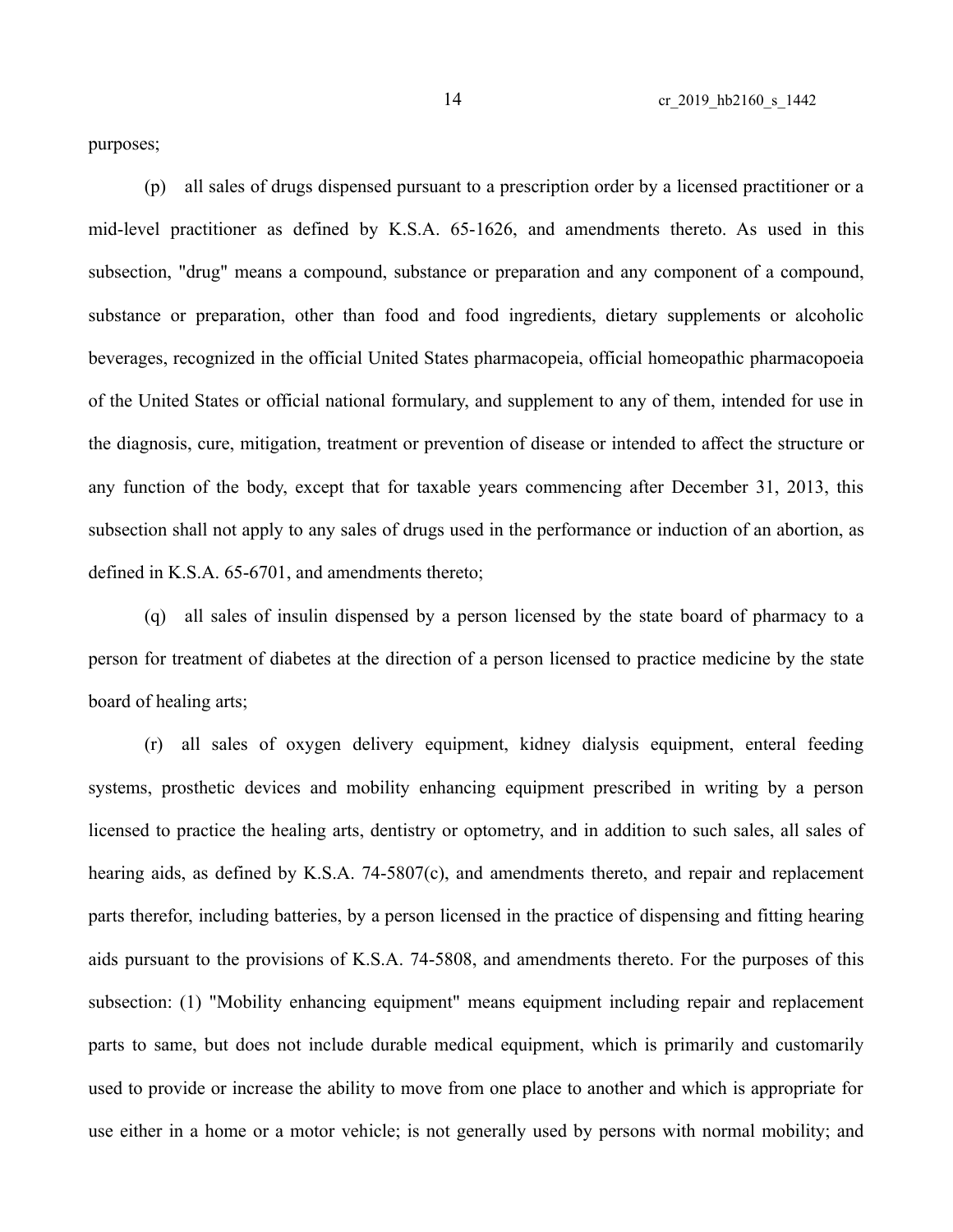does not include any motor vehicle or equipment on a motor vehicle normally provided by a motor vehicle manufacturer; and (2) "prosthetic device" means a replacement, corrective or supportive device including repair and replacement parts for same worn on or in the body to artificially replace a missing portion of the body, prevent or correct physical deformity or malfunction or support a weak or deformed portion of the body;

(s) except as provided in K.S.A. 2018 Supp. 82a-2101, and amendments thereto, all sales of tangible personal property or services purchased directly or indirectly by a groundwater management district organized or operating under the authority of K.S.A. 82a-1020 et seq*.*, and amendments thereto, by a rural water district organized or operating under the authority of K.S.A. 82a-612, and amendments thereto, or by a water supply district organized or operating under the authority of K.S.A. 19-3501 et seq*.*, 19-3522 et seq*.* or 19-3545, and amendments thereto, which property or services are used in the construction activities, operation or maintenance of the district;

(t) all sales of farm machinery and equipment or aquaculture machinery and equipment, repair and replacement parts therefor and services performed in the repair and maintenance of such machinery and equipment. For the purposes of this subsection the term "farm machinery and equipment or aquaculture machinery and equipment" shall include a work-site utility vehicle, as defined in K.S.A. 8- 126, and amendments thereto, and is equipped with a bed or cargo box for hauling materials, and shall also include machinery and equipment used in the operation of Christmas tree farming but shall not include any passenger vehicle, truck, truck tractor, trailer, semitrailer or pole trailer, other than a farm trailer, as such terms are defined by K.S.A. 8-126, and amendments thereto. "Farm machinery and equipment" includes precision farming equipment that is portable or is installed or purchased to be installed on farm machinery and equipment. "Precision farming equipment" includes the following items used only in computer-assisted farming, ranching or aquaculture production operations: Soil testing sensors, yield monitors, computers, monitors, software, global positioning and mapping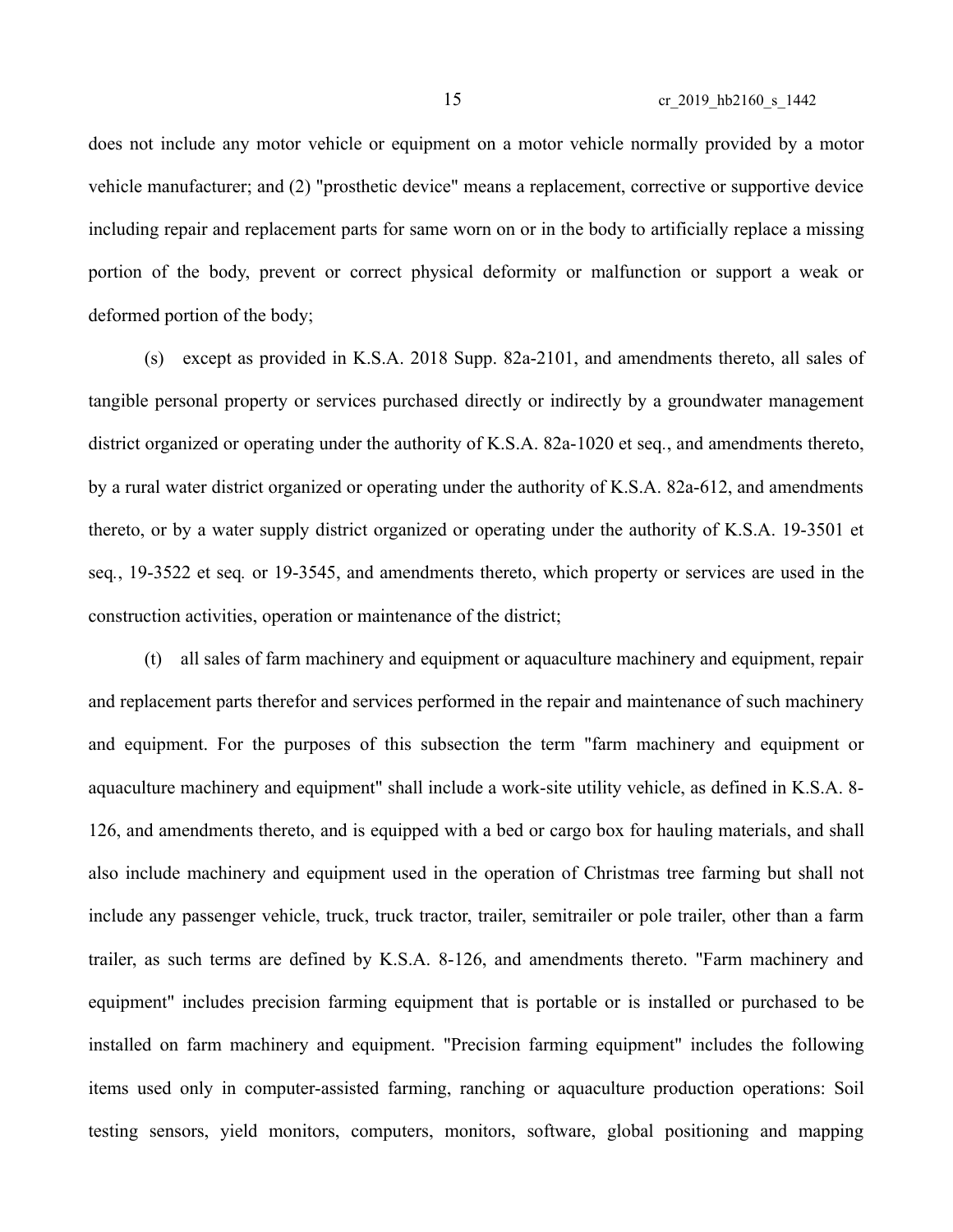16 cr\_2019\_hb2160\_s\_1442

systems, guiding systems, modems, data communications equipment and any necessary mounting hardware, wiring and antennas. Each purchaser of farm machinery and equipment or aquaculture machinery and equipment exempted herein must certify in writing on the copy of the invoice or sales ticket to be retained by the seller that the farm machinery and equipment or aquaculture machinery and equipment purchased will be used only in farming, ranching or aquaculture production. Farming or ranching shall include the operation of a feedlot and farm and ranch work for hire and the operation of a nursery;

(u) all leases or rentals of tangible personal property used as a dwelling if such tangible personal property is leased or rented for a period of more than 28 consecutive days;

(v) all sales of tangible personal property to any contractor for use in preparing meals for delivery to homebound elderly persons over 60 years of age and to homebound disabled persons or to be served at a group-sitting at a location outside of the home to otherwise homebound elderly persons over 60 years of age and to otherwise homebound disabled persons, as all or part of any food service project funded in whole or in part by government or as part of a private nonprofit food service project available to all such elderly or disabled persons residing within an area of service designated by the private nonprofit organization, and all sales of tangible personal property for use in preparing meals for consumption by indigent or homeless individuals whether or not such meals are consumed at a place designated for such purpose, and all sales of food products by or on behalf of any such contractor or organization for any such purpose;

(w) all sales of natural gas, electricity, heat and water delivered through mains, lines or pipes: (1) To residential premises for noncommercial use by the occupant of such premises; (2) for agricultural use and also, for such use, all sales of propane gas; (3) for use in the severing of oil; and (4) to any property which is exempt from property taxation pursuant to K.S.A. 79-201b, *Second* through *Sixth*. As used in this paragraph, "severing" means the same as defined in K.S.A. 79-4216(k), and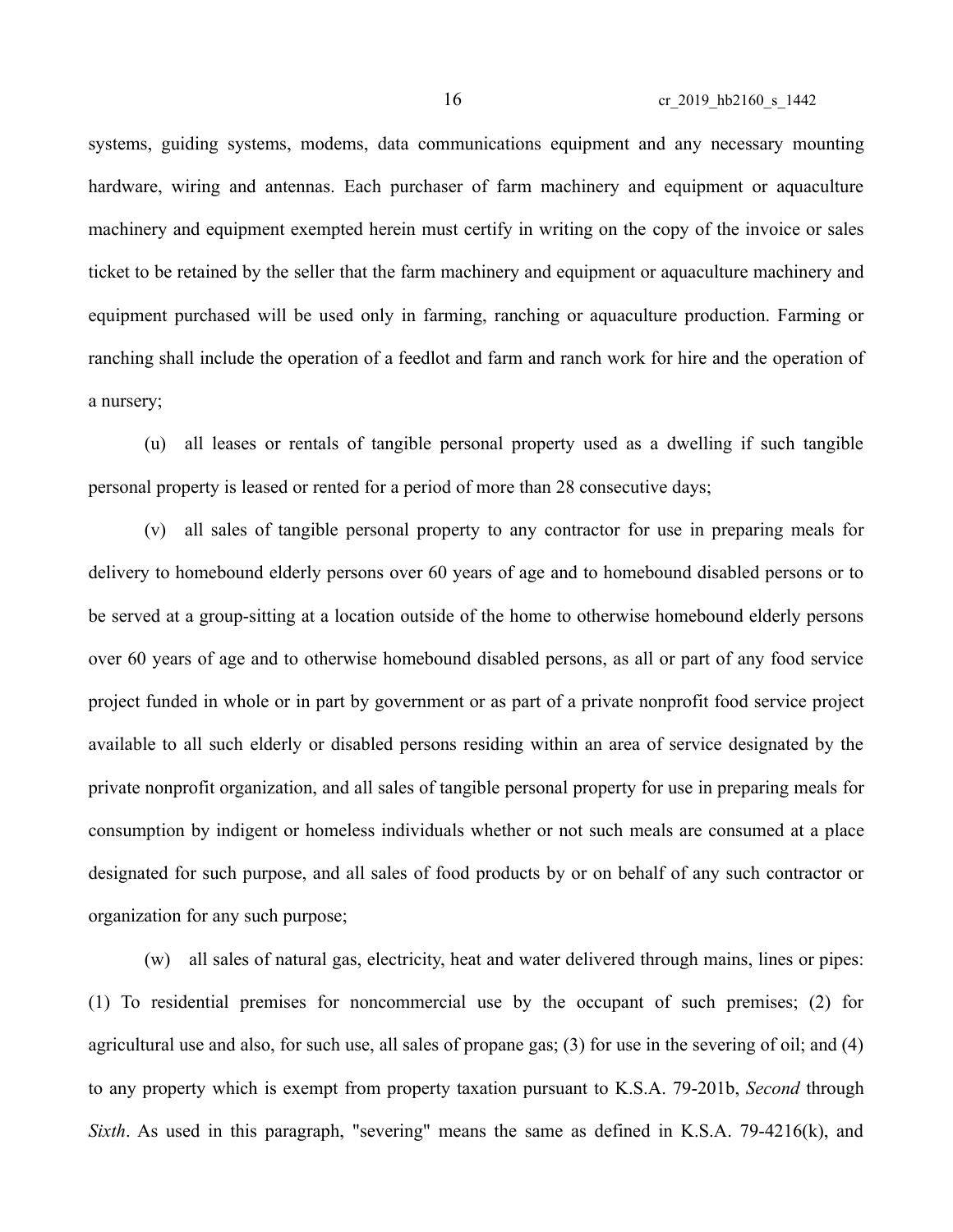17 cr\_2019\_hb2160\_s\_1442

amendments thereto. For all sales of natural gas, electricity and heat delivered through mains, lines or pipes pursuant to the provisions of subsection  $(w)(1)$  and  $(w)(2)$ , the provisions of this subsection shall expire on December 31, 2005;

(x) all sales of propane gas, LP-gas, coal, wood and other fuel sources for the production of heat or lighting for noncommercial use of an occupant of residential premises occurring prior to January 1, 2006;

(y) all sales of materials and services used in the repairing, servicing, altering, maintaining, manufacturing, remanufacturing, or modification of railroad rolling stock for use in interstate or foreign commerce under authority of the laws of the United States;

(z) all sales of tangible personal property and services purchased directly by a port authority or by a contractor therefor as provided by the provisions of K.S.A. 12-3418, and amendments thereto;

(aa) all sales of materials and services applied to equipment that is transported into the state from without the state for repair, service, alteration, maintenance, remanufacture or modification and that is subsequently transported outside the state for use in the transmission of liquids or natural gas by means of pipeline in interstate or foreign commerce under authority of the laws of the United States;

(bb) all sales of used mobile homes or manufactured homes. As used in this subsection: (1) "Mobile homes" and "manufactured homes" mean the same as defined in K.S.A. 58-4202, and amendments thereto; and (2) "sales of used mobile homes or manufactured homes" means sales other than the original retail sale thereof;

(cc) all sales of tangible personal property or services purchased prior to January 1, 2012, except as otherwise provided, for the purpose of and in conjunction with constructing, reconstructing, enlarging or remodeling a business or retail business that meets the requirements established in K.S.A. 74-50,115, and amendments thereto, and the sale and installation of machinery and equipment purchased for installation at any such business or retail business, and all sales of tangible personal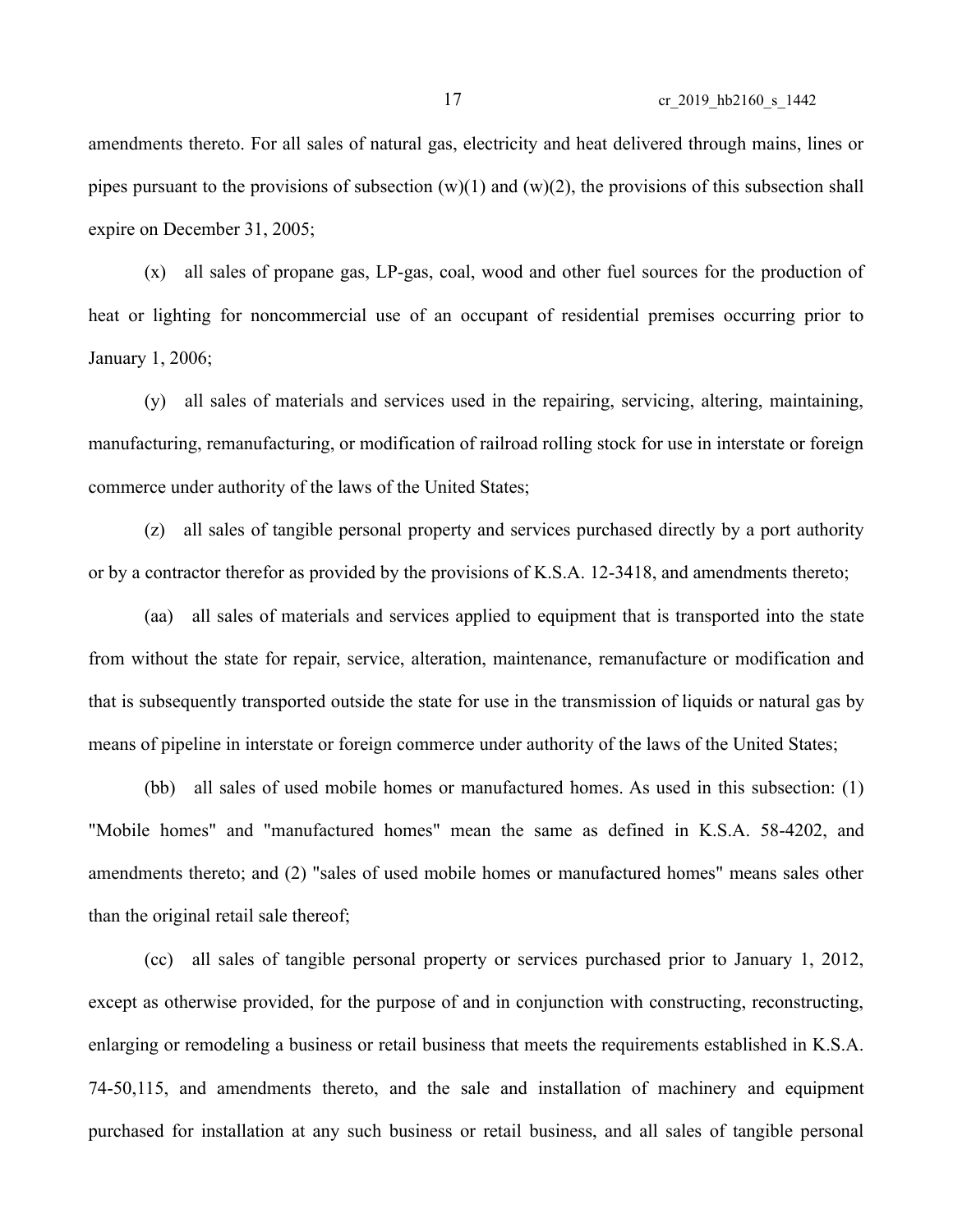property or services purchased on or after January 1, 2012, for the purpose of and in conjunction with constructing, reconstructing, enlarging or remodeling a business that meets the requirements established in K.S.A. 74-50,115(e), and amendments thereto, and the sale and installation of machinery and equipment purchased for installation at any such business. When a person shall contract for the construction, reconstruction, enlargement or remodeling of any such business or retail business, such person shall obtain from the state and furnish to the contractor an exemption certificate for the project involved, and the contractor may purchase materials, machinery and equipment for incorporation in such project. The contractor shall furnish the number of such certificates to all suppliers from whom such purchases are made, and such suppliers shall execute invoices covering the same bearing the number of such certificate. Upon completion of the project the contractor shall furnish to the owner of the business or retail business a sworn statement, on a form to be provided by the director of taxation, that all purchases so made were entitled to exemption under this subsection. All invoices shall be held by the contractor for a period of five years and shall be subject to audit by the director of taxation. Any contractor or any agent, employee or subcontractor thereof, who shall use or otherwise dispose of any materials, machinery or equipment purchased under such a certificate for any purpose other than that for which such a certificate is issued without the payment of the sales or compensating tax otherwise imposed thereon, shall be guilty of a misdemeanor and, upon conviction therefor, shall be subject to the penalties provided for in K.S.A. 79-3615(h), and amendments thereto. As used in this subsection, "business" and "retail business" mean the same as defined in K.S.A. 74-50,114, and amendments thereto. Project exemption certificates that have been previously issued under this subsection by the department of revenue pursuant to K.S.A. 74-50,115, and amendments thereto, but not including K.S.A. 74-50,115(e), and amendments thereto, prior to January 1, 2012, and have not expired will be effective for the term of the project or two years from the effective date of the certificate, whichever occurs earlier. Project exemption certificates that are submitted to the department of revenue prior to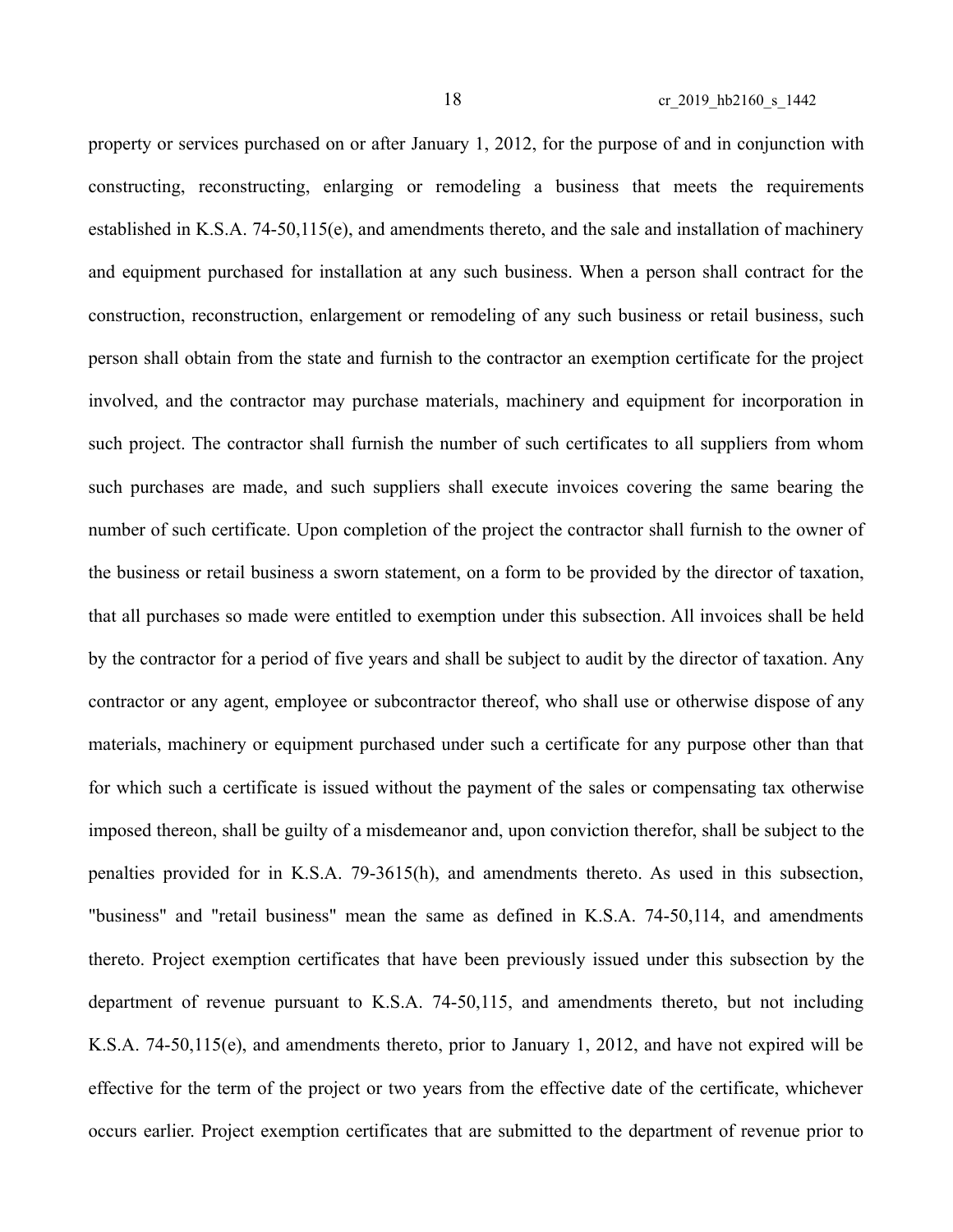January 1, 2012, and are found to qualify will be issued a project exemption certificate that will be effective for a two-year period or for the term of the project, whichever occurs earlier;

(dd) all sales of tangible personal property purchased with food stamps issued by the United States department of agriculture;

(ee) all sales of lottery tickets and shares made as part of a lottery operated by the state of Kansas;

(ff) on and after July 1, 1988, all sales of new mobile homes or manufactured homes to the extent of 40% of the gross receipts, determined without regard to any trade-in allowance, received from such sale. As used in this subsection, "mobile homes" and "manufactured homes" mean the same as defined in K.S.A. 58-4202, and amendments thereto;

(gg) all sales of tangible personal property purchased in accordance with vouchers issued pursuant to the federal special supplemental food program for women, infants and children;

(hh) all sales of medical supplies and equipment, including durable medical equipment, purchased directly by a nonprofit skilled nursing home or nonprofit intermediate nursing care home, as defined by K.S.A. 39-923, and amendments thereto, for the purpose of providing medical services to residents thereof. This exemption shall not apply to tangible personal property customarily used for human habitation purposes. As used in this subsection, "durable medical equipment" means equipment including repair and replacement parts for such equipment, that can withstand repeated use, is primarily and customarily used to serve a medical purpose, generally is not useful to a person in the absence of illness or injury and is not worn in or on the body, but does not include mobility enhancing equipment as defined in subsection (r), oxygen delivery equipment, kidney dialysis equipment or enteral feeding systems;

(ii) all sales of tangible personal property purchased directly by a nonprofit organization for nonsectarian comprehensive multidiscipline youth development programs and activities provided or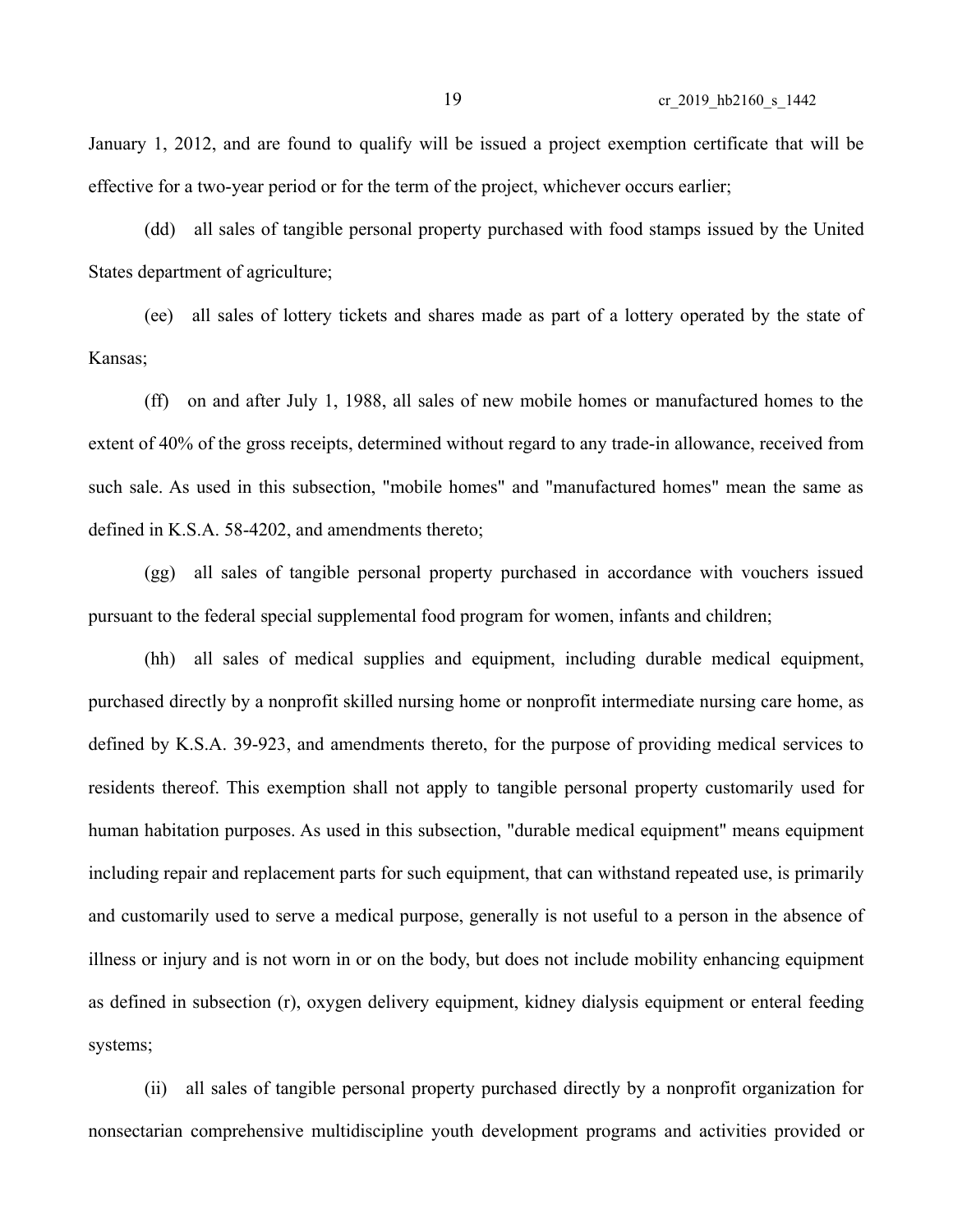sponsored by such organization, and all sales of tangible personal property by or on behalf of any such organization. This exemption shall not apply to tangible personal property customarily used for human habitation purposes;

(jj) all sales of tangible personal property or services, including the renting and leasing of tangible personal property, purchased directly on behalf of a community-based facility for people with intellectual disability or mental health center organized pursuant to K.S.A. 19-4001 et seq., and amendments thereto, and licensed in accordance with the provisions of K.S.A. 2018 Supp. 39-2001 et seq., and amendments thereto, and all sales of tangible personal property or services purchased by contractors during the time period from July, 2003, through June, 2006, for the purpose of constructing, equipping, maintaining or furnishing a new facility for a community-based facility for people with intellectual disability or mental health center located in Riverton, Cherokee County, Kansas, that would have been eligible for sales tax exemption pursuant to this subsection if purchased directly by such facility or center. This exemption shall not apply to tangible personal property customarily used for human habitation purposes;

(kk) (1) (A) all sales of machinery and equipment that are used in this state as an integral or essential part of an integrated production operation by a manufacturing or processing plant or facility;

(B) all sales of installation, repair and maintenance services performed on such machinery and equipment; and

(C) all sales of repair and replacement parts and accessories purchased for such machinery and equipment.

(2) For purposes of this subsection:

(A) "Integrated production operation" means an integrated series of operations engaged in at a manufacturing or processing plant or facility to process, transform or convert tangible personal property by physical, chemical or other means into a different form, composition or character from that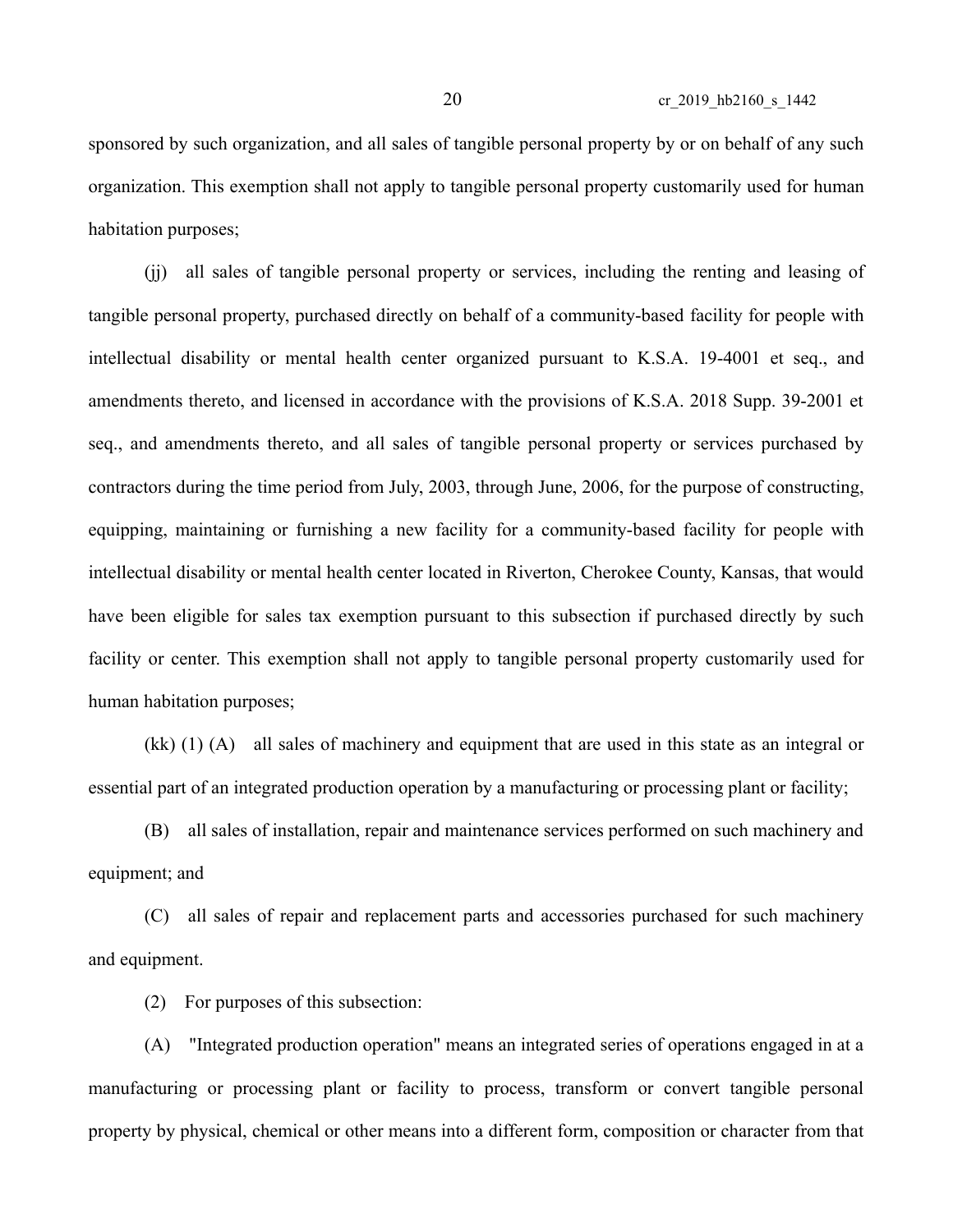in which it originally existed. Integrated production operations shall include: (i) Production line operations, including packaging operations; (ii) preproduction operations to handle, store and treat raw materials; (iii) post production handling, storage, warehousing and distribution operations; and (iv) waste, pollution and environmental control operations, if any;

(B) "production line" means the assemblage of machinery and equipment at a manufacturing or processing plant or facility where the actual transformation or processing of tangible personal property occurs;

(C) "manufacturing or processing plant or facility" means a single, fixed location owned or controlled by a manufacturing or processing business that consists of one or more structures or buildings in a contiguous area where integrated production operations are conducted to manufacture or process tangible personal property to be ultimately sold at retail. Such term shall not include any facility primarily operated for the purpose of conveying or assisting in the conveyance of natural gas, electricity, oil or water. A business may operate one or more manufacturing or processing plants or facilities at different locations to manufacture or process a single product of tangible personal property to be ultimately sold at retail;

(D) "manufacturing or processing business" means a business that utilizes an integrated production operation to manufacture, process, fabricate, finish or assemble items for wholesale and retail distribution as part of what is commonly regarded by the general public as an industrial manufacturing or processing operation or an agricultural commodity processing operation. (i) Industrial manufacturing or processing operations include, by way of illustration but not of limitation, the fabrication of automobiles, airplanes, machinery or transportation equipment, the fabrication of metal, plastic, wood or paper products, electricity power generation, water treatment, petroleum refining, chemical production, wholesale bottling, newspaper printing, ready mixed concrete production, and the remanufacturing of used parts for wholesale or retail sale. Such processing operations shall include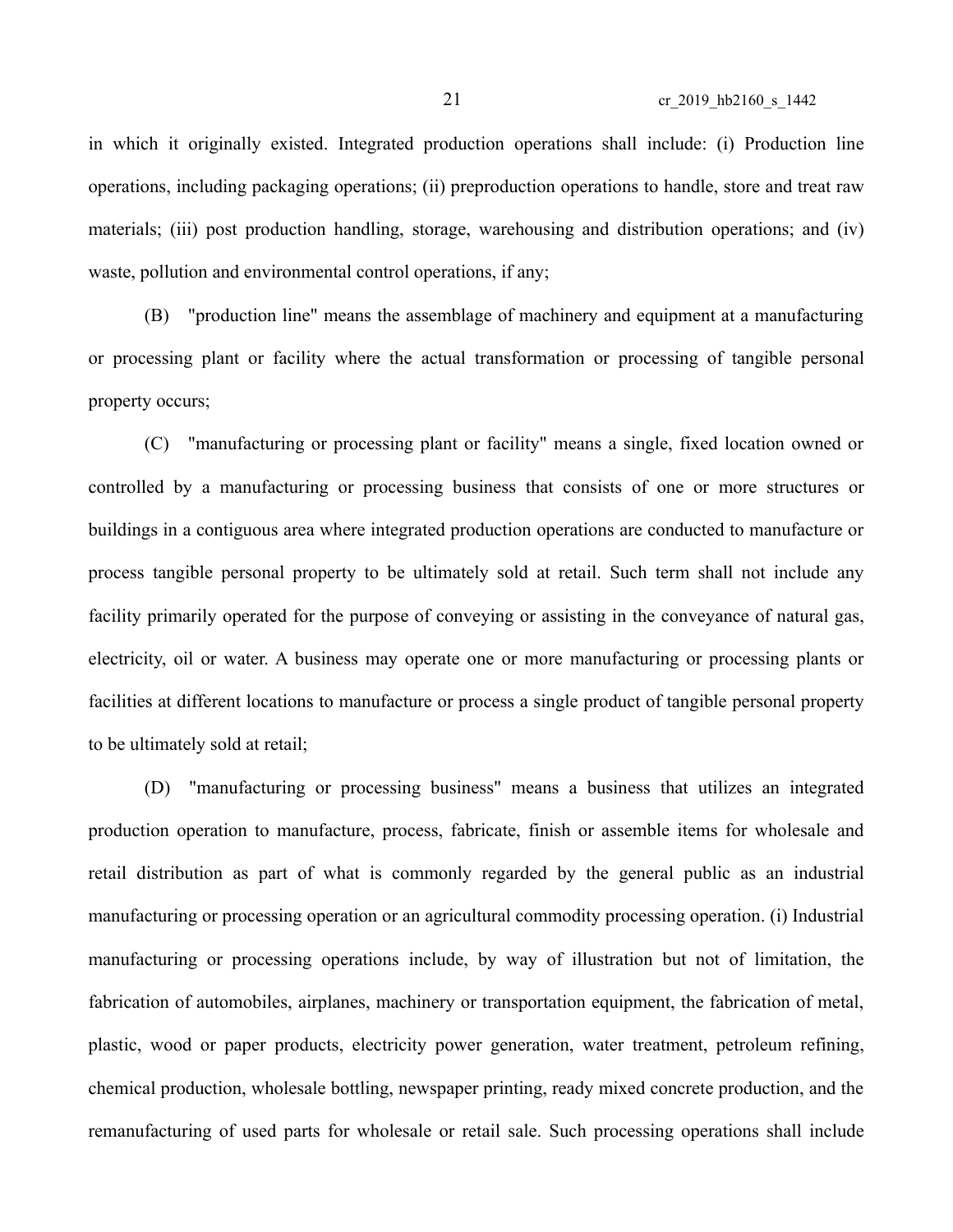operations at an oil well, gas well, mine or other excavation site where the oil, gas, minerals, coal, clay, stone, sand or gravel that has been extracted from the earth is cleaned, separated, crushed, ground, milled, screened, washed or otherwise treated or prepared before its transmission to a refinery or before any other wholesale or retail distribution. (ii) Agricultural commodity processing operations include, by way of illustration but not of limitation, meat packing, poultry slaughtering and dressing, processing and packaging farm and dairy products in sealed containers for wholesale and retail distribution, feed grinding, grain milling, frozen food processing, and grain handling, cleaning, blending, fumigation, drying and aeration operations engaged in by grain elevators or other grain storage facilities. (iii) Manufacturing or processing businesses do not include, by way of illustration but not of limitation, nonindustrial businesses whose operations are primarily retail and that produce or process tangible personal property as an incidental part of conducting the retail business, such as retailers who bake, cook or prepare food products in the regular course of their retail trade, grocery stores, meat lockers and meat markets that butcher or dress livestock or poultry in the regular course of their retail trade, contractors who alter, service, repair or improve real property, and retail businesses that clean, service or refurbish and repair tangible personal property for its owner;

(E) "repair and replacement parts and accessories" means all parts and accessories for exempt machinery and equipment, including, but not limited to, dies, jigs, molds, patterns and safety devices that are attached to exempt machinery or that are otherwise used in production, and parts and accessories that require periodic replacement such as belts, drill bits, grinding wheels, grinding balls, cutting bars, saws, refractory brick and other refractory items for exempt kiln equipment used in production operations;

(F) "primary" or "primarily" mean more than 50% of the time.

(3) For purposes of this subsection, machinery and equipment shall be deemed to be used as an integral or essential part of an integrated production operation when used: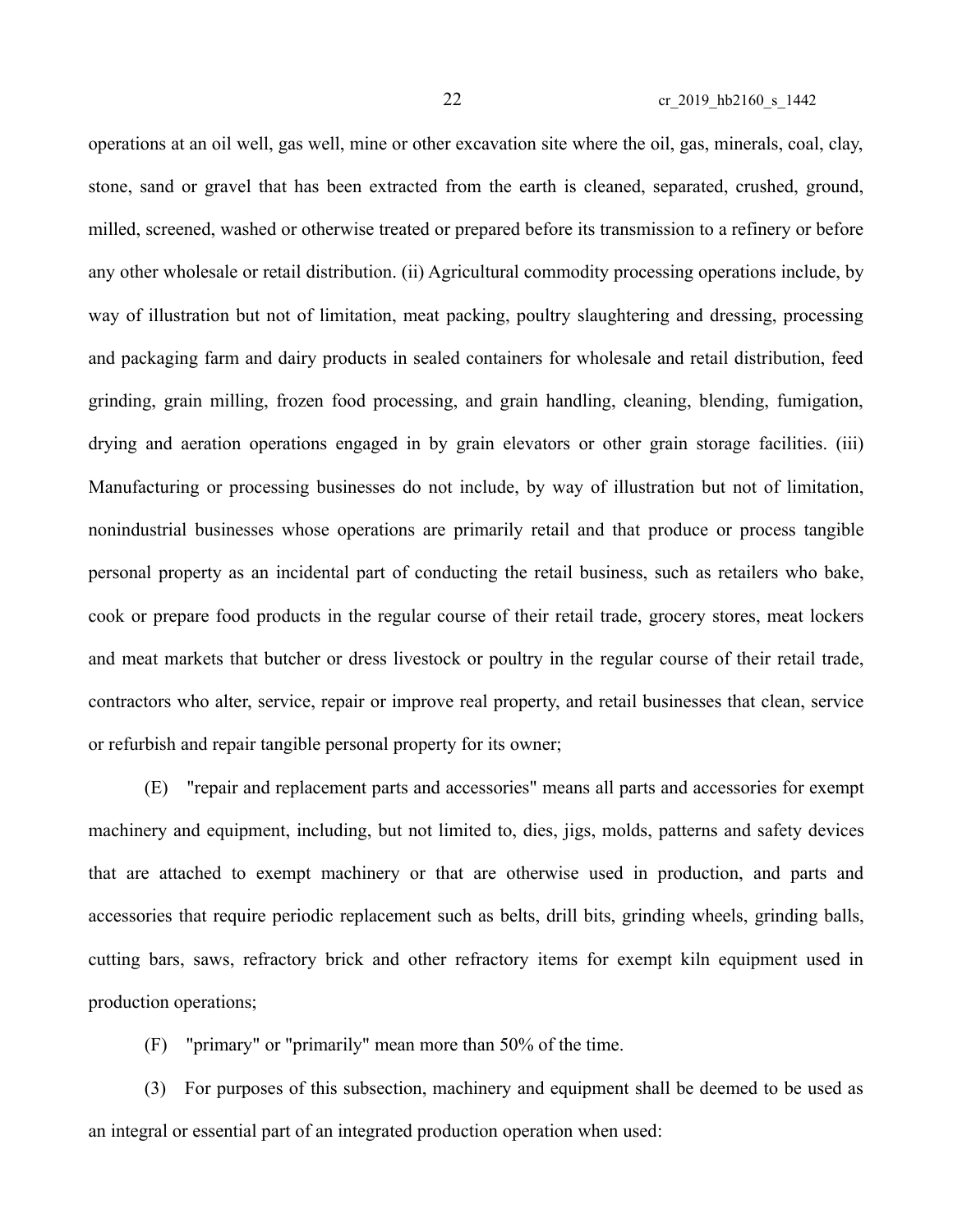(A) To receive, transport, convey, handle, treat or store raw materials in preparation of its placement on the production line;

(B) to transport, convey, handle or store the property undergoing manufacturing or processing at any point from the beginning of the production line through any warehousing or distribution operation of the final product that occurs at the plant or facility;

(C) to act upon, effect, promote or otherwise facilitate a physical change to the property undergoing manufacturing or processing;

(D) to guide, control or direct the movement of property undergoing manufacturing or processing;

(E) to test or measure raw materials, the property undergoing manufacturing or processing or the finished product, as a necessary part of the manufacturer's integrated production operations;

(F) to plan, manage, control or record the receipt and flow of inventories of raw materials, consumables and component parts, the flow of the property undergoing manufacturing or processing and the management of inventories of the finished product;

(G) to produce energy for, lubricate, control the operating of or otherwise enable the functioning of other production machinery and equipment and the continuation of production operations;

(H) to package the property being manufactured or processed in a container or wrapping in which such property is normally sold or transported;

(I) to transmit or transport electricity, coke, gas, water, steam or similar substances used in production operations from the point of generation, if produced by the manufacturer or processor at the plant site, to that manufacturer's production operation; or, if purchased or delivered from off-site, from the point where the substance enters the site of the plant or facility to that manufacturer's production operations;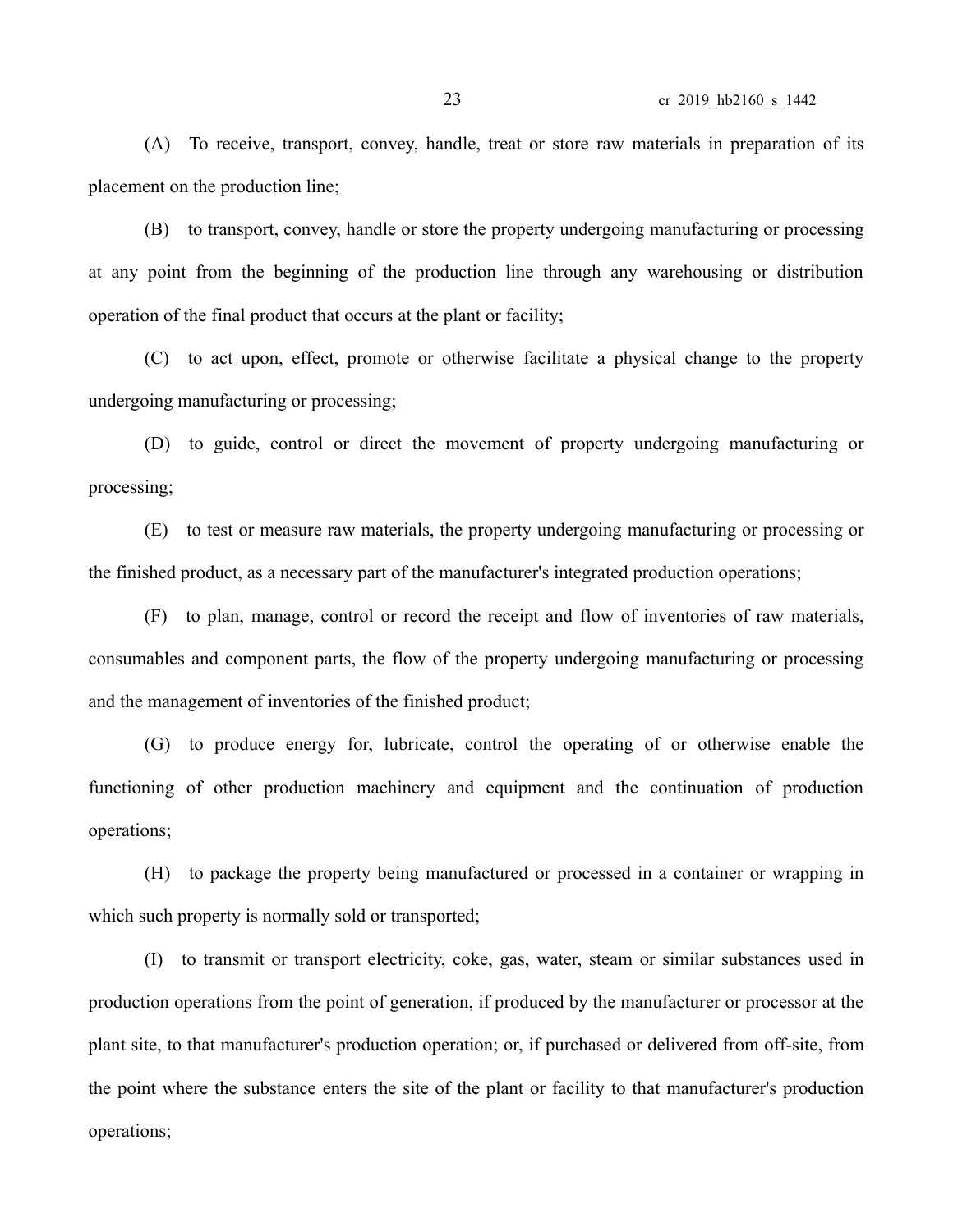(J) to cool, heat, filter, refine or otherwise treat water, steam, acid, oil, solvents or other substances that are used in production operations;

(K) to provide and control an environment required to maintain certain levels of air quality, humidity or temperature in special and limited areas of the plant or facility, where such regulation of temperature or humidity is part of and essential to the production process;

(L) to treat, transport or store waste or other byproducts of production operations at the plant or facility; or

(M) to control pollution at the plant or facility where the pollution is produced by the manufacturing or processing operation.

(4) The following machinery, equipment and materials shall be deemed to be exempt even though it may not otherwise qualify as machinery and equipment used as an integral or essential part of an integrated production operation: (A) Computers and related peripheral equipment that are utilized by a manufacturing or processing business for engineering of the finished product or for research and development or product design; (B) machinery and equipment that is utilized by a manufacturing or processing business to manufacture or rebuild tangible personal property that is used in manufacturing or processing operations, including tools, dies, molds, forms and other parts of qualifying machinery and equipment; (C) portable plants for aggregate concrete, bulk cement and asphalt including cement mixing drums to be attached to a motor vehicle; (D) industrial fixtures, devices, support facilities and special foundations necessary for manufacturing and production operations, and materials and other tangible personal property sold for the purpose of fabricating such fixtures, devices, facilities and foundations. An exemption certificate for such purchases shall be signed by the manufacturer or processor. If the fabricator purchases such material, the fabricator shall also sign the exemption certificate; (E) a manufacturing or processing business' laboratory equipment that is not located at the plant or facility, but that would otherwise qualify for exemption under subsection (3)(E); (F) all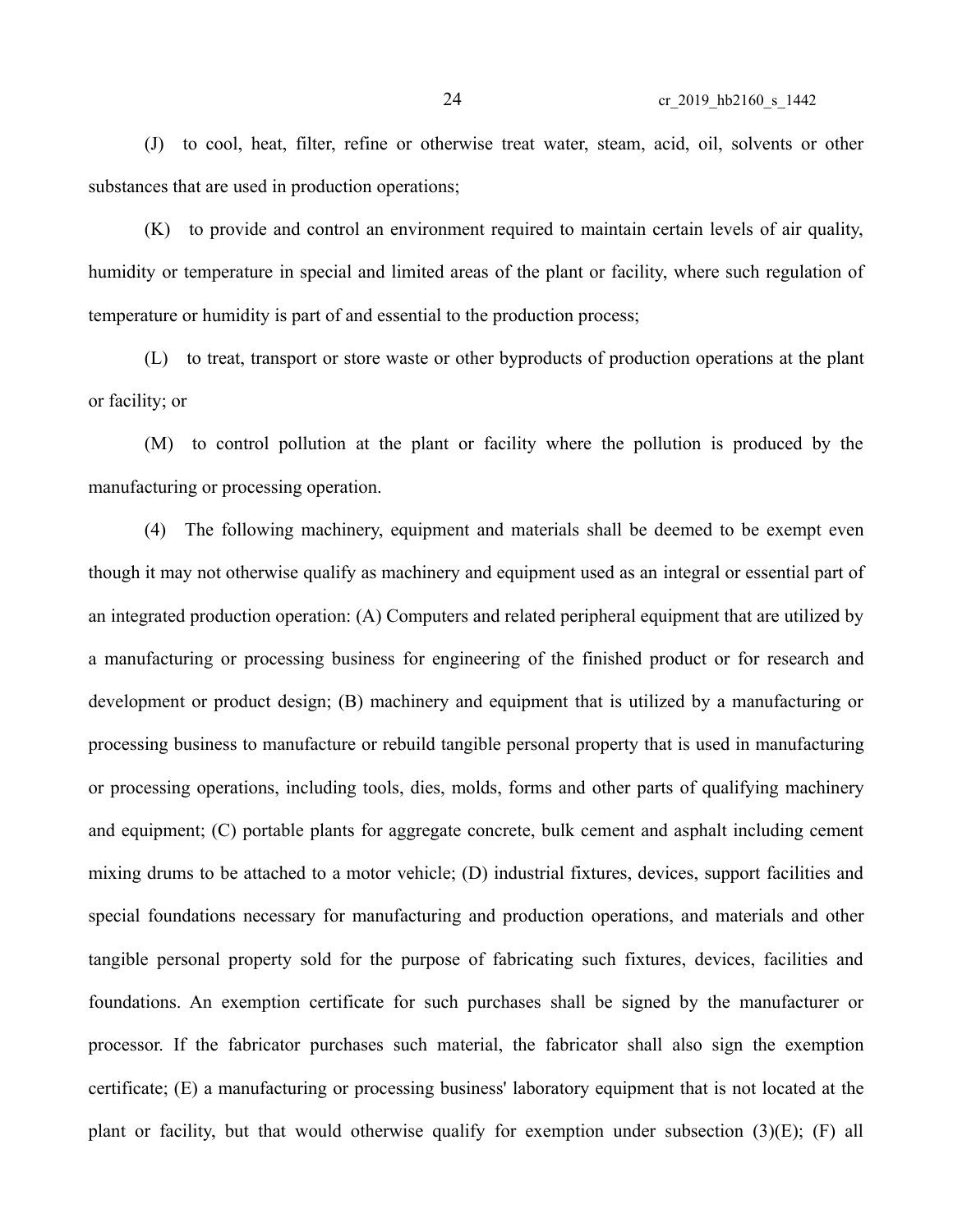machinery and equipment used in surface mining activities as described in K.S.A. 49-601 et seq., and amendments thereto, beginning from the time a reclamation plan is filed to the acceptance of the completed final site reclamation.

(5) "Machinery and equipment used as an integral or essential part of an integrated production operation" shall not include:

(A) Machinery and equipment used for nonproduction purposes, including, but not limited to, machinery and equipment used for plant security, fire prevention, first aid, accounting, administration, record keeping, advertising, marketing, sales or other related activities, plant cleaning, plant communications and employee work scheduling;

(B) machinery, equipment and tools used primarily in maintaining and repairing any type of machinery and equipment or the building and plant;

(C) transportation, transmission and distribution equipment not primarily used in a production, warehousing or material handling operation at the plant or facility, including the means of conveyance of natural gas, electricity, oil or water, and equipment related thereto, located outside the plant or facility;

(D) office machines and equipment including computers and related peripheral equipment not used directly and primarily to control or measure the manufacturing process;

(E) furniture and other furnishings;

(F) buildings, other than exempt machinery and equipment that is permanently affixed to or becomes a physical part of the building, and any other part of real estate that is not otherwise exempt;

(G) building fixtures that are not integral to the manufacturing operation, such as utility systems for heating, ventilation, air conditioning, communications, plumbing or electrical;

(H) machinery and equipment used for general plant heating, cooling and lighting;

(I) motor vehicles that are registered for operation on public highways; or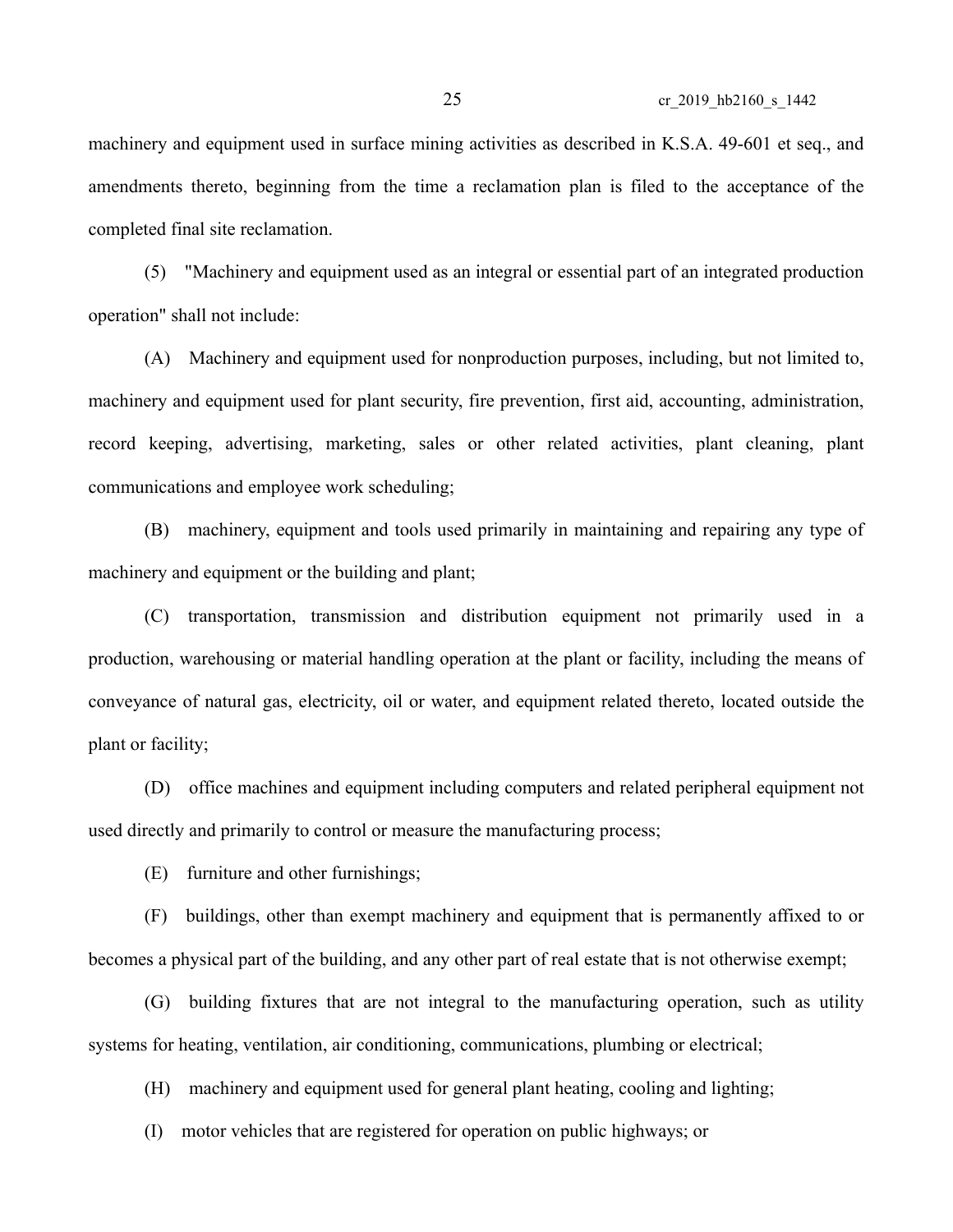(J) employee apparel, except safety and protective apparel that is purchased by an employer and furnished gratuitously to employees who are involved in production or research activities.

(6) Subsections (3) and (5) shall not be construed as exclusive listings of the machinery and equipment that qualify or do not qualify as an integral or essential part of an integrated production operation. When machinery or equipment is used as an integral or essential part of production operations part of the time and for nonproduction purposes at other times, the primary use of the machinery or equipment shall determine whether or not such machinery or equipment qualifies for exemption.

(7) The secretary of revenue shall adopt rules and regulations necessary to administer the provisions of this subsection;

(ll) all sales of educational materials purchased for distribution to the public at no charge by a nonprofit corporation organized for the purpose of encouraging, fostering and conducting programs for the improvement of public health, except that for taxable years commencing after December 31, 2013, this subsection shall not apply to any sales of such materials purchased by a nonprofit corporation which performs any abortion, as defined in K.S.A. 65-6701, and amendments thereto;

(mm) all sales of seeds and tree seedlings; fertilizers, insecticides, herbicides, germicides, pesticides and fungicides; and services, purchased and used for the purpose of producing plants in order to prevent soil erosion on land devoted to agricultural use;

(nn) except as otherwise provided in this act, all sales of services rendered by an advertising agency or licensed broadcast station or any member, agent or employee thereof;

(oo) all sales of tangible personal property purchased by a community action group or agency for the exclusive purpose of repairing or weatherizing housing occupied by low-income individuals;

(pp) all sales of drill bits and explosives actually utilized in the exploration and production of oil or gas;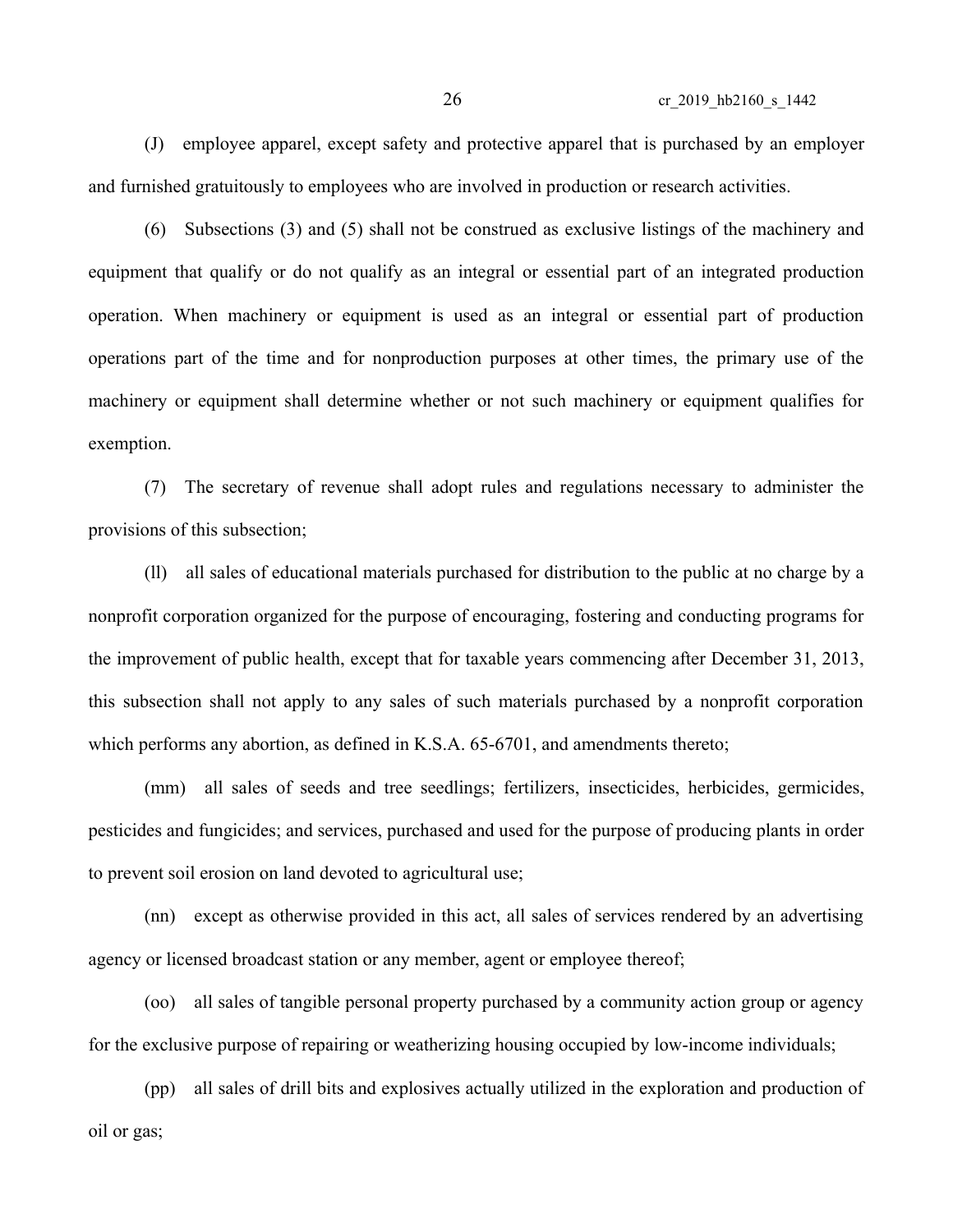27 cr\_2019\_hb2160\_s\_1442

(qq) all sales of tangible personal property and services purchased by a nonprofit museum or historical society or any combination thereof, including a nonprofit organization that is organized for the purpose of stimulating public interest in the exploration of space by providing educational information, exhibits and experiences, that is exempt from federal income taxation pursuant to section 501(c)(3) of the federal internal revenue code of 1986;

(rr) all sales of tangible personal property that will admit the purchaser thereof to any annual event sponsored by a nonprofit organization that is exempt from federal income taxation pursuant to section  $501(c)(3)$  of the federal internal revenue code of 1986, except that for taxable years commencing after December 31, 2013, this subsection shall not apply to any sales of such tangible personal property purchased by a nonprofit organization which performs any abortion, as defined in K.S.A. 65-6701, and amendments thereto;

(ss) all sales of tangible personal property and services purchased by a public broadcasting station licensed by the federal communications commission as a noncommercial educational television or radio station;

(tt) all sales of tangible personal property and services purchased by or on behalf of a not-forprofit corporation that is exempt from federal income taxation pursuant to section  $501(c)(3)$  of the federal internal revenue code of 1986, for the sole purpose of constructing a Kansas Korean War memorial;

(uu) all sales of tangible personal property and services purchased by or on behalf of any rural volunteer fire-fighting organization for use exclusively in the performance of its duties and functions;

(vv) all sales of tangible personal property purchased by any of the following organizations that are exempt from federal income taxation pursuant to section  $501(c)(3)$  of the federal internal revenue code of 1986, for the following purposes, and all sales of any such property by or on behalf of any such organization for any such purpose: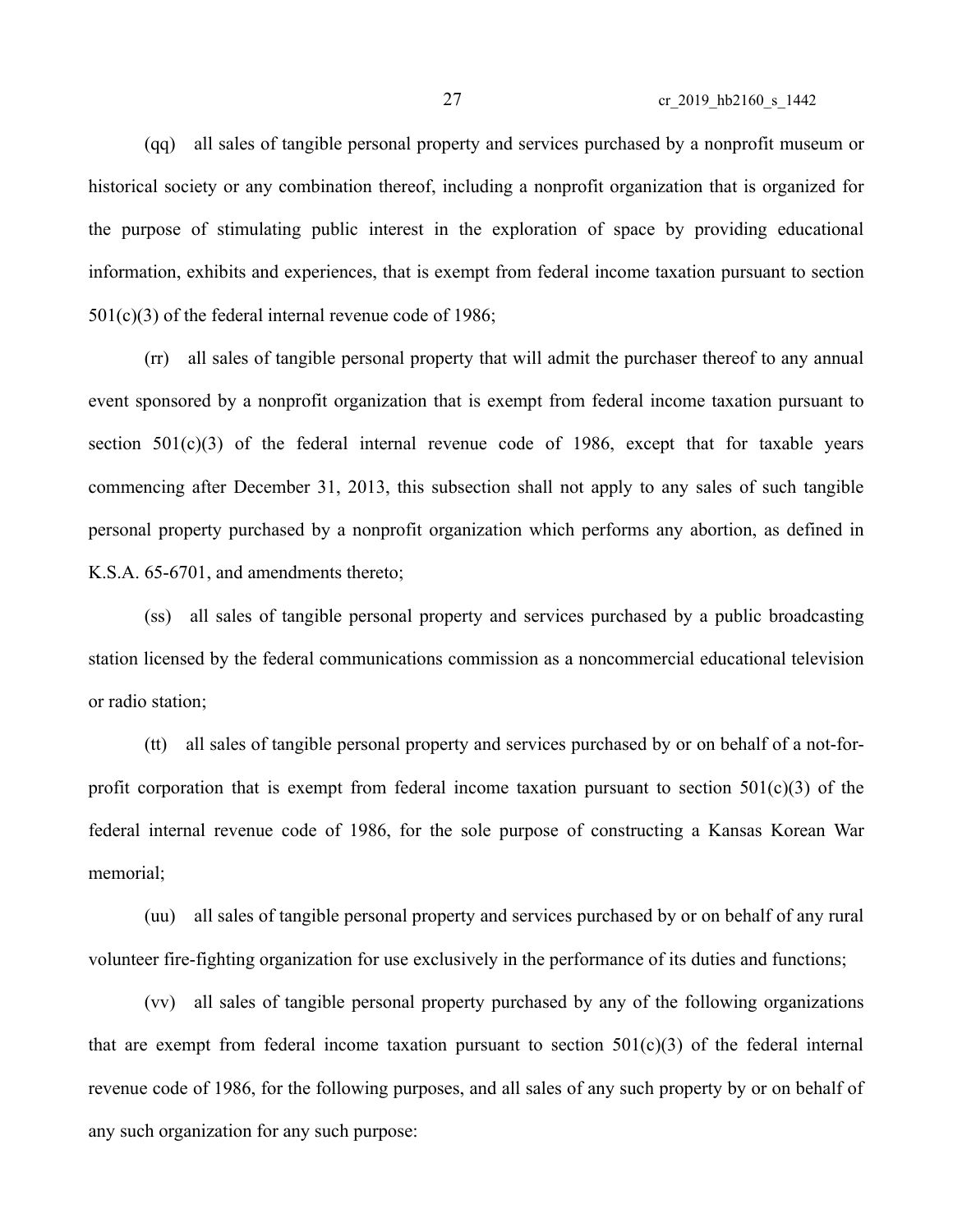(1) The American heart association, Kansas affiliate, inc. for the purposes of providing education, training, certification in emergency cardiac care, research and other related services to reduce disability and death from cardiovascular diseases and stroke;

(2) the Kansas alliance for the mentally ill, inc. for the purpose of advocacy for persons with mental illness and to education, research and support for their families;

(3) the Kansas mental illness awareness council for the purposes of advocacy for persons who are mentally ill and for education, research and support for them and their families;

(4) the American diabetes association Kansas affiliate, inc. for the purpose of eliminating diabetes through medical research, public education focusing on disease prevention and education, patient education including information on coping with diabetes, and professional education and training;

(5) the American lung association of Kansas, inc. for the purpose of eliminating all lung diseases through medical research, public education including information on coping with lung diseases, professional education and training related to lung disease and other related services to reduce the incidence of disability and death due to lung disease;

(6) the Kansas chapters of the Alzheimer's disease and related disorders association, inc. for the purpose of providing assistance and support to persons in Kansas with Alzheimer's disease, and their families and caregivers;

(7) the Kansas chapters of the Parkinson's disease association for the purpose of eliminating Parkinson's disease through medical research and public and professional education related to such disease;

(8) the national kidney foundation of Kansas and western Missouri for the purpose of eliminating kidney disease through medical research and public and private education related to such disease;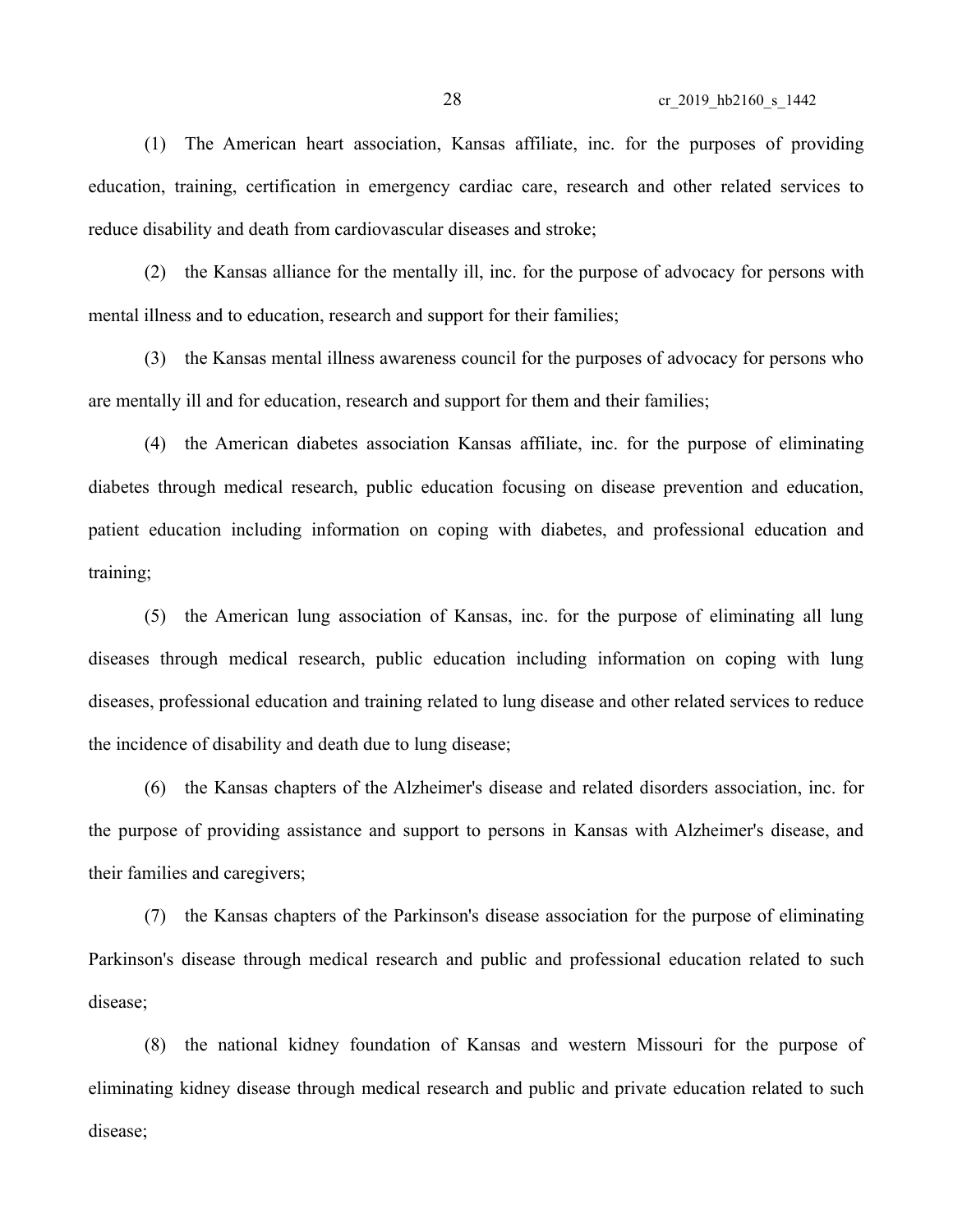(9) the heartstrings community foundation for the purpose of providing training, employment and activities for adults with developmental disabilities;

(10) the cystic fibrosis foundation, heart of America chapter, for the purposes of assuring the development of the means to cure and control cystic fibrosis and improving the quality of life for those with the disease;

(11) the spina bifida association of Kansas for the purpose of providing financial, educational and practical aid to families and individuals with spina bifida. Such aid includes, but is not limited to, funding for medical devices, counseling and medical educational opportunities;

(12) the CHWC, Inc., for the purpose of rebuilding urban core neighborhoods through the construction of new homes, acquiring and renovating existing homes and other related activities, and promoting economic development in such neighborhoods;

(13) the cross-lines cooperative council for the purpose of providing social services to low income individuals and families;

(14) the dreams work, inc., for the purpose of providing young adult day services to individuals with developmental disabilities and assisting families in avoiding institutional or nursing home care for a developmentally disabled member of their family;

(15) the KSDS, Inc., for the purpose of promoting the independence and inclusion of people with disabilities as fully participating and contributing members of their communities and society through the training and providing of guide and service dogs to people with disabilities, and providing disability education and awareness to the general public;

(16) the lyme association of greater Kansas City, Inc., for the purpose of providing support to persons with lyme disease and public education relating to the prevention, treatment and cure of lyme disease;

(17) the dream factory, inc., for the purpose of granting the dreams of children with critical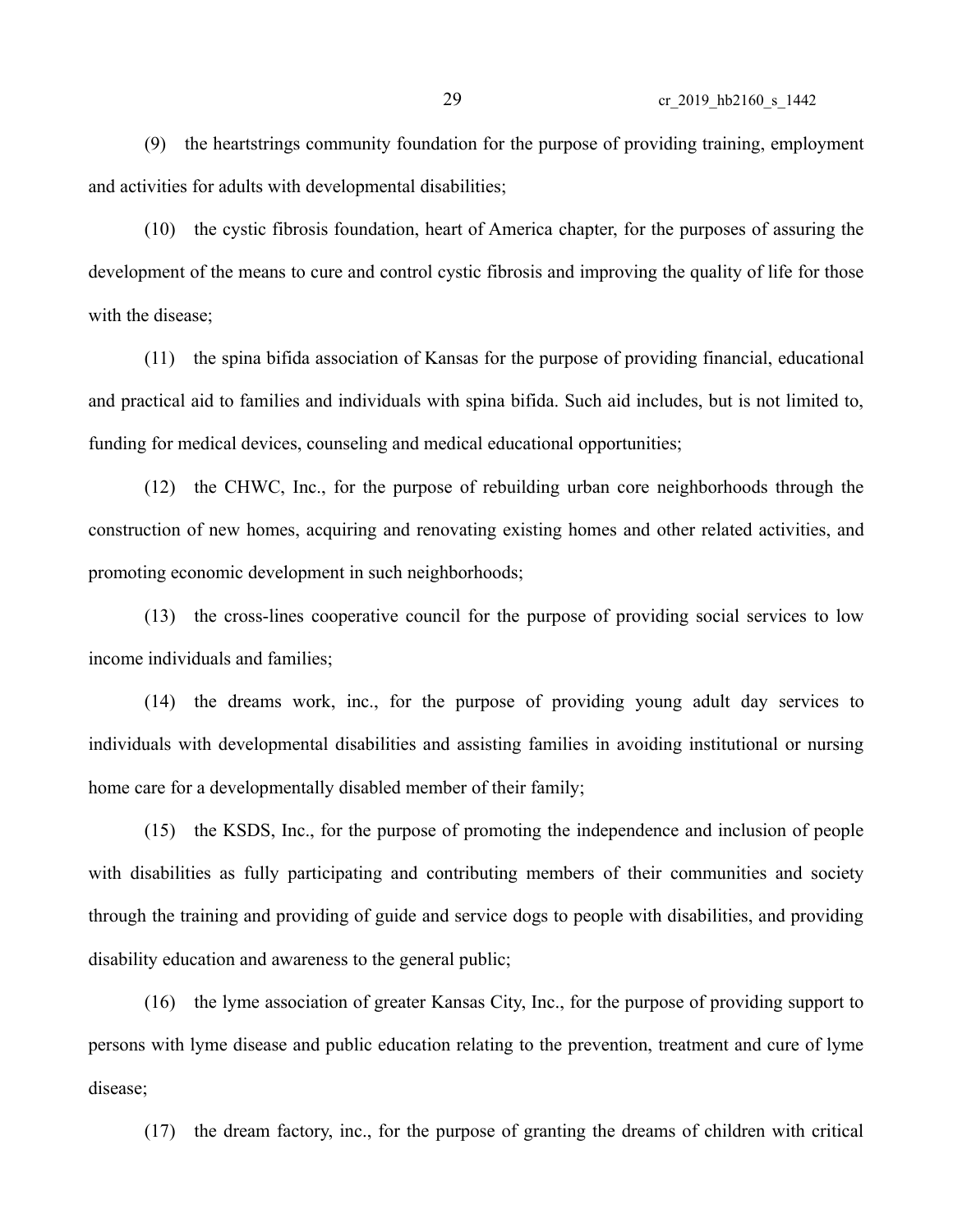and chronic illnesses;

(18) the Ottawa Suzuki strings, inc., for the purpose of providing students and families with education and resources necessary to enable each child to develop fine character and musical ability to the fullest potential;

(19) the international association of lions clubs for the purpose of creating and fostering a spirit of understanding among all people for humanitarian needs by providing voluntary services through community involvement and international cooperation;

(20) the Johnson county young matrons, inc., for the purpose of promoting a positive future for members of the community through volunteerism, financial support and education through the efforts of an all volunteer organization;

(21) the American cancer society, inc., for the purpose of eliminating cancer as a major health problem by preventing cancer, saving lives and diminishing suffering from cancer, through research, education, advocacy and service;

(22) the community services of Shawnee, inc., for the purpose of providing food and clothing to those in need;

(23) the angel babies association, for the purpose of providing assistance, support and items of necessity to teenage mothers and their babies; and

(24) the Kansas fairgrounds foundation for the purpose of the preservation, renovation and beautification of the Kansas state fairgrounds;

(ww) all sales of tangible personal property purchased by the habitat for humanity for the exclusive use of being incorporated within a housing project constructed by such organization;

(xx) all sales of tangible personal property and services purchased by a nonprofit zoo that is exempt from federal income taxation pursuant to section  $501(c)(3)$  of the federal internal revenue code of 1986, or on behalf of such zoo by an entity itself exempt from federal income taxation pursuant to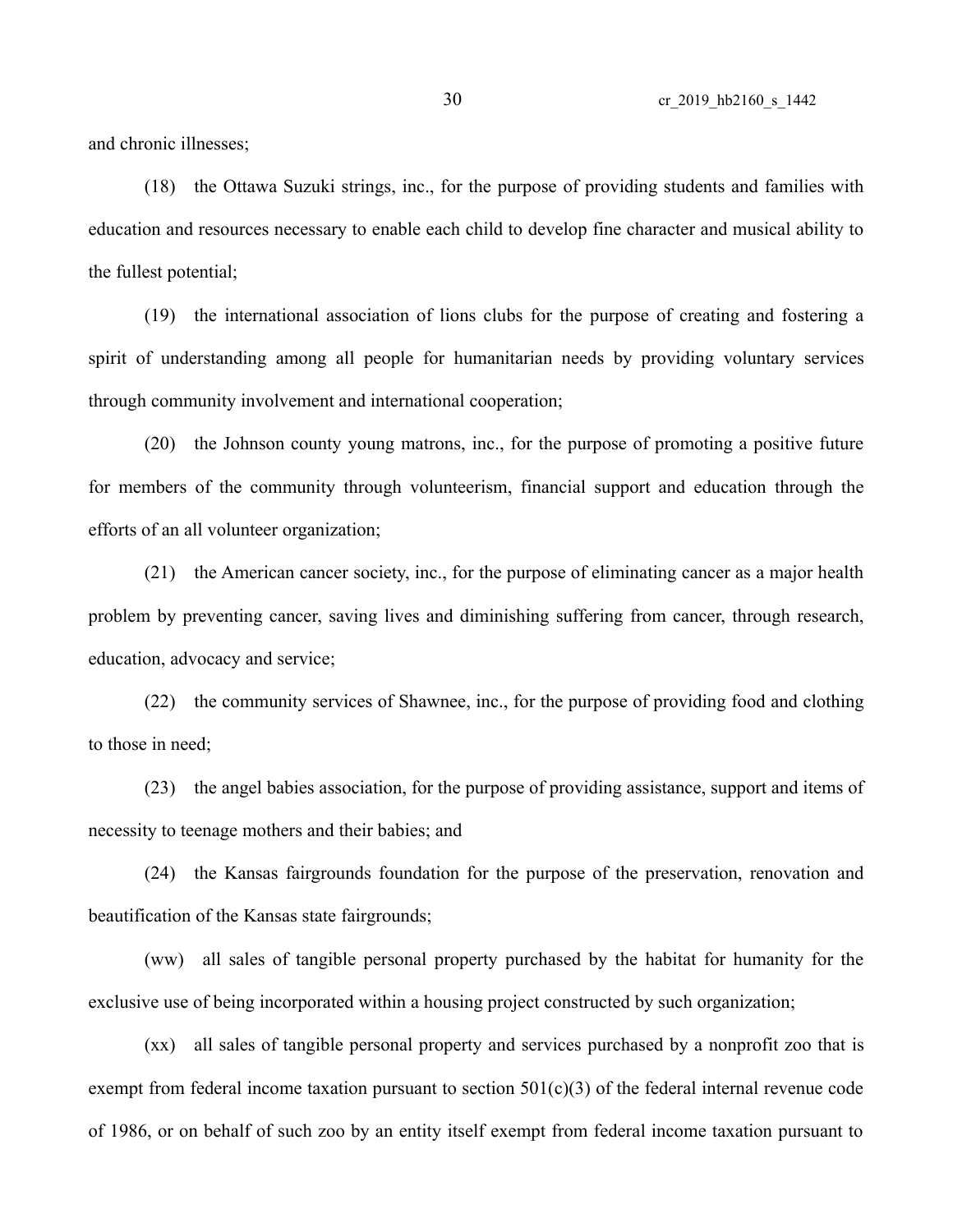section 501(c)(3) of the federal internal revenue code of 1986 contracted with to operate such zoo and all sales of tangible personal property or services purchased by a contractor for the purpose of constructing, equipping, reconstructing, maintaining, repairing, enlarging, furnishing or remodeling facilities for any nonprofit zoo that would be exempt from taxation under the provisions of this section if purchased directly by such nonprofit zoo or the entity operating such zoo. Nothing in this subsection shall be deemed to exempt the purchase of any construction machinery, equipment or tools used in the constructing, equipping, reconstructing, maintaining, repairing, enlarging, furnishing or remodeling facilities for any nonprofit zoo. When any nonprofit zoo shall contract for the purpose of constructing, equipping, reconstructing, maintaining, repairing, enlarging, furnishing or remodeling facilities, it shall obtain from the state and furnish to the contractor an exemption certificate for the project involved, and the contractor may purchase materials for incorporation in such project. The contractor shall furnish the number of such certificate to all suppliers from whom such purchases are made, and such suppliers shall execute invoices covering the same bearing the number of such certificate. Upon completion of the project the contractor shall furnish to the nonprofit zoo concerned a sworn statement, on a form to be provided by the director of taxation, that all purchases so made were entitled to exemption under this subsection. All invoices shall be held by the contractor for a period of five years and shall be subject to audit by the director of taxation. If any materials purchased under such a certificate are found not to have been incorporated in the building or other project or not to have been returned for credit or the sales or compensating tax otherwise imposed upon such materials that will not be so incorporated in the building or other project reported and paid by such contractor to the director of taxation not later than the  $20<sup>th</sup>$  day of the month following the close of the month in which it shall be determined that such materials will not be used for the purpose for which such certificate was issued, the nonprofit zoo concerned shall be liable for tax on all materials purchased for the project, and upon payment thereof it may recover the same from the contractor together with reasonable attorney fees. Any contractor or any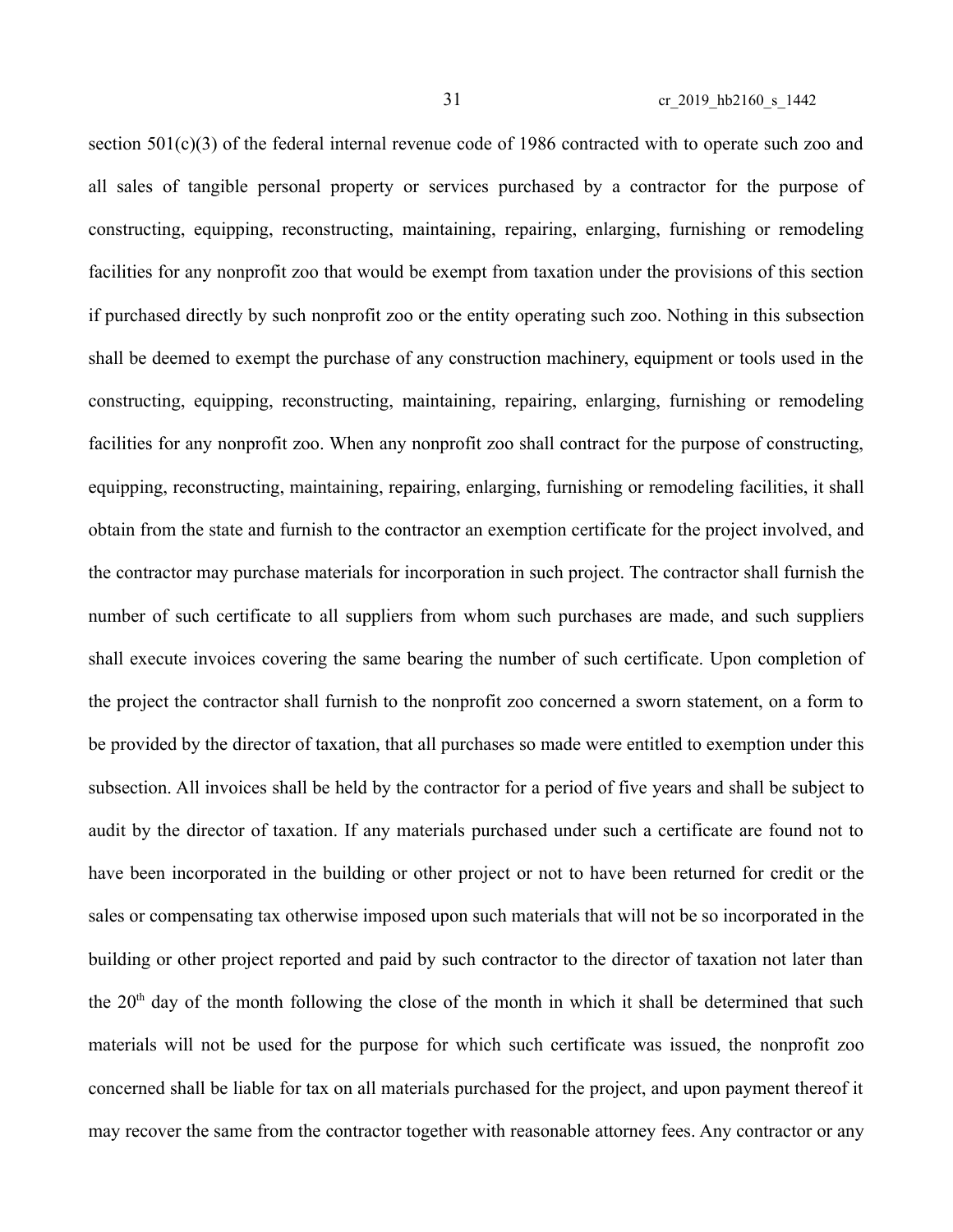agent, employee or subcontractor thereof, who shall use or otherwise dispose of any materials purchased under such a certificate for any purpose other than that for which such a certificate is issued without the payment of the sales or compensating tax otherwise imposed upon such materials, shall be guilty of a misdemeanor and, upon conviction therefor, shall be subject to the penalties provided for in K.S.A. 79-3615(h), and amendments thereto;

(yy) all sales of tangible personal property and services purchased by a parent-teacher association or organization, and all sales of tangible personal property by or on behalf of such association or organization;

(zz) all sales of machinery and equipment purchased by over-the-air, free access radio or television station that is used directly and primarily for the purpose of producing a broadcast signal or is such that the failure of the machinery or equipment to operate would cause broadcasting to cease. For purposes of this subsection, machinery and equipment shall include, but not be limited to, that required by rules and regulations of the federal communications commission, and all sales of electricity which are essential or necessary for the purpose of producing a broadcast signal or is such that the failure of the electricity would cause broadcasting to cease;

(aaa) all sales of tangible personal property and services purchased by a religious organization that is exempt from federal income taxation pursuant to section  $501(c)(3)$  of the federal internal revenue code, and used exclusively for religious purposes, and all sales of tangible personal property or services purchased by a contractor for the purpose of constructing, equipping, reconstructing, maintaining, repairing, enlarging, furnishing or remodeling facilities for any such organization that would be exempt from taxation under the provisions of this section if purchased directly by such organization. Nothing in this subsection shall be deemed to exempt the purchase of any construction machinery, equipment or tools used in the constructing, equipping, reconstructing, maintaining, repairing, enlarging, furnishing or remodeling facilities for any such organization. When any such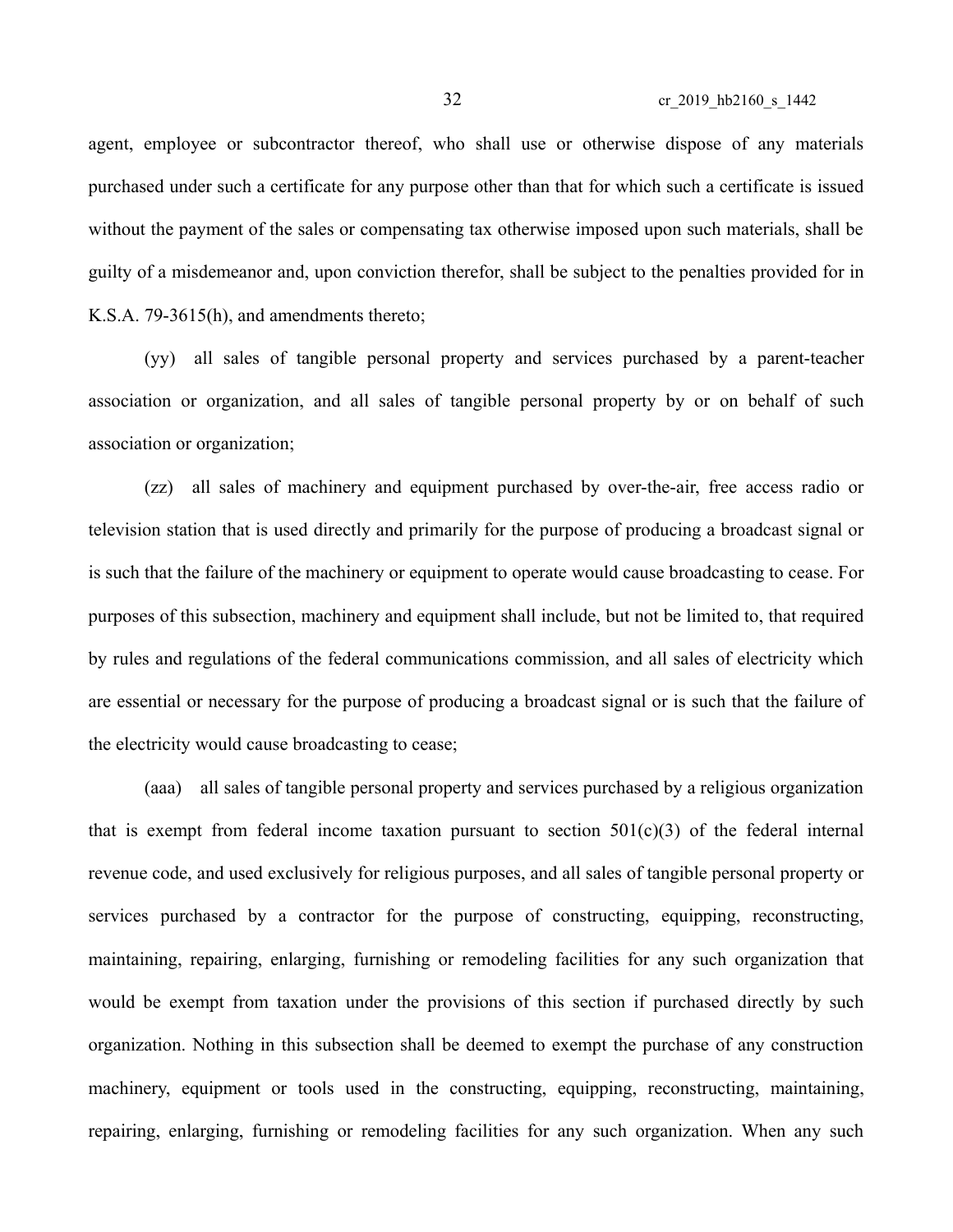organization shall contract for the purpose of constructing, equipping, reconstructing, maintaining, repairing, enlarging, furnishing or remodeling facilities, it shall obtain from the state and furnish to the contractor an exemption certificate for the project involved, and the contractor may purchase materials for incorporation in such project. The contractor shall furnish the number of such certificate to all suppliers from whom such purchases are made, and such suppliers shall execute invoices covering the same bearing the number of such certificate. Upon completion of the project the contractor shall furnish to such organization concerned a sworn statement, on a form to be provided by the director of taxation, that all purchases so made were entitled to exemption under this subsection. All invoices shall be held by the contractor for a period of five years and shall be subject to audit by the director of taxation. If any materials purchased under such a certificate are found not to have been incorporated in the building or other project or not to have been returned for credit or the sales or compensating tax otherwise imposed upon such materials that will not be so incorporated in the building or other project reported and paid by such contractor to the director of taxation not later than the  $20<sup>th</sup>$  day of the month following the close of the month in which it shall be determined that such materials will not be used for the purpose for which such certificate was issued, such organization concerned shall be liable for tax on all materials purchased for the project, and upon payment thereof it may recover the same from the contractor together with reasonable attorney fees. Any contractor or any agent, employee or subcontractor thereof, who shall use or otherwise dispose of any materials purchased under such a certificate for any purpose other than that for which such a certificate is issued without the payment of the sales or compensating tax otherwise imposed upon such materials, shall be guilty of a misdemeanor and, upon conviction therefor, shall be subject to the penalties provided for in K.S.A. 79-3615(h), and amendments thereto. Sales tax paid on and after July 1, 1998, but prior to the effective date of this act upon the gross receipts received from any sale exempted by the amendatory provisions of this subsection shall be refunded. Each claim for a sales tax refund shall be verified and submitted to the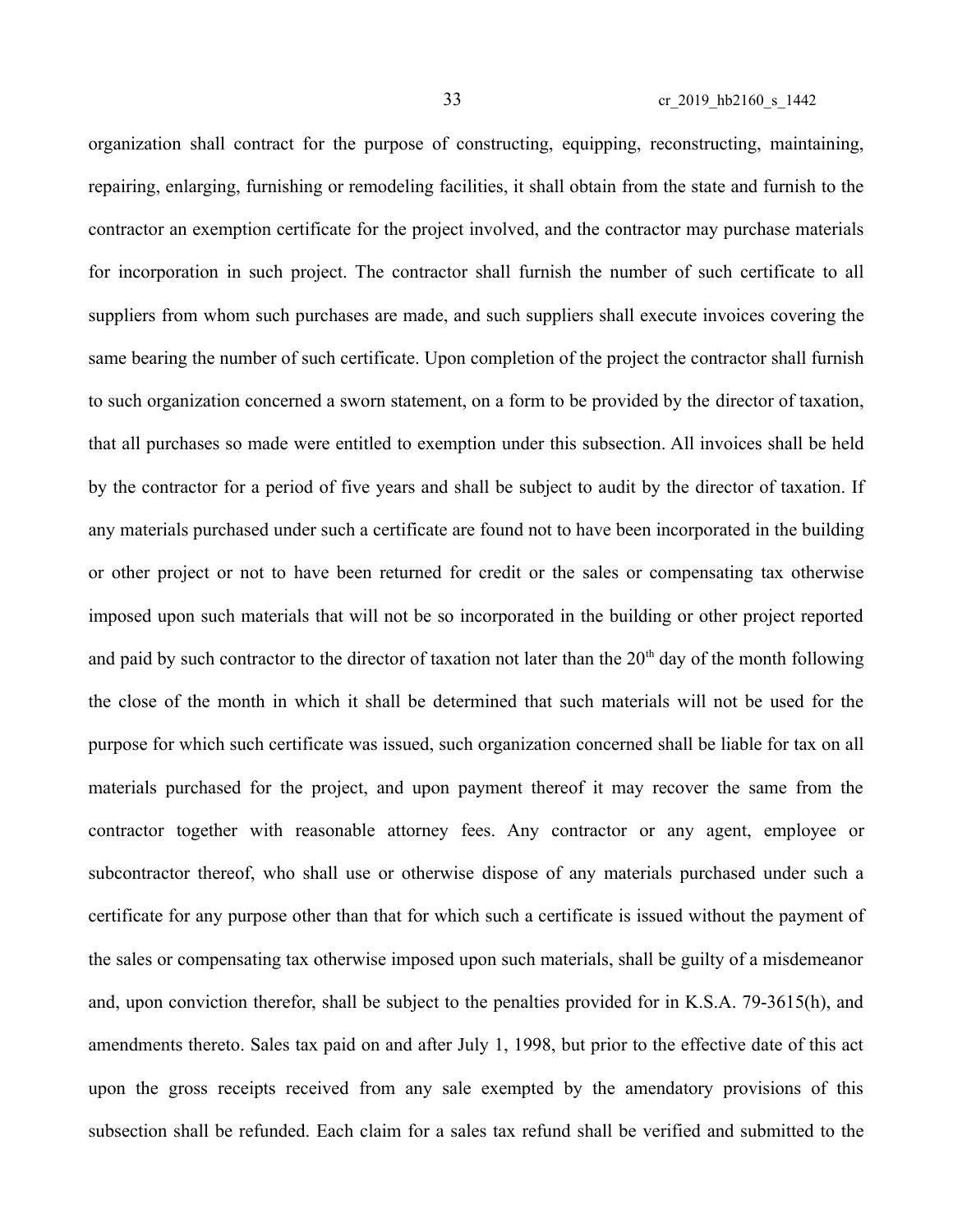director of taxation upon forms furnished by the director and shall be accompanied by any additional documentation required by the director. The director shall review each claim and shall refund that amount of sales tax paid as determined under the provisions of this subsection. All refunds shall be paid from the sales tax refund fund upon warrants of the director of accounts and reports pursuant to vouchers approved by the director or the director's designee;

(bbb) all sales of food for human consumption by an organization that is exempt from federal income taxation pursuant to section  $501(c)(3)$  of the federal internal revenue code of 1986, pursuant to a food distribution program that offers such food at a price below cost in exchange for the performance of community service by the purchaser thereof;

(ccc) on and after July 1, 1999, all sales of tangible personal property and services purchased by a primary care clinic or health center the primary purpose of which is to provide services to medically underserved individuals and families, and that is exempt from federal income taxation pursuant to section 501(c)(3) of the federal internal revenue code, and all sales of tangible personal property or services purchased by a contractor for the purpose of constructing, equipping, reconstructing, maintaining, repairing, enlarging, furnishing or remodeling facilities for any such clinic or center that would be exempt from taxation under the provisions of this section if purchased directly by such clinic or center, except that for taxable years commencing after December 31, 2013, this subsection shall not apply to any sales of such tangible personal property and services purchased by a primary care clinic or health center which performs any abortion, as defined in K.S.A. 65-6701, and amendments thereto. Nothing in this subsection shall be deemed to exempt the purchase of any construction machinery, equipment or tools used in the constructing, equipping, reconstructing, maintaining, repairing, enlarging, furnishing or remodeling facilities for any such clinic or center. When any such clinic or center shall contract for the purpose of constructing, equipping, reconstructing, maintaining, repairing, enlarging, furnishing or remodeling facilities, it shall obtain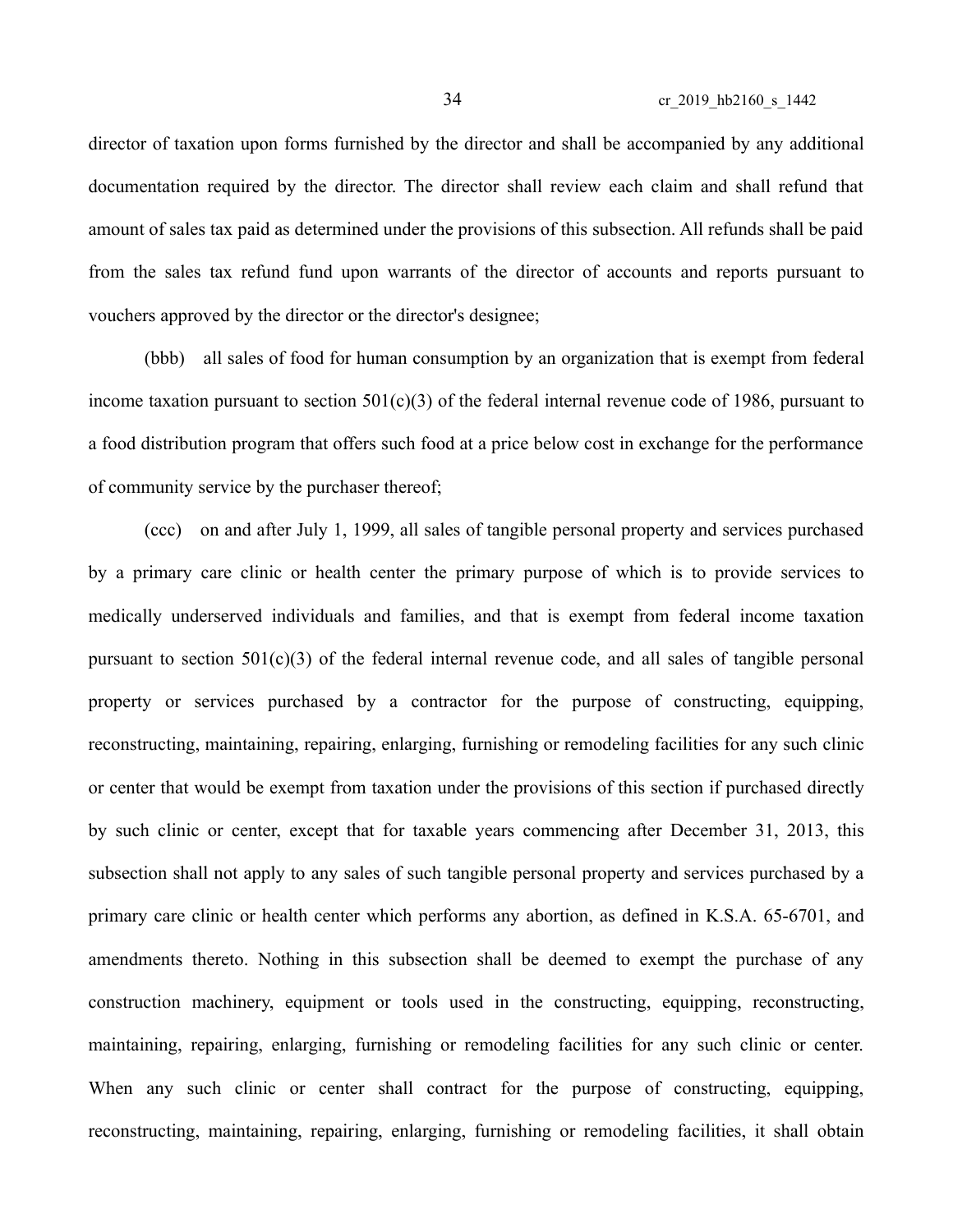from the state and furnish to the contractor an exemption certificate for the project involved, and the contractor may purchase materials for incorporation in such project. The contractor shall furnish the number of such certificate to all suppliers from whom such purchases are made, and such suppliers shall execute invoices covering the same bearing the number of such certificate. Upon completion of the project the contractor shall furnish to such clinic or center concerned a sworn statement, on a form to be provided by the director of taxation, that all purchases so made were entitled to exemption under this subsection. All invoices shall be held by the contractor for a period of five years and shall be subject to audit by the director of taxation. If any materials purchased under such a certificate are found not to have been incorporated in the building or other project or not to have been returned for credit or the sales or compensating tax otherwise imposed upon such materials that will not be so incorporated in the building or other project reported and paid by such contractor to the director of taxation not later than the  $20<sup>th</sup>$  day of the month following the close of the month in which it shall be determined that such materials will not be used for the purpose for which such certificate was issued, such clinic or center concerned shall be liable for tax on all materials purchased for the project, and upon payment thereof it may recover the same from the contractor together with reasonable attorney fees. Any contractor or any agent, employee or subcontractor thereof, who shall use or otherwise dispose of any materials purchased under such a certificate for any purpose other than that for which such a certificate is issued without the payment of the sales or compensating tax otherwise imposed upon such materials, shall be guilty of a misdemeanor and, upon conviction therefor, shall be subject to the penalties provided for in K.S.A. 79-3615(h), and amendments thereto;

(ddd) on and after January 1, 1999, and before January 1, 2000, all sales of materials and services purchased by any class II or III railroad as classified by the federal surface transportation board for the construction, renovation, repair or replacement of class II or III railroad track and facilities used directly in interstate commerce. In the event any such track or facility for which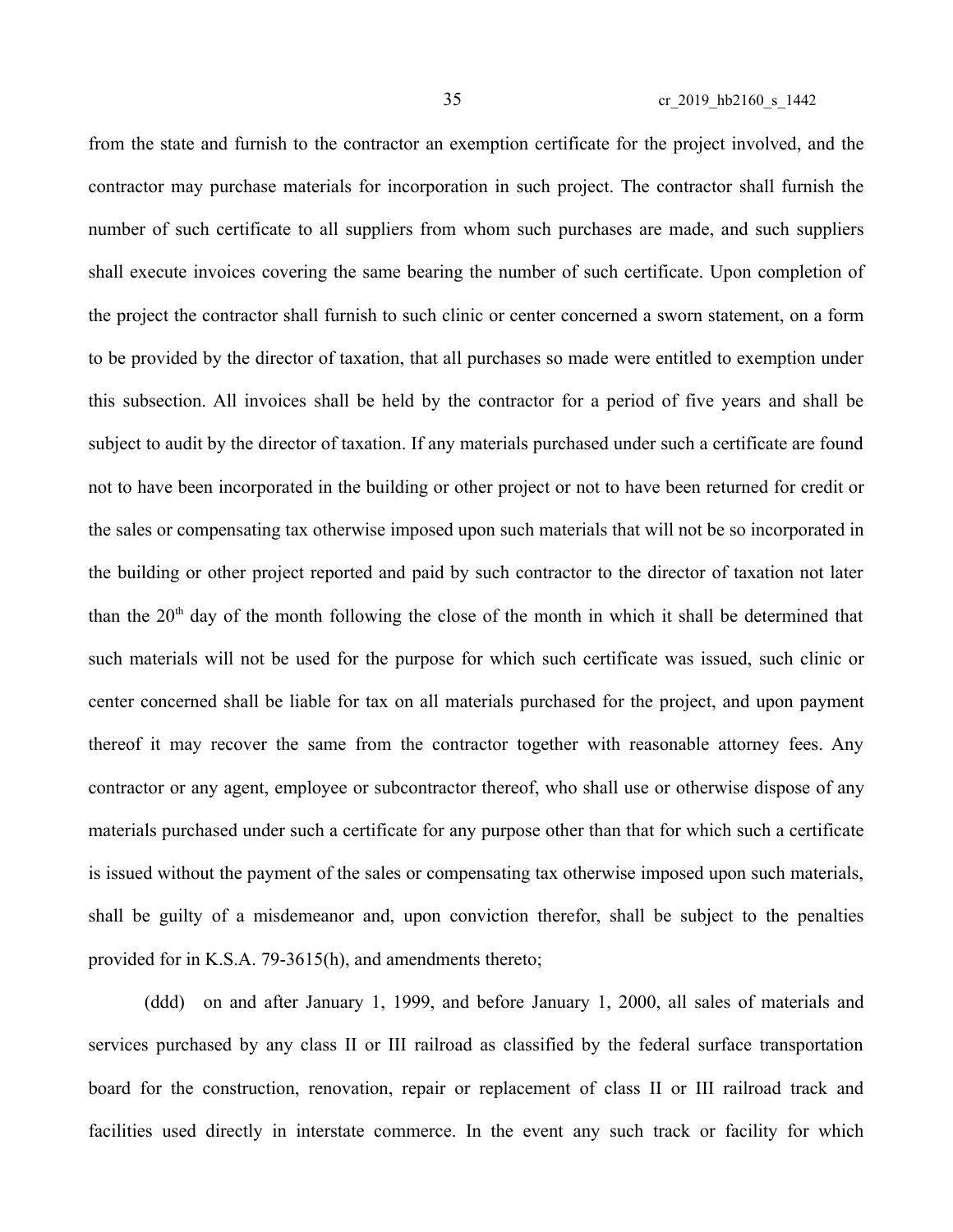materials and services were purchased sales tax exempt is not operational for five years succeeding the allowance of such exemption, the total amount of sales tax that would have been payable except for the operation of this subsection shall be recouped in accordance with rules and regulations adopted for such purpose by the secretary of revenue;

(eee) on and after January 1, 1999, and before January 1, 2001, all sales of materials and services purchased for the original construction, reconstruction, repair or replacement of grain storage facilities, including railroad sidings providing access thereto;

(fff) all sales of material handling equipment, racking systems and other related machinery and equipment that is used for the handling, movement or storage of tangible personal property in a warehouse or distribution facility in this state; all sales of installation, repair and maintenance services performed on such machinery and equipment; and all sales of repair and replacement parts for such machinery and equipment. For purposes of this subsection, a warehouse or distribution facility means a single, fixed location that consists of buildings or structures in a contiguous area where storage or distribution operations are conducted that are separate and apart from the business' retail operations, if any, and that do not otherwise qualify for exemption as occurring at a manufacturing or processing plant or facility. Material handling and storage equipment shall include aeration, dust control, cleaning, handling and other such equipment that is used in a public grain warehouse or other commercial grain storage facility, whether used for grain handling, grain storage, grain refining or processing, or other grain treatment operation;

(ggg) all sales of tangible personal property and services purchased by or on behalf of the Kansas academy of science, which is exempt from federal income taxation pursuant to section 501(c) (3) of the federal internal revenue code of 1986, and used solely by such academy for the preparation, publication and dissemination of education materials;

(hhh) all sales of tangible personal property and services purchased by or on behalf of all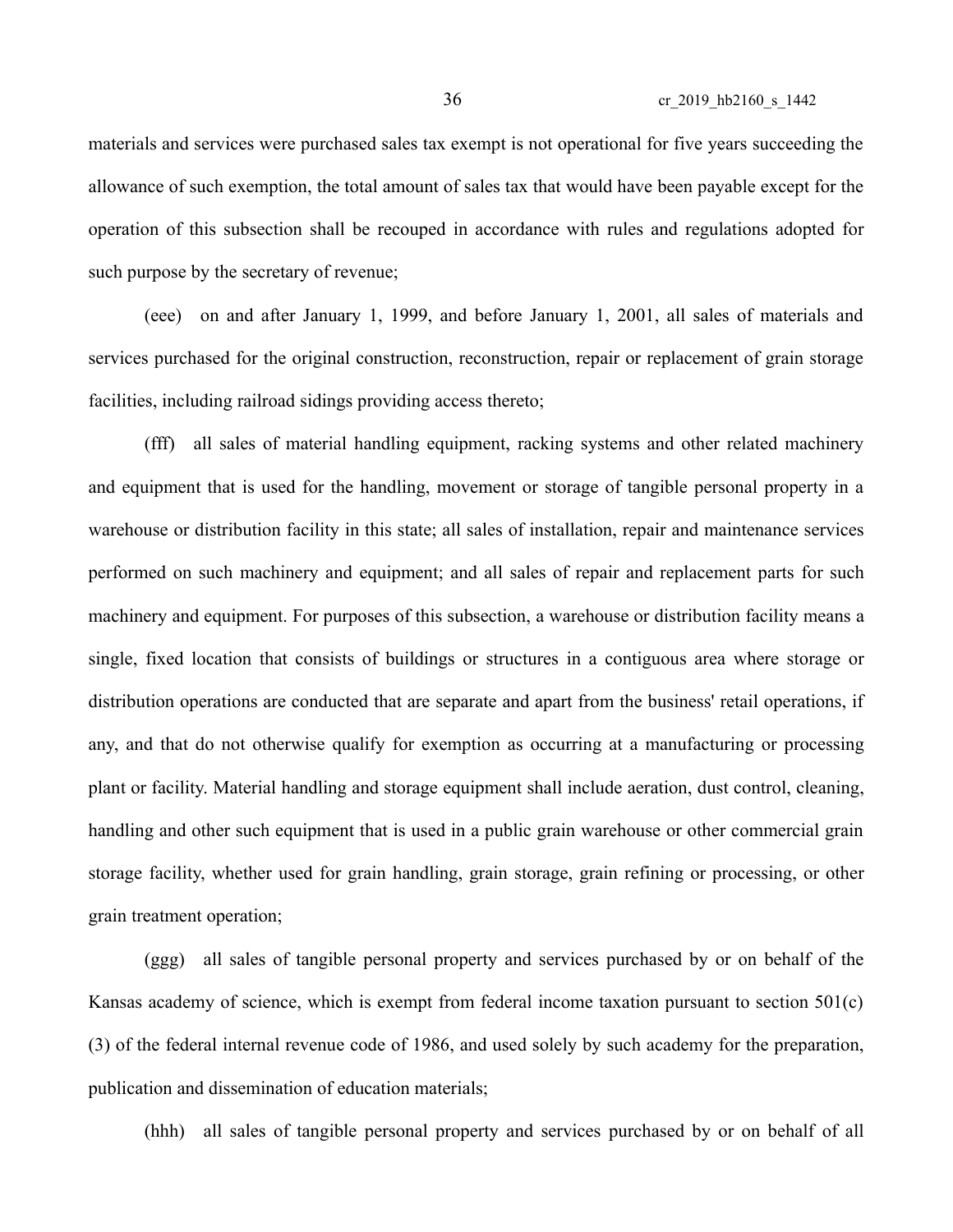domestic violence shelters that are member agencies of the Kansas coalition against sexual and domestic violence;

(iii) all sales of personal property and services purchased by an organization that is exempt from federal income taxation pursuant to section  $501(c)(3)$  of the federal internal revenue code of 1986, and such personal property and services are used by any such organization in the collection, storage and distribution of food products to nonprofit organizations that distribute such food products to persons pursuant to a food distribution program on a charitable basis without fee or charge, and all sales of tangible personal property or services purchased by a contractor for the purpose of constructing, equipping, reconstructing, maintaining, repairing, enlarging, furnishing or remodeling facilities used for the collection and storage of such food products for any such organization which is exempt from federal income taxation pursuant to section  $501(c)(3)$  of the federal internal revenue code of 1986, that would be exempt from taxation under the provisions of this section if purchased directly by such organization. Nothing in this subsection shall be deemed to exempt the purchase of any construction machinery, equipment or tools used in the constructing, equipping, reconstructing, maintaining, repairing, enlarging, furnishing or remodeling facilities for any such organization. When any such organization shall contract for the purpose of constructing, equipping, reconstructing, maintaining, repairing, enlarging, furnishing or remodeling facilities, it shall obtain from the state and furnish to the contractor an exemption certificate for the project involved, and the contractor may purchase materials for incorporation in such project. The contractor shall furnish the number of such certificate to all suppliers from whom such purchases are made, and such suppliers shall execute invoices covering the same bearing the number of such certificate. Upon completion of the project the contractor shall furnish to such organization concerned a sworn statement, on a form to be provided by the director of taxation, that all purchases so made were entitled to exemption under this subsection. All invoices shall be held by the contractor for a period of five years and shall be subject to audit by the director of taxation. If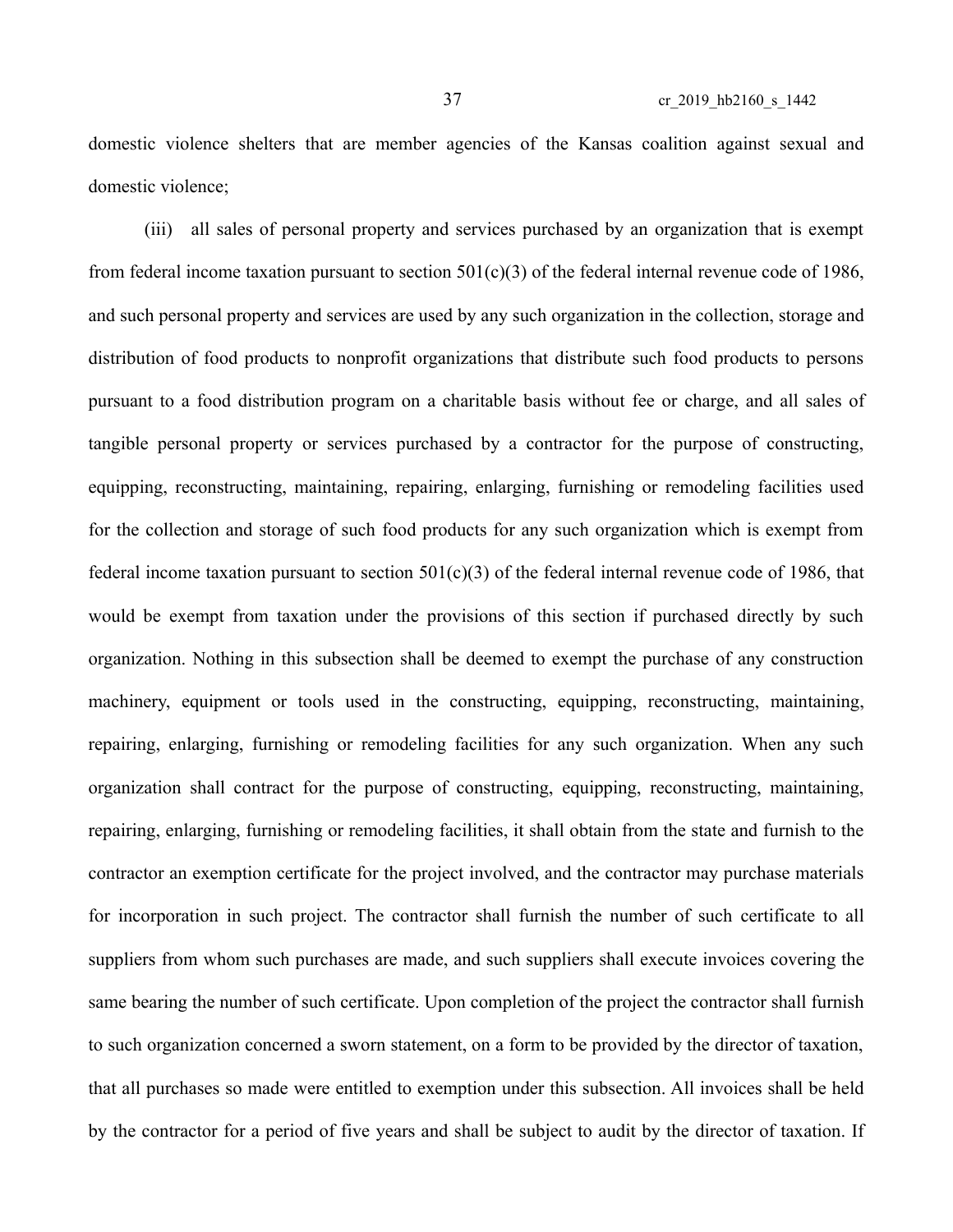any materials purchased under such a certificate are found not to have been incorporated in such facilities or not to have been returned for credit or the sales or compensating tax otherwise imposed upon such materials that will not be so incorporated in such facilities reported and paid by such contractor to the director of taxation not later than the  $20<sup>th</sup>$  day of the month following the close of the month in which it shall be determined that such materials will not be used for the purpose for which such certificate was issued, such organization concerned shall be liable for tax on all materials purchased for the project, and upon payment thereof it may recover the same from the contractor together with reasonable attorney fees. Any contractor or any agent, employee or subcontractor thereof, who shall use or otherwise dispose of any materials purchased under such a certificate for any purpose other than that for which such a certificate is issued without the payment of the sales or compensating tax otherwise imposed upon such materials, shall be guilty of a misdemeanor and, upon conviction therefor, shall be subject to the penalties provided for in K.S.A. 79-3615(h), and amendments thereto. Sales tax paid on and after July 1, 2005, but prior to the effective date of this act upon the gross receipts received from any sale exempted by the amendatory provisions of this subsection shall be refunded. Each claim for a sales tax refund shall be verified and submitted to the director of taxation upon forms furnished by the director and shall be accompanied by any additional documentation required by the director. The director shall review each claim and shall refund that amount of sales tax paid as determined under the provisions of this subsection. All refunds shall be paid from the sales tax refund fund upon warrants of the director of accounts and reports pursuant to vouchers approved by the director or the director's designee;

(jjj) all sales of dietary supplements dispensed pursuant to a prescription order by a licensed practitioner or a mid-level practitioner as defined by K.S.A. 65-1626, and amendments thereto. As used in this subsection, "dietary supplement" means any product, other than tobacco, intended to supplement the diet that: (1) Contains one or more of the following dietary ingredients: A vitamin, a mineral, an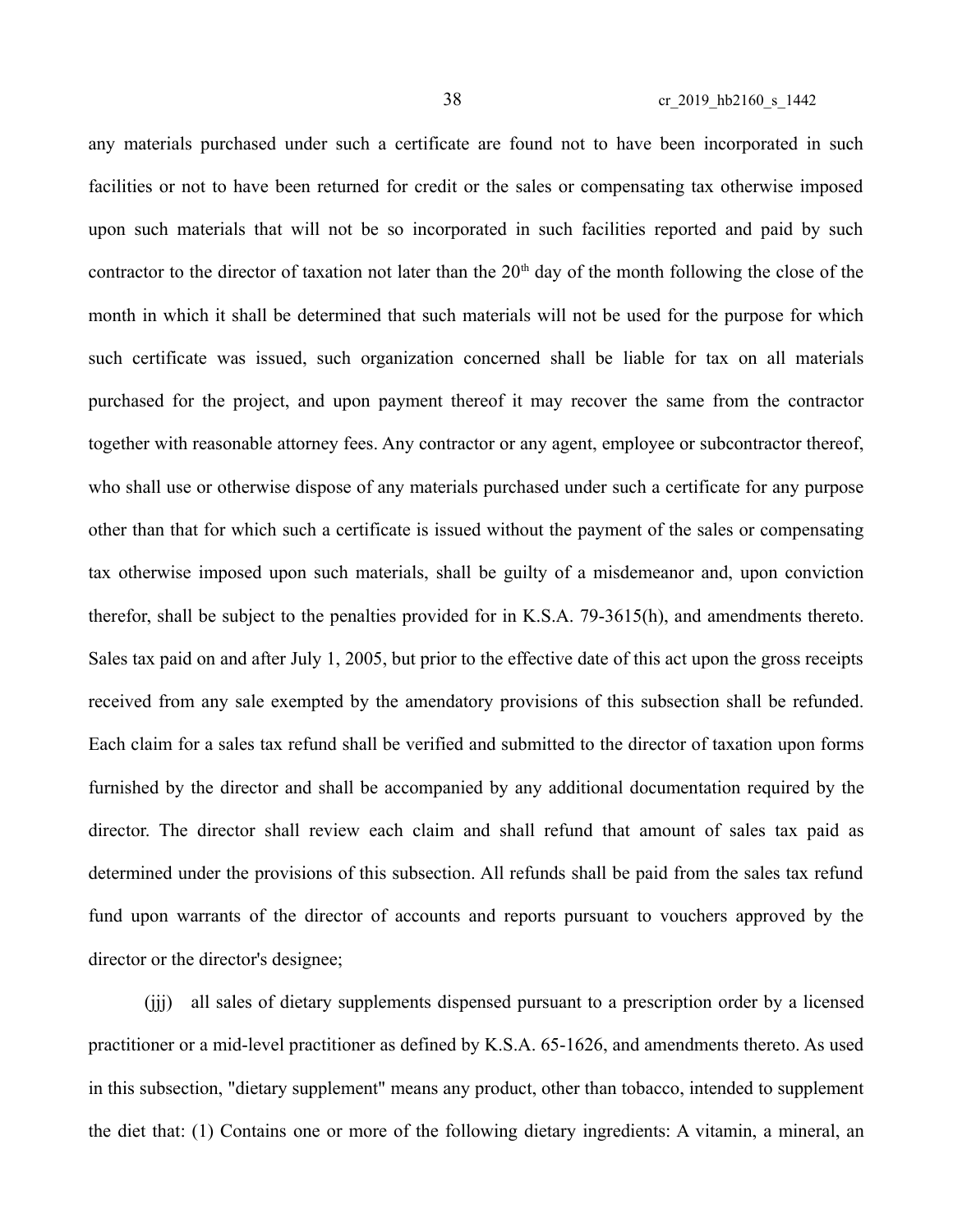39 cr\_2019\_hb2160\_s\_1442

herb or other botanical, an amino acid, a dietary substance for use by humans to supplement the diet by increasing the total dietary intake or a concentrate, metabolite, constituent, extract or combination of any such ingredient; (2) is intended for ingestion in tablet, capsule, powder, softgel, gelcap or liquid form, or if not intended for ingestion, in such a form, is not represented as conventional food and is not represented for use as a sole item of a meal or of the diet; and (3) is required to be labeled as a dietary supplement, identifiable by the supplemental facts box found on the label and as required pursuant to

21 C.F.R. § 101.36;

(lll) all sales of tangible personal property and services purchased by special olympics Kansas, inc. for the purpose of providing year-round sports training and athletic competition in a variety of olympic-type sports for individuals with intellectual disabilities by giving them continuing opportunities to develop physical fitness, demonstrate courage, experience joy and participate in a sharing of gifts, skills and friendship with their families, other special olympics athletes and the community, and activities provided or sponsored by such organization, and all sales of tangible personal property by or on behalf of any such organization;

(mmm) all sales of tangible personal property purchased by or on behalf of the Marillac center, inc., which is exempt from federal income taxation pursuant to section  $501(c)(3)$  of the federal internal revenue code, for the purpose of providing psycho-social-biological and special education services to children, and all sales of any such property by or on behalf of such organization for such purpose;

(nnn) all sales of tangible personal property and services purchased by the west Sedgwick county-sunrise rotary club and sunrise charitable fund for the purpose of constructing a boundless playground which is an integrated, barrier free and developmentally advantageous play environment for children of all abilities and disabilities;

(ooo) all sales of tangible personal property by or on behalf of a public library serving the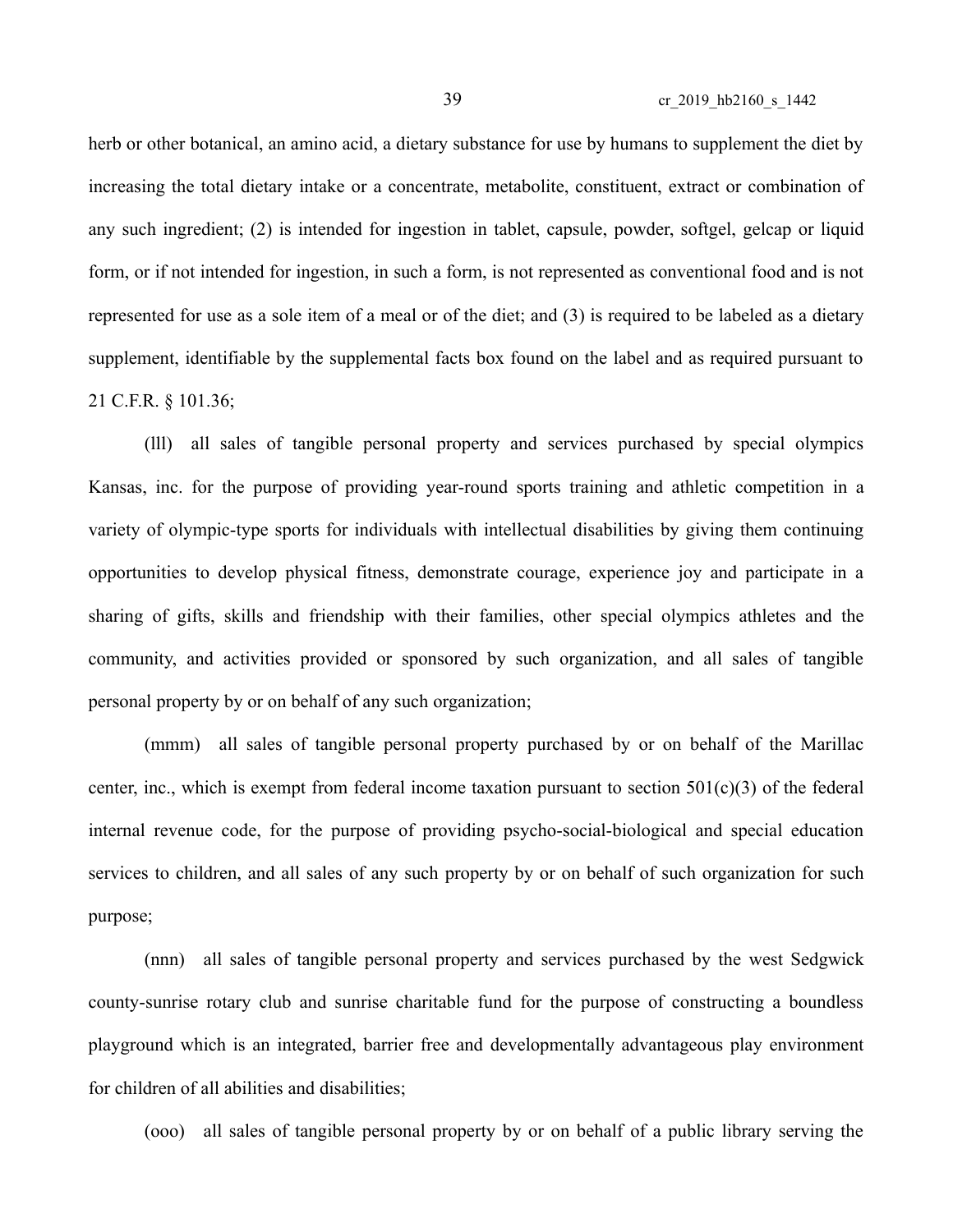general public and supported in whole or in part with tax money or a not-for-profit organization whose purpose is to raise funds for or provide services or other benefits to any such public library;

(ppp) all sales of tangible personal property and services purchased by or on behalf of a homeless shelter that is exempt from federal income taxation pursuant to section  $501(c)(3)$  of the federal income tax code of 1986, and used by any such homeless shelter to provide emergency and transitional housing for individuals and families experiencing homelessness, and all sales of any such property by or on behalf of any such homeless shelter for any such purpose;

(qqq) all sales of tangible personal property and services purchased by TLC for children and families, inc., hereinafter referred to as TLC, which is exempt from federal income taxation pursuant to section 501(c)(3) of the federal internal revenue code of 1986, and such property and services are used for the purpose of providing emergency shelter and treatment for abused and neglected children as well as meeting additional critical needs for children, juveniles and family, and all sales of any such property by or on behalf of TLC for any such purpose; and all sales of tangible personal property or services purchased by a contractor for the purpose of constructing, maintaining, repairing, enlarging, furnishing or remodeling facilities for the operation of services for TLC for any such purpose that would be exempt from taxation under the provisions of this section if purchased directly by TLC. Nothing in this subsection shall be deemed to exempt the purchase of any construction machinery, equipment or tools used in the constructing, maintaining, repairing, enlarging, furnishing or remodeling such facilities for TLC. When TLC contracts for the purpose of constructing, maintaining, repairing, enlarging, furnishing or remodeling such facilities, it shall obtain from the state and furnish to the contractor an exemption certificate for the project involved, and the contractor may purchase materials for incorporation in such project. The contractor shall furnish the number of such certificate to all suppliers from whom such purchases are made, and such suppliers shall execute invoices covering the same bearing the number of such certificate. Upon completion of the project the contractor shall furnish to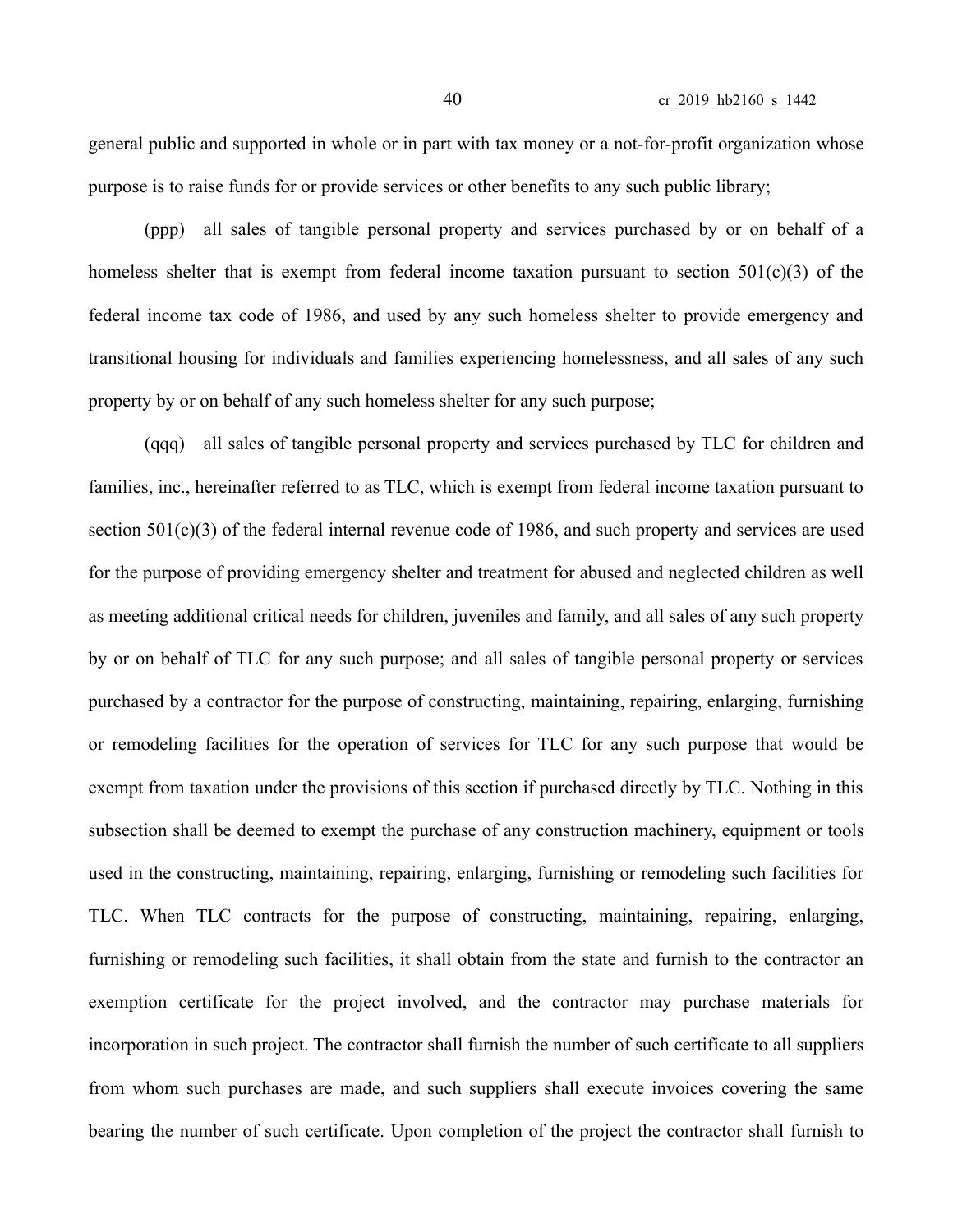TLC a sworn statement, on a form to be provided by the director of taxation, that all purchases so made were entitled to exemption under this subsection. All invoices shall be held by the contractor for a period of five years and shall be subject to audit by the director of taxation. If any materials purchased under such a certificate are found not to have been incorporated in the building or other project or not to have been returned for credit or the sales or compensating tax otherwise imposed upon such materials that will not be so incorporated in the building or other project reported and paid by such contractor to the director of taxation not later than the  $20<sup>th</sup>$  day of the month following the close of the month in which it shall be determined that such materials will not be used for the purpose for which such certificate was issued, TLC shall be liable for tax on all materials purchased for the project, and upon payment thereof it may recover the same from the contractor together with reasonable attorney fees. Any contractor or any agent, employee or subcontractor thereof, who shall use or otherwise dispose of any materials purchased under such a certificate for any purpose other than that for which such a certificate is issued without the payment of the sales or compensating tax otherwise imposed upon such materials, shall be guilty of a misdemeanor and, upon conviction therefor, shall be subject to the penalties provided for in K.S.A. 79-3615(h), and amendments thereto;

(rrr) all sales of tangible personal property and services purchased by any county law library maintained pursuant to law and sales of tangible personal property and services purchased by an organization that would have been exempt from taxation under the provisions of this subsection if purchased directly by the county law library for the purpose of providing legal resources to attorneys, judges, students and the general public, and all sales of any such property by or on behalf of any such county law library;

(sss) all sales of tangible personal property and services purchased by catholic charities or youthville, hereinafter referred to as charitable family providers, which is exempt from federal income taxation pursuant to section  $501(c)(3)$  of the federal internal revenue code of 1986, and which such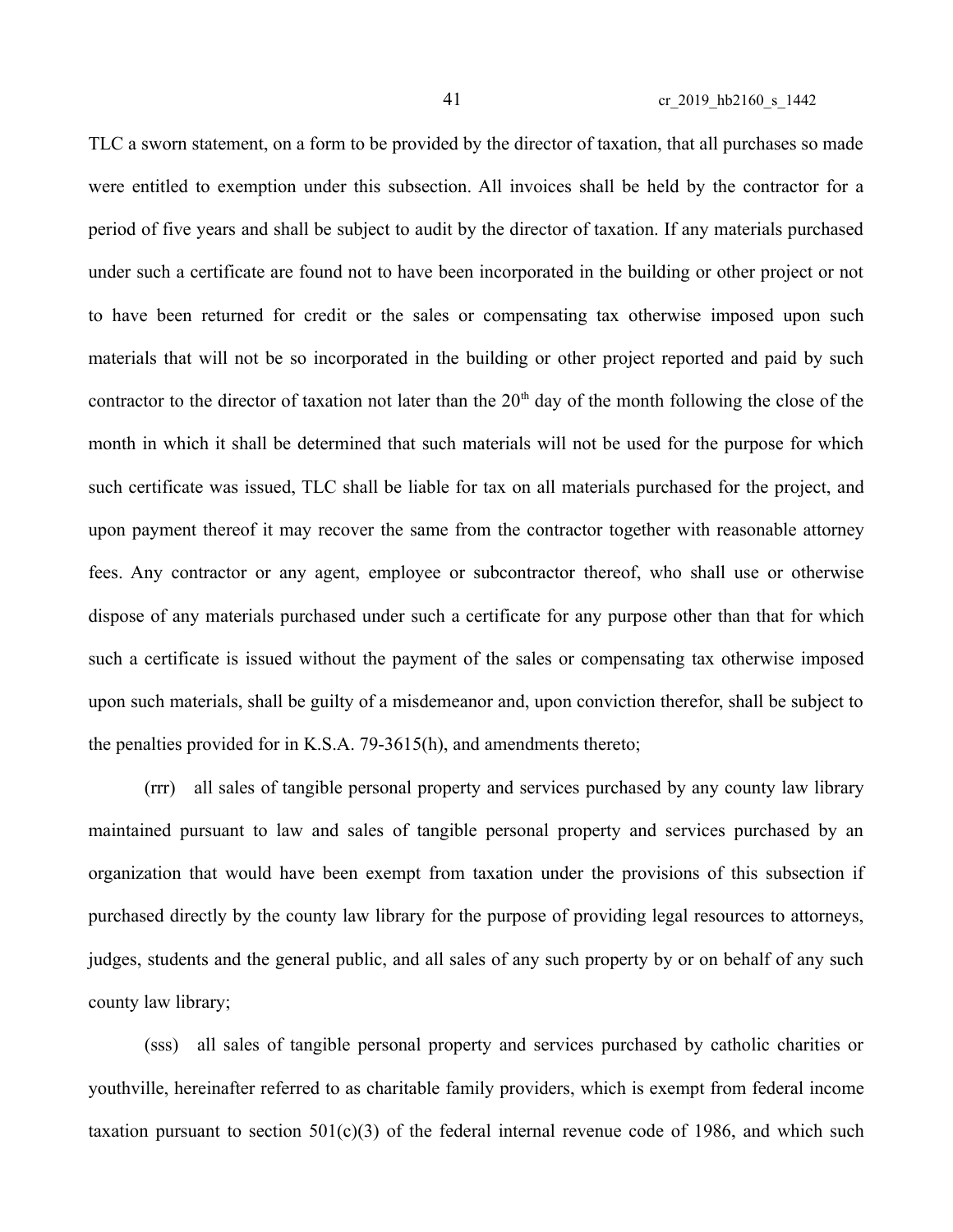property and services are used for the purpose of providing emergency shelter and treatment for abused and neglected children as well as meeting additional critical needs for children, juveniles and family, and all sales of any such property by or on behalf of charitable family providers for any such purpose; and all sales of tangible personal property or services purchased by a contractor for the purpose of constructing, maintaining, repairing, enlarging, furnishing or remodeling facilities for the operation of services for charitable family providers for any such purpose which would be exempt from taxation under the provisions of this section if purchased directly by charitable family providers. Nothing in this subsection shall be deemed to exempt the purchase of any construction machinery, equipment or tools used in the constructing, maintaining, repairing, enlarging, furnishing or remodeling such facilities for charitable family providers. When charitable family providers contracts for the purpose of constructing, maintaining, repairing, enlarging, furnishing or remodeling such facilities, it shall obtain from the state and furnish to the contractor an exemption certificate for the project involved, and the contractor may purchase materials for incorporation in such project. The contractor shall furnish the number of such certificate to all suppliers from whom such purchases are made, and such suppliers shall execute invoices covering the same bearing the number of such certificate. Upon completion of the project the contractor shall furnish to charitable family providers a sworn statement, on a form to be provided by the director of taxation, that all purchases so made were entitled to exemption under this subsection. All invoices shall be held by the contractor for a period of five years and shall be subject to audit by the director of taxation. If any materials purchased under such a certificate are found not to have been incorporated in the building or other project or not to have been returned for credit or the sales or compensating tax otherwise imposed upon such materials that will not be so incorporated in the building or other project reported and paid by such contractor to the director of taxation not later than the  $20<sup>th</sup>$  day of the month following the close of the month in which it shall be determined that such materials will not be used for the purpose for which such certificate was issued, charitable family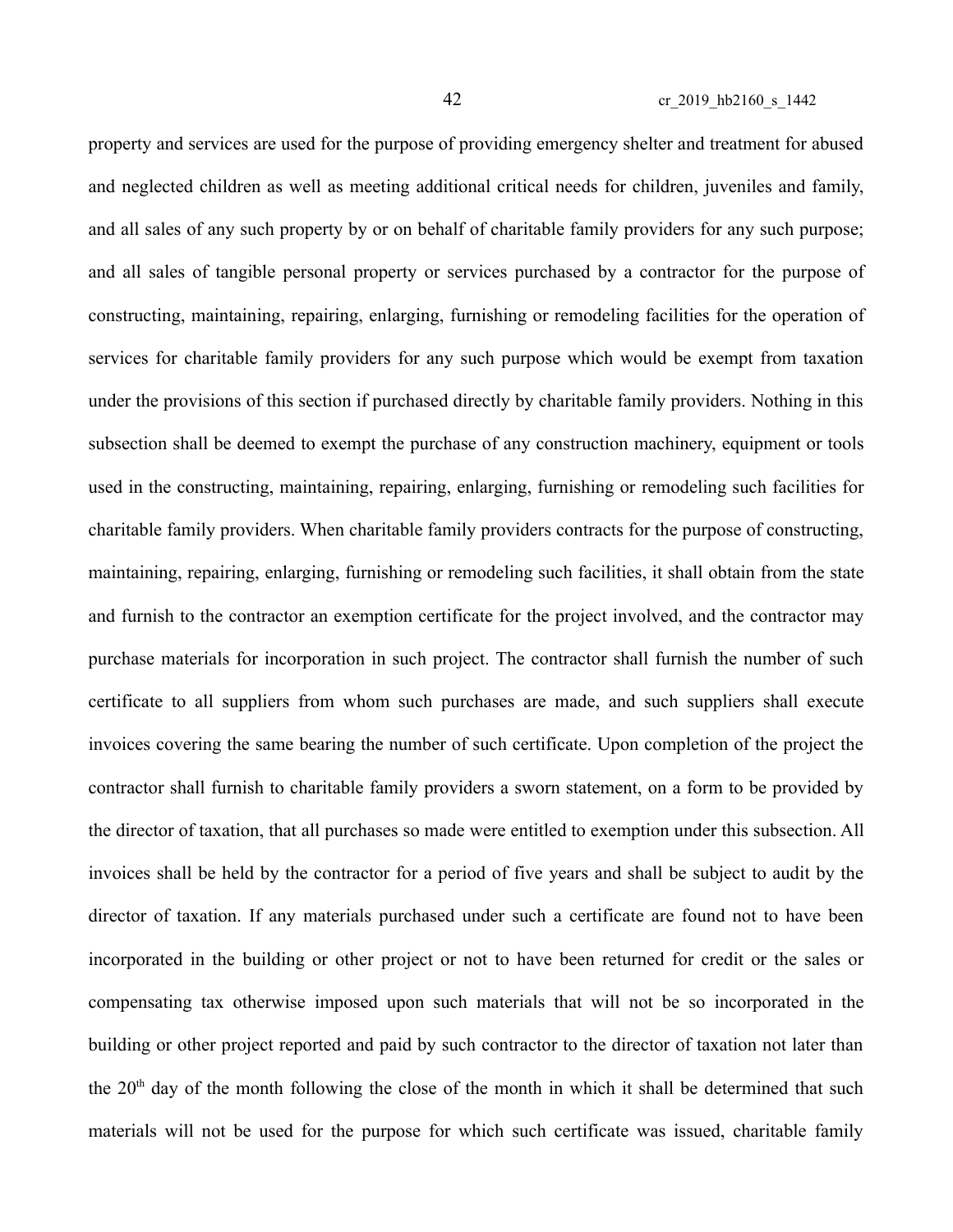providers shall be liable for tax on all materials purchased for the project, and upon payment thereof it may recover the same from the contractor together with reasonable attorney fees. Any contractor or any agent, employee or subcontractor thereof, who shall use or otherwise dispose of any materials purchased under such a certificate for any purpose other than that for which such a certificate is issued without the payment of the sales or compensating tax otherwise imposed upon such materials, shall be guilty of a misdemeanor and, upon conviction therefor, shall be subject to the penalties provided for in K.S.A. 79-3615(h), and amendments thereto;

(ttt) all sales of tangible personal property or services purchased by a contractor for a project for the purpose of restoring, constructing, equipping, reconstructing, maintaining, repairing, enlarging, furnishing or remodeling a home or facility owned by a nonprofit museum that has been granted an exemption pursuant to subsection (qq), which such home or facility is located in a city that has been designated as a qualified hometown pursuant to the provisions of K.S.A. 75-5071 et seq., and amendments thereto, and which such project is related to the purposes of K.S.A. 75-5071 et seq., and amendments thereto, and that would be exempt from taxation under the provisions of this section if purchased directly by such nonprofit museum. Nothing in this subsection shall be deemed to exempt the purchase of any construction machinery, equipment or tools used in the restoring, constructing, equipping, reconstructing, maintaining, repairing, enlarging, furnishing or remodeling a home or facility for any such nonprofit museum. When any such nonprofit museum shall contract for the purpose of restoring, constructing, equipping, reconstructing, maintaining, repairing, enlarging, furnishing or remodeling a home or facility, it shall obtain from the state and furnish to the contractor an exemption certificate for the project involved, and the contractor may purchase materials for incorporation in such project. The contractor shall furnish the number of such certificates to all suppliers from whom such purchases are made, and such suppliers shall execute invoices covering the same bearing the number of such certificate. Upon completion of the project, the contractor shall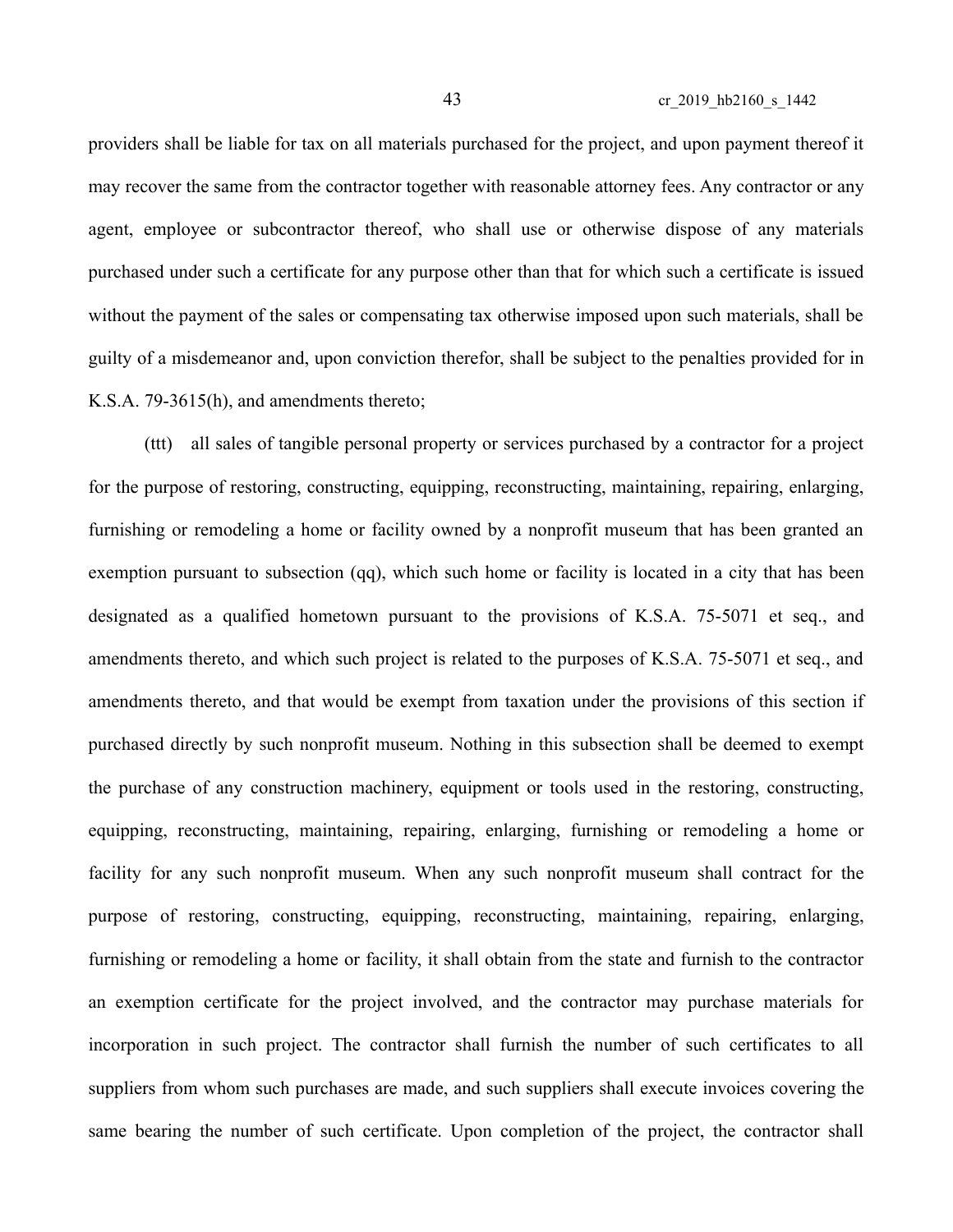furnish to such nonprofit museum a sworn statement on a form to be provided by the director of taxation that all purchases so made were entitled to exemption under this subsection. All invoices shall be held by the contractor for a period of five years and shall be subject to audit by the director of taxation. If any materials purchased under such a certificate are found not to have been incorporated in the building or other project or not to have been returned for credit or the sales or compensating tax otherwise imposed upon such materials that will not be so incorporated in a home or facility or other project reported and paid by such contractor to the director of taxation not later than the  $20<sup>th</sup>$  day of the month following the close of the month in which it shall be determined that such materials will not be used for the purpose for which such certificate was issued, such nonprofit museum shall be liable for tax on all materials purchased for the project, and upon payment thereof it may recover the same from the contractor together with reasonable attorney fees. Any contractor or any agent, employee or subcontractor thereof, who shall use or otherwise dispose of any materials purchased under such a certificate for any purpose other than that for which such a certificate is issued without the payment of the sales or compensating tax otherwise imposed upon such materials, shall be guilty of a misdemeanor and, upon conviction therefor, shall be subject to the penalties provided for in K.S.A. 79-3615(h), and amendments thereto;

(uuu) all sales of tangible personal property and services purchased by Kansas children's service league, hereinafter referred to as KCSL, which is exempt from federal income taxation pursuant to section 501(c)(3) of the federal internal revenue code of 1986, and which such property and services are used for the purpose of providing for the prevention and treatment of child abuse and maltreatment as well as meeting additional critical needs for children, juveniles and family, and all sales of any such property by or on behalf of KCSL for any such purpose; and all sales of tangible personal property or services purchased by a contractor for the purpose of constructing, maintaining, repairing, enlarging, furnishing or remodeling facilities for the operation of services for KCSL for any such purpose that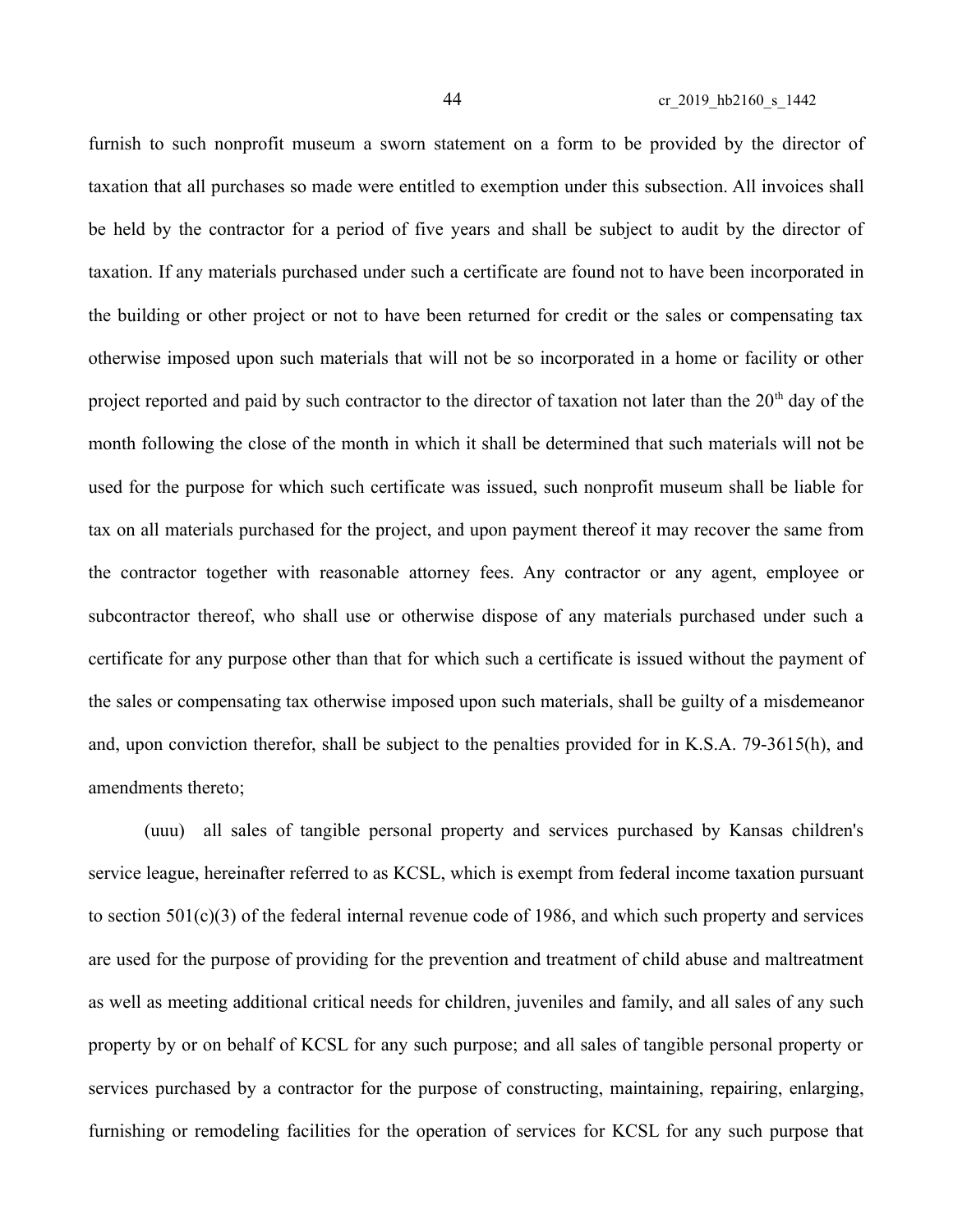would be exempt from taxation under the provisions of this section if purchased directly by KCSL. Nothing in this subsection shall be deemed to exempt the purchase of any construction machinery, equipment or tools used in the constructing, maintaining, repairing, enlarging, furnishing or remodeling such facilities for KCSL. When KCSL contracts for the purpose of constructing, maintaining, repairing, enlarging, furnishing or remodeling such facilities, it shall obtain from the state and furnish to the contractor an exemption certificate for the project involved, and the contractor may purchase materials for incorporation in such project. The contractor shall furnish the number of such certificate to all suppliers from whom such purchases are made, and such suppliers shall execute invoices covering the same bearing the number of such certificate. Upon completion of the project the contractor shall furnish to KCSL a sworn statement, on a form to be provided by the director of taxation, that all purchases so made were entitled to exemption under this subsection. All invoices shall be held by the contractor for a period of five years and shall be subject to audit by the director of taxation. If any materials purchased under such a certificate are found not to have been incorporated in the building or other project or not to have been returned for credit or the sales or compensating tax otherwise imposed upon such materials that will not be so incorporated in the building or other project reported and paid by such contractor to the director of taxation not later than the  $20<sup>th</sup>$  day of the month following the close of the month in which it shall be determined that such materials will not be used for the purpose for which such certificate was issued, KCSL shall be liable for tax on all materials purchased for the project, and upon payment thereof it may recover the same from the contractor together with reasonable attorney fees. Any contractor or any agent, employee or subcontractor thereof, who shall use or otherwise dispose of any materials purchased under such a certificate for any purpose other than that for which such a certificate is issued without the payment of the sales or compensating tax otherwise imposed upon such materials, shall be guilty of a misdemeanor and, upon conviction therefor, shall be subject to the penalties provided for in K.S.A. 79-3615(h), and amendments thereto;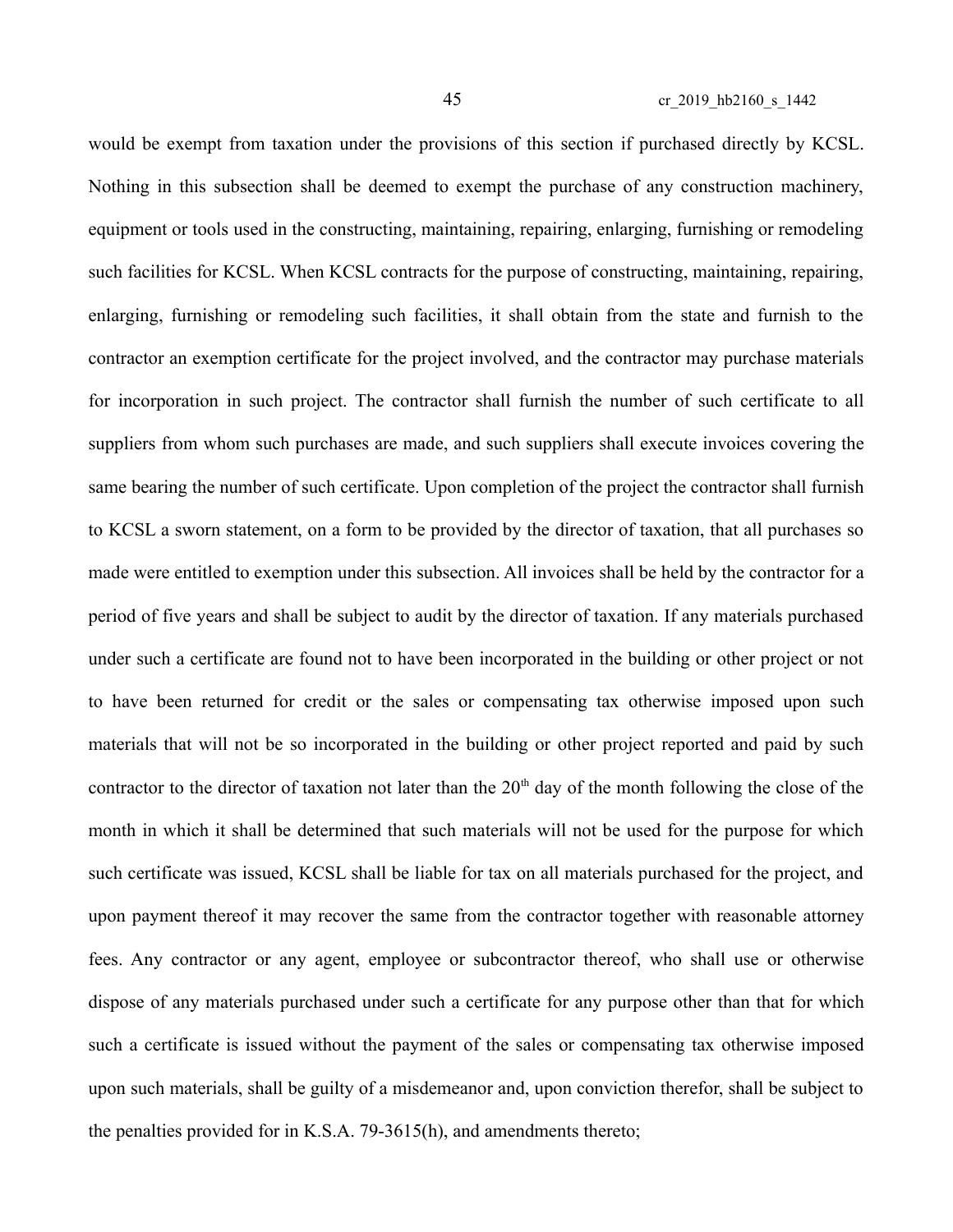(vvv) all sales of tangible personal property or services, including the renting and leasing of tangible personal property or services, purchased by jazz in the woods, inc., a Kansas corporation that is exempt from federal income taxation pursuant to section  $501(c)(3)$  of the federal internal revenue code, for the purpose of providing jazz in the woods, an event benefiting children-in-need and other nonprofit charities assisting such children, and all sales of any such property by or on behalf of such organization for such purpose;

(www) all sales of tangible personal property purchased by or on behalf of the Frontenac education foundation, which is exempt from federal income taxation pursuant to section  $501(c)(3)$  of the federal internal revenue code, for the purpose of providing education support for students, and all sales of any such property by or on behalf of such organization for such purpose;

(xxx) all sales of personal property and services purchased by the booth theatre foundation, inc., an organization, which is exempt from federal income taxation pursuant to section 501(c)(3) of the federal internal revenue code of 1986, and which such personal property and services are used by any such organization in the constructing, equipping, reconstructing, maintaining, repairing, enlarging, furnishing or remodeling of the booth theatre, and all sales of tangible personal property or services purchased by a contractor for the purpose of constructing, equipping, reconstructing, maintaining, repairing, enlarging, furnishing or remodeling the booth theatre for such organization, that would be exempt from taxation under the provisions of this section if purchased directly by such organization. Nothing in this subsection shall be deemed to exempt the purchase of any construction machinery, equipment or tools used in the constructing, equipping, reconstructing, maintaining, repairing, enlarging, furnishing or remodeling facilities for any such organization. When any such organization shall contract for the purpose of constructing, equipping, reconstructing, maintaining, repairing, enlarging, furnishing or remodeling facilities, it shall obtain from the state and furnish to the contractor an exemption certificate for the project involved, and the contractor may purchase materials for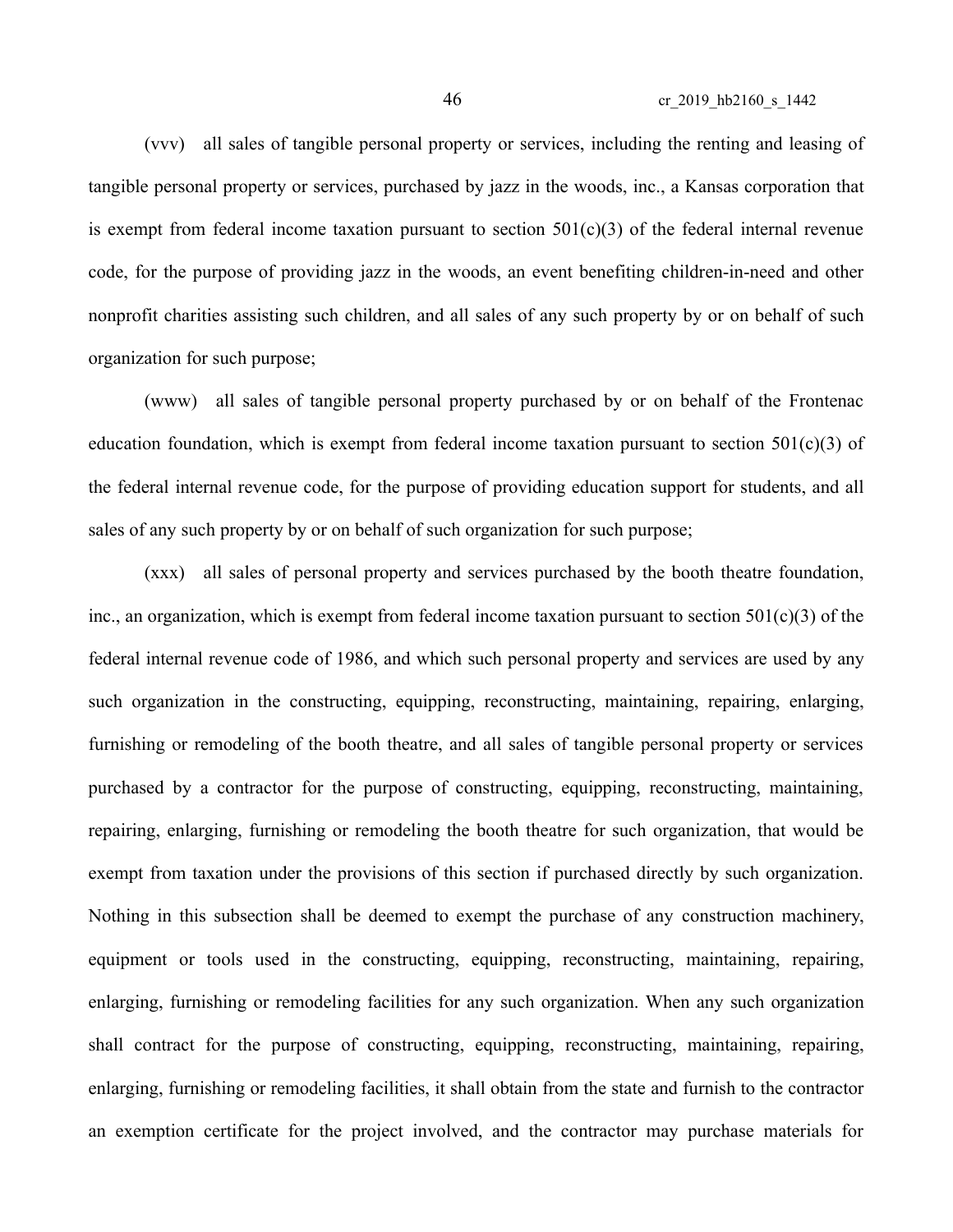incorporation in such project. The contractor shall furnish the number of such certificate to all suppliers from whom such purchases are made, and such suppliers shall execute invoices covering the same bearing the number of such certificate. Upon completion of the project the contractor shall furnish to such organization concerned a sworn statement, on a form to be provided by the director of taxation, that all purchases so made were entitled to exemption under this subsection. All invoices shall be held by the contractor for a period of five years and shall be subject to audit by the director of taxation. If any materials purchased under such a certificate are found not to have been incorporated in such facilities or not to have been returned for credit or the sales or compensating tax otherwise imposed upon such materials that will not be so incorporated in such facilities reported and paid by such contractor to the director of taxation not later than the  $20<sup>th</sup>$  day of the month following the close of the month in which it shall be determined that such materials will not be used for the purpose for which such certificate was issued, such organization concerned shall be liable for tax on all materials purchased for the project, and upon payment thereof it may recover the same from the contractor together with reasonable attorney fees. Any contractor or any agent, employee or subcontractor thereof, who shall use or otherwise dispose of any materials purchased under such a certificate for any purpose other than that for which such a certificate is issued without the payment of the sales or compensating tax otherwise imposed upon such materials, shall be guilty of a misdemeanor and, upon conviction therefor, shall be subject to the penalties provided for in K.S.A. 79-3615(h), and amendments thereto. Sales tax paid on and after January 1, 2007, but prior to the effective date of this act upon the gross receipts received from any sale which would have been exempted by the provisions of this subsection had such sale occurred after the effective date of this act shall be refunded. Each claim for a sales tax refund shall be verified and submitted to the director of taxation upon forms furnished by the director and shall be accompanied by any additional documentation required by the director. The director shall review each claim and shall refund that amount of sales tax paid as determined under the provisions of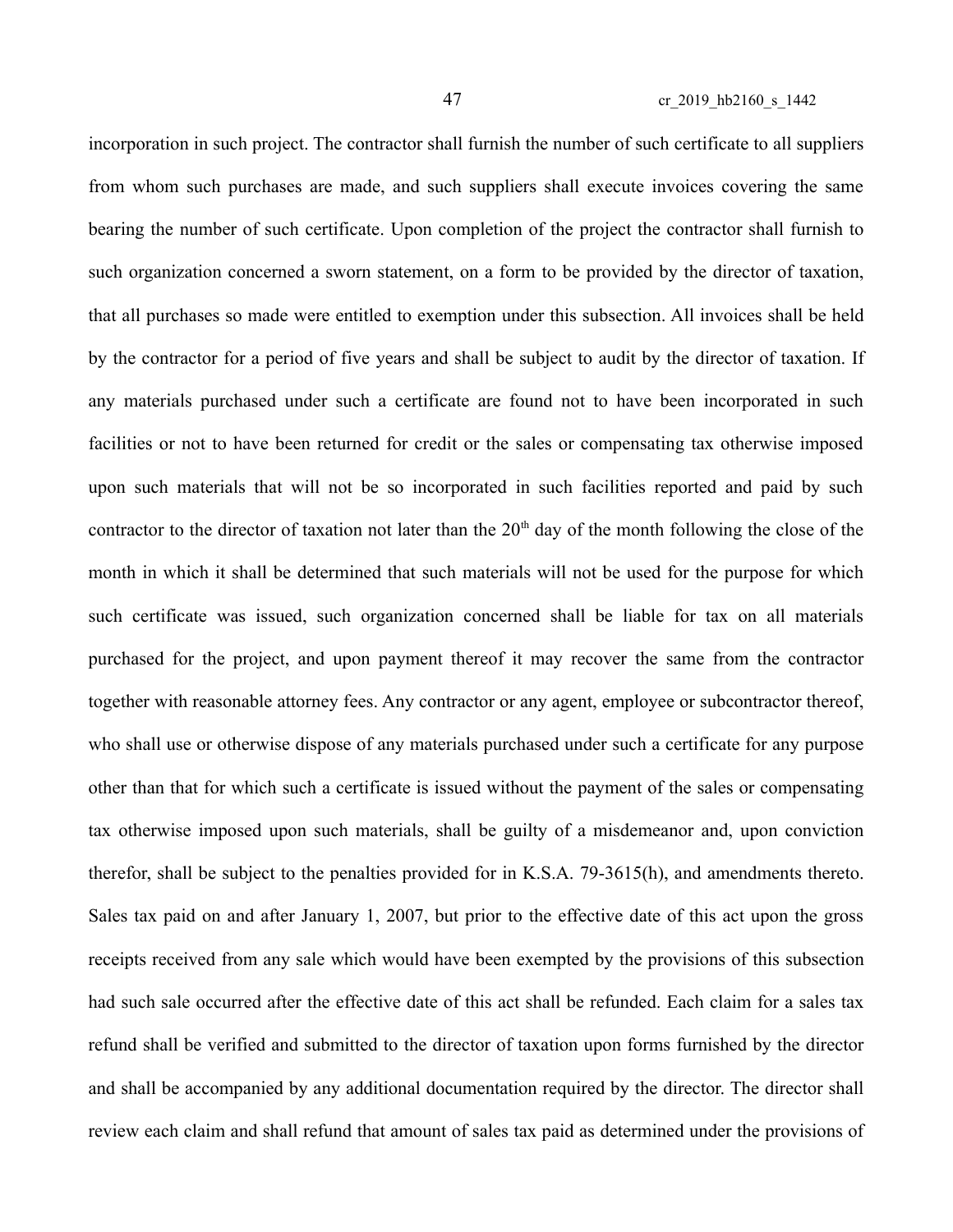this subsection. All refunds shall be paid from the sales tax refund fund upon warrants of the director of accounts and reports pursuant to vouchers approved by the director or the director's designee;

(yyy) all sales of tangible personal property and services purchased by TLC charities foundation, inc., hereinafter referred to as TLC charities, which is exempt from federal income taxation pursuant to section  $501(c)(3)$  of the federal internal revenue code of 1986, and which such property and services are used for the purpose of encouraging private philanthropy to further the vision, values, and goals of TLC for children and families, inc.; and all sales of such property and services by or on behalf of TLC charities for any such purpose and all sales of tangible personal property or services purchased by a contractor for the purpose of constructing, maintaining, repairing, enlarging, furnishing or remodeling facilities for the operation of services for TLC charities for any such purpose that would be exempt from taxation under the provisions of this section if purchased directly by TLC charities. Nothing in this subsection shall be deemed to exempt the purchase of any construction machinery, equipment or tools used in the constructing, maintaining, repairing, enlarging, furnishing or remodeling such facilities for TLC charities. When TLC charities contracts for the purpose of constructing, maintaining, repairing, enlarging, furnishing or remodeling such facilities, it shall obtain from the state and furnish to the contractor an exemption certificate for the project involved, and the contractor may purchase materials for incorporation in such project. The contractor shall furnish the number of such certificate to all suppliers from whom such purchases are made, and such suppliers shall execute invoices covering the same bearing the number of such certificate. Upon completion of the project the contractor shall furnish to TLC charities a sworn statement, on a form to be provided by the director of taxation, that all purchases so made were entitled to exemption under this subsection. All invoices shall be held by the contractor for a period of five years and shall be subject to audit by the director of taxation. If any materials purchased under such a certificate are found not to have been incorporated in the building or other project or not to have been returned for credit or the sales or compensating tax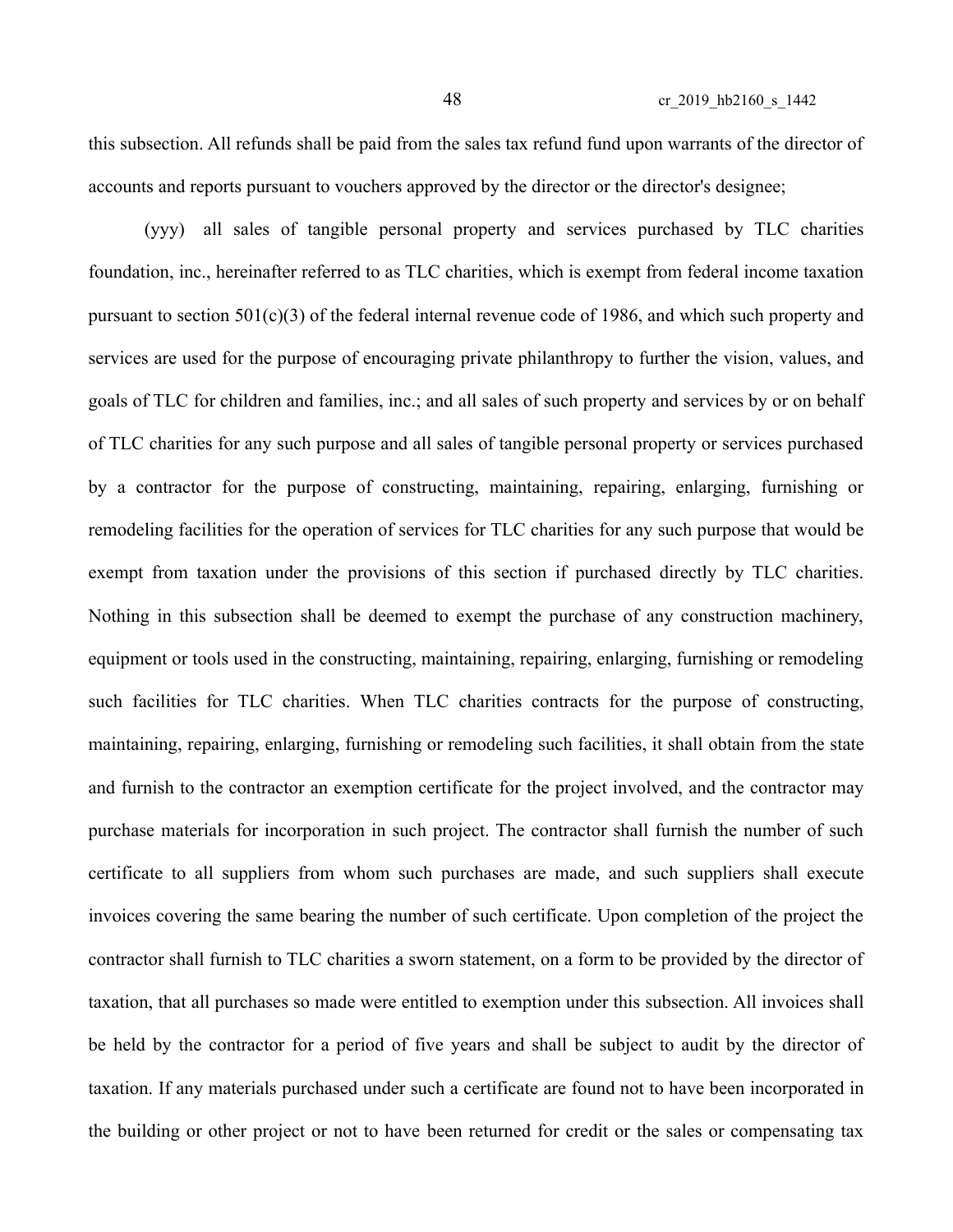49 cr\_2019\_hb2160\_s\_1442

otherwise imposed upon such materials that will not be incorporated into the building or other project reported and paid by such contractor to the director of taxation not later than the  $20<sup>th</sup>$  day of the month following the close of the month in which it shall be determined that such materials will not be used for the purpose for which such certificate was issued, TLC charities shall be liable for tax on all materials purchased for the project, and upon payment thereof it may recover the same from the contractor together with reasonable attorney fees. Any contractor or any agent, employee or subcontractor thereof, who shall use or otherwise dispose of any materials purchased under such a certificate for any purpose other than that for which such a certificate is issued without the payment of the sales or compensating tax otherwise imposed upon such materials, shall be guilty of a misdemeanor and, upon conviction therefor, shall be subject to the penalties provided for in K.S.A. 79-3615(h), and amendments thereto;

(zzz) all sales of tangible personal property purchased by the rotary club of shawnee foundation, which is exempt from federal income taxation pursuant to section  $501(c)(3)$  of the federal internal revenue code of 1986, as amended, used for the purpose of providing contributions to community service organizations and scholarships;

(aaaa) all sales of personal property and services purchased by or on behalf of victory in the valley, inc., which is exempt from federal income taxation pursuant to section  $501(c)(3)$  of the federal internal revenue code, for the purpose of providing a cancer support group and services for persons with cancer, and all sales of any such property by or on behalf of any such organization for any such purpose;

(bbbb) all sales of entry or participation fees, charges or tickets by Guadalupe health foundation, which is exempt from federal income taxation pursuant to section  $501(c)(3)$  of the federal internal revenue code, for such organization's annual fundraising event which purpose is to provide health care services for uninsured workers;

(cccc) all sales of tangible personal property or services purchased by or on behalf of wayside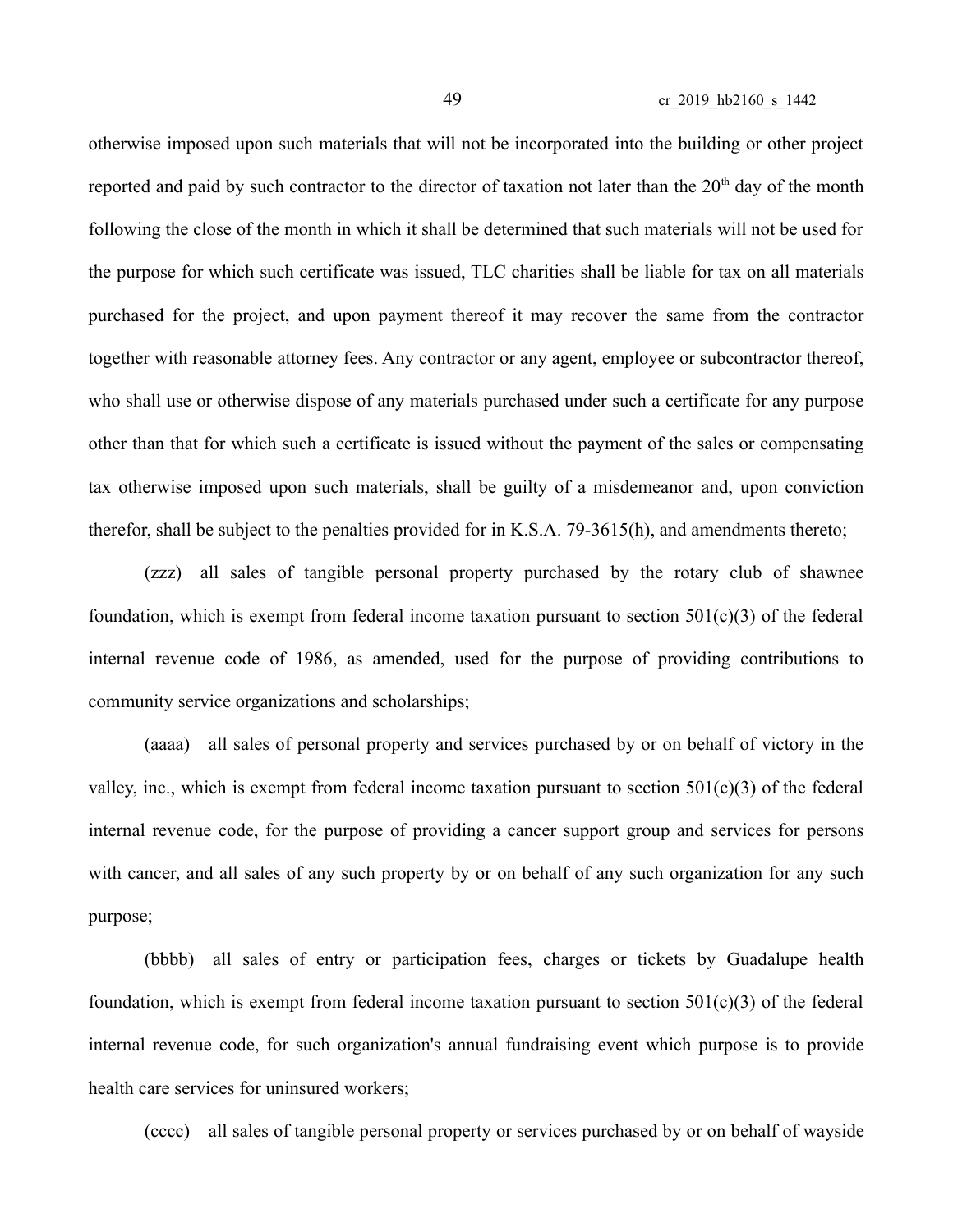waifs, inc., which is exempt from federal income taxation pursuant to section  $501(c)(3)$  of the federal internal revenue code, for the purpose of providing such organization's annual fundraiser, an event whose purpose is to support the care of homeless and abandoned animals, animal adoption efforts, education programs for children and efforts to reduce animal over-population and animal welfare services, and all sales of any such property, including entry or participation fees or charges, by or on behalf of such organization for such purpose;

(dddd) all sales of tangible personal property or services purchased by or on behalf of goodwill industries or Easter seals of Kansas, inc., both of which are exempt from federal income taxation pursuant to section  $501(c)(3)$  of the federal internal revenue code, for the purpose of providing education, training and employment opportunities for people with disabilities and other barriers to employment;

(eeee) all sales of tangible personal property or services purchased by or on behalf of all American beef battalion, inc., which is exempt from federal income taxation pursuant to section 501(c) (3) of the federal internal revenue code, for the purpose of educating, promoting and participating as a contact group through the beef cattle industry in order to carry out such projects that provide support and morale to members of the United States armed forces and military services;

(ffff) all sales of tangible personal property and services purchased by sheltered living, inc., which is exempt from federal income taxation pursuant to section  $501(c)(3)$  of the federal internal revenue code of 1986, and which such property and services are used for the purpose of providing residential and day services for people with developmental disabilities or intellectual disability, or both, and all sales of any such property by or on behalf of sheltered living, inc., for any such purpose; and all sales of tangible personal property or services purchased by a contractor for the purpose of rehabilitating, constructing, maintaining, repairing, enlarging, furnishing or remodeling homes and facilities for sheltered living, inc., for any such purpose that would be exempt from taxation under the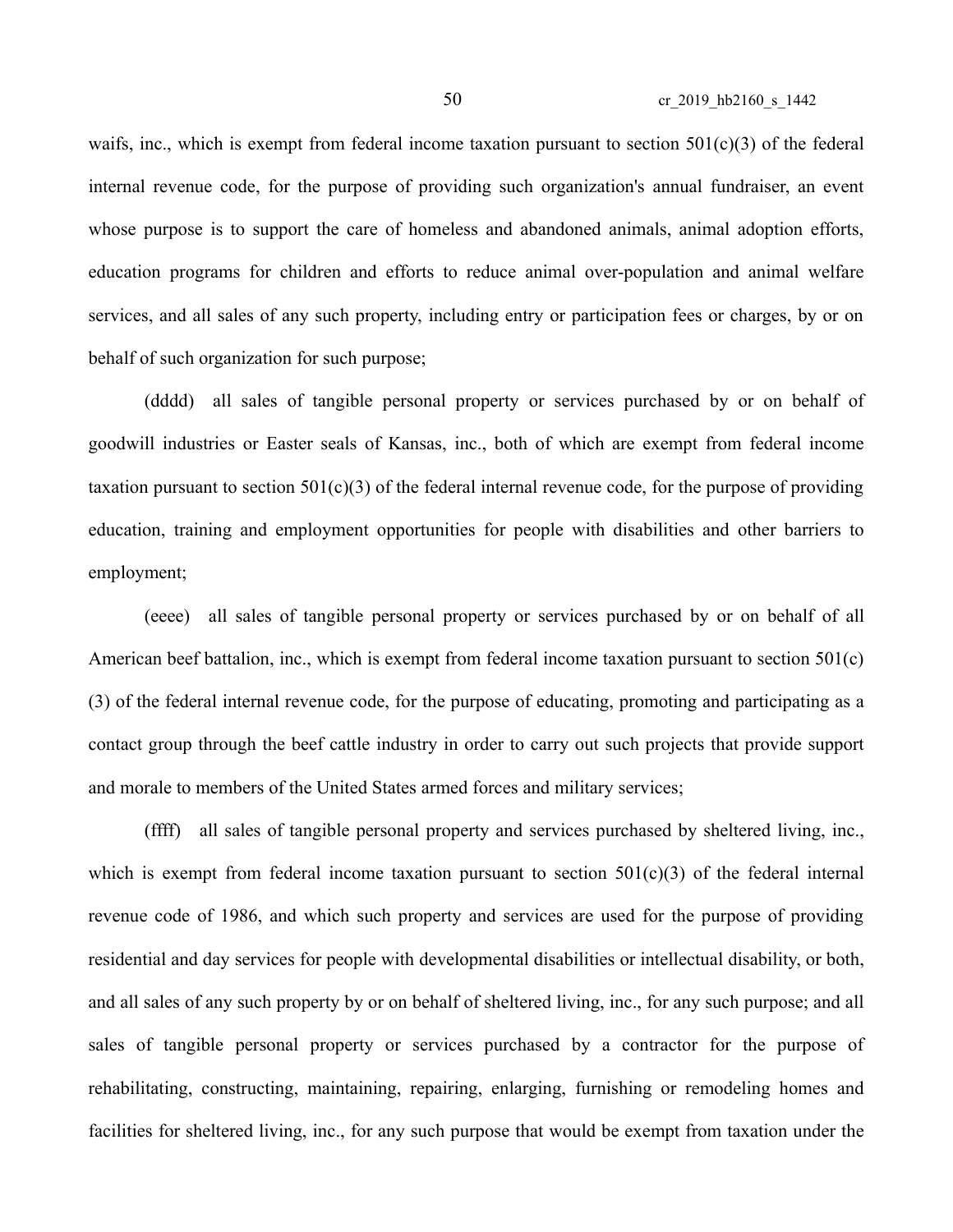provisions of this section if purchased directly by sheltered living, inc. Nothing in this subsection shall be deemed to exempt the purchase of any construction machinery, equipment or tools used in the constructing, maintaining, repairing, enlarging, furnishing or remodeling such homes and facilities for sheltered living, inc. When sheltered living, inc., contracts for the purpose of rehabilitating, constructing, maintaining, repairing, enlarging, furnishing or remodeling such homes and facilities, it shall obtain from the state and furnish to the contractor an exemption certificate for the project involved, and the contractor may purchase materials for incorporation in such project. The contractor shall furnish the number of such certificate to all suppliers from whom such purchases are made, and such suppliers shall execute invoices covering the same bearing the number of such certificate. Upon completion of the project the contractor shall furnish to sheltered living, inc., a sworn statement, on a form to be provided by the director of taxation, that all purchases so made were entitled to exemption under this subsection. All invoices shall be held by the contractor for a period of five years and shall be subject to audit by the director of taxation. If any materials purchased under such a certificate are found not to have been incorporated in the building or other project or not to have been returned for credit or the sales or compensating tax otherwise imposed upon such materials that will not be so incorporated in the building or other project reported and paid by such contractor to the director of taxation not later than the  $20<sup>th</sup>$  day of the month following the close of the month in which it shall be determined that such materials will not be used for the purpose for which such certificate was issued, sheltered living, inc., shall be liable for tax on all materials purchased for the project, and upon payment thereof it may recover the same from the contractor together with reasonable attorney fees. Any contractor or any agent, employee or subcontractor thereof, who shall use or otherwise dispose of any materials purchased under such a certificate for any purpose other than that for which such a certificate is issued without the payment of the sales or compensating tax otherwise imposed upon such materials, shall be guilty of a misdemeanor and, upon conviction therefor, shall be subject to the penalties provided for in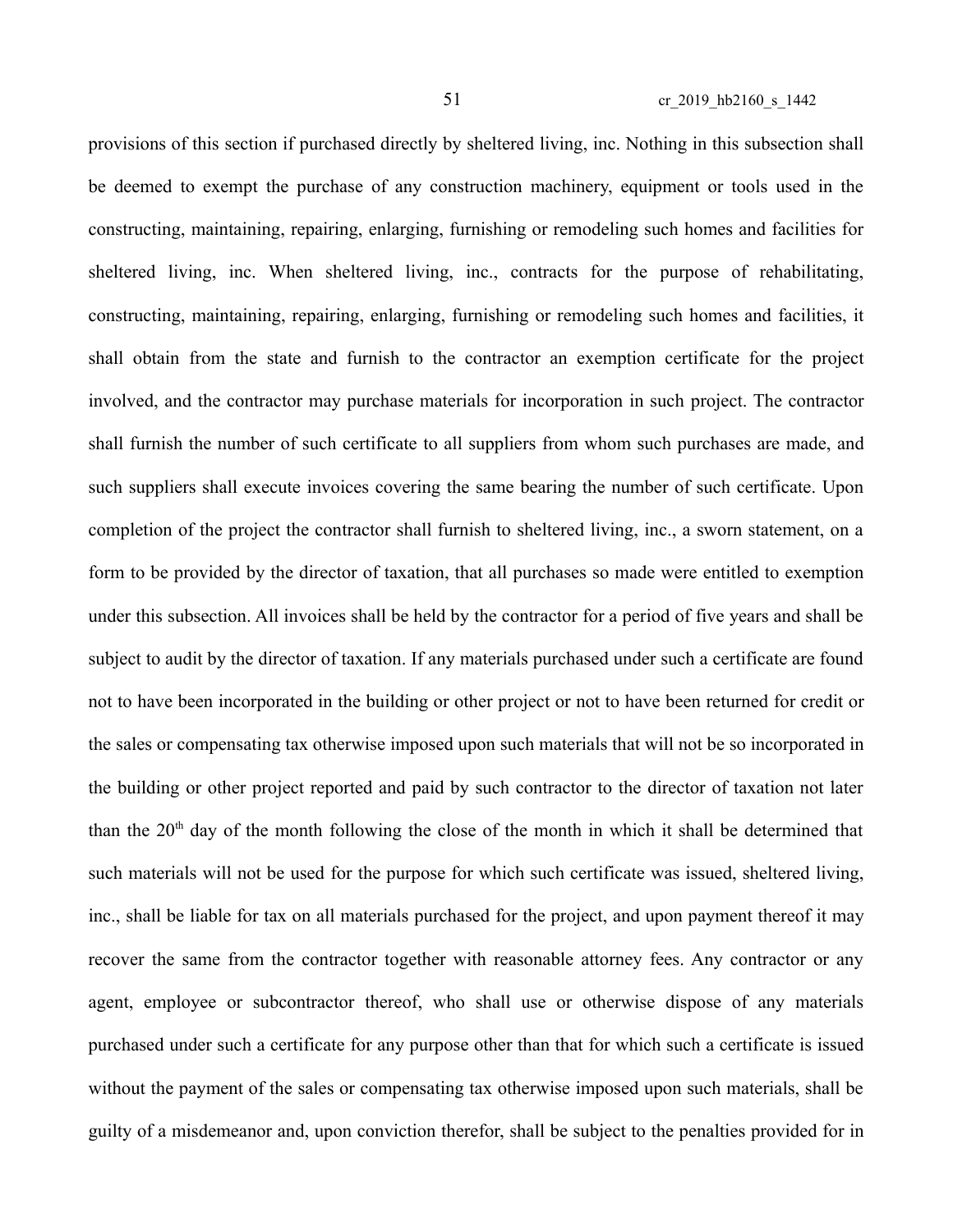K.S.A. 79-3615(h), and amendments thereto;

(gggg) all sales of game birds for which the primary purpose is use in hunting;

(hhhh) all sales of tangible personal property or services purchased on or after July 1, 2014, for the purpose of and in conjunction with constructing, reconstructing, enlarging or remodeling a business identified under the North American industry classification system (NAICS) subsectors 1123, 1124, 112112, 112120 or 112210, and the sale and installation of machinery and equipment purchased for installation at any such business. The exemption provided in this subsection shall not apply to projects that have actual total costs less than \$50,000. When a person contracts for the construction, reconstruction, enlargement or remodeling of any such business, such person shall obtain from the state and furnish to the contractor an exemption certificate for the project involved, and the contractor may purchase materials, machinery and equipment for incorporation in such project. The contractor shall furnish the number of such certificates to all suppliers from whom such purchases are made, and such suppliers shall execute invoices covering the same bearing the number of such certificate. Upon completion of the project, the contractor shall furnish to the owner of the business a sworn statement, on a form to be provided by the director of taxation, that all purchases so made were entitled to exemption under this subsection. All invoices shall be held by the contractor for a period of five years and shall be subject to audit by the director of taxation. Any contractor or any agent, employee or subcontractor of the contractor, who shall use or otherwise dispose of any materials, machinery or equipment purchased under such a certificate for any purpose other than that for which such a certificate is issued without the payment of the sales or compensating tax otherwise imposed thereon, shall be guilty of a misdemeanor and, upon conviction therefor, shall be subject to the penalties provided for in K.S.A. 79-3615(h), and amendments thereto;

(iiii) all sales of tangible personal property or services purchased by a contractor for the purpose of constructing, maintaining, repairing, enlarging, furnishing or remodeling facilities for the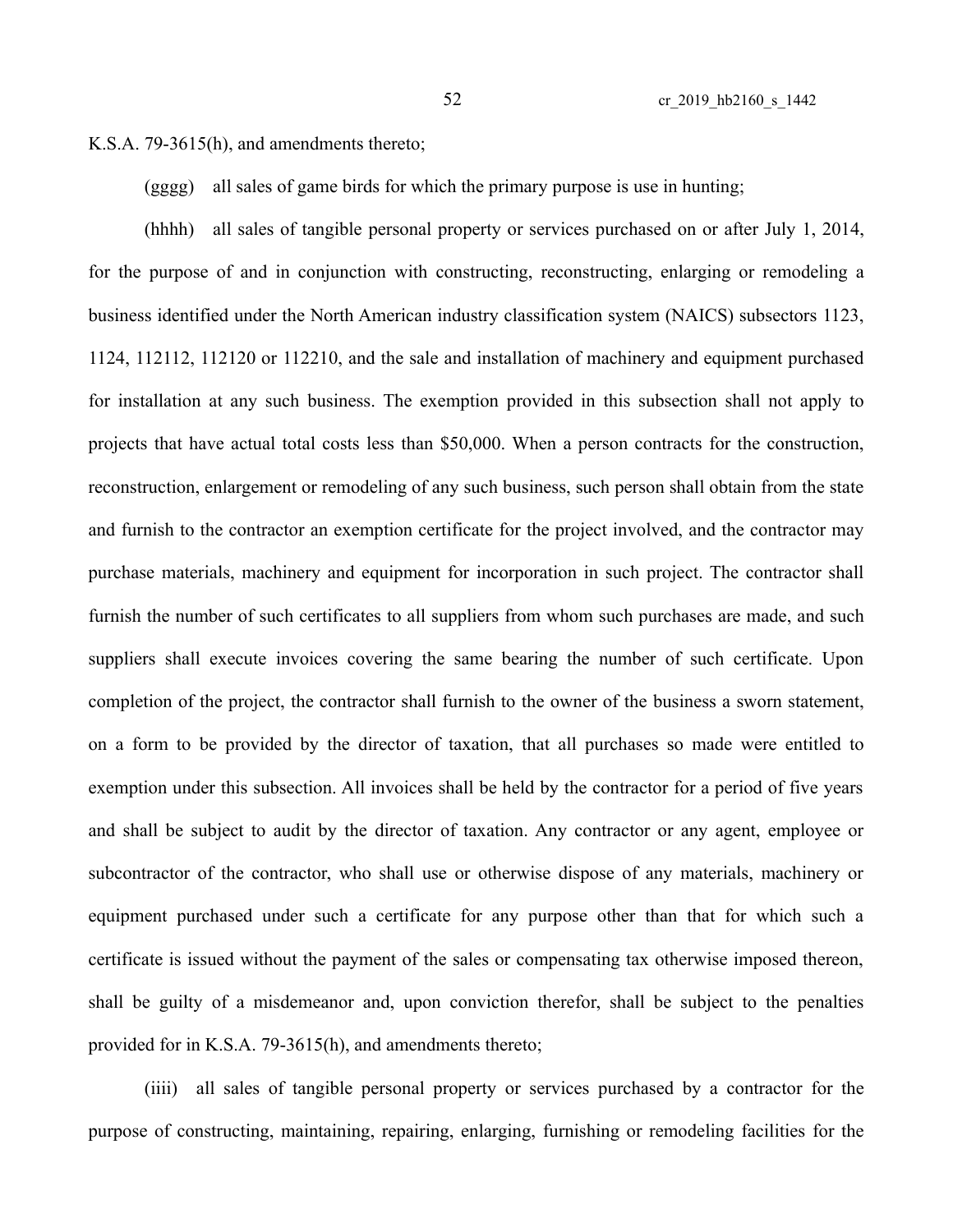operation of services for Wichita children's home for any such purpose that would be exempt from taxation under the provisions of this section if purchased directly by Wichita children's home. Nothing in this subsection shall be deemed to exempt the purchase of any construction machinery, equipment or tools used in the constructing, maintaining, repairing, enlarging, furnishing or remodeling such facilities for Wichita children's home. When Wichita children's home contracts for the purpose of constructing, maintaining, repairing, enlarging, furnishing or remodeling such facilities, it shall obtain from the state and furnish to the contractor an exemption certificate for the project involved, and the contractor may purchase materials for incorporation in such project. The contractor shall furnish the number of such certificate to all suppliers from whom such purchases are made, and such suppliers shall execute invoices covering the same bearing the number of such certificate. Upon completion of the project, the contractor shall furnish to Wichita children's home a sworn statement, on a form to be provided by the director of taxation, that all purchases so made were entitled to exemption under this subsection. All invoices shall be held by the contractor for a period of five years and shall be subject to audit by the director of taxation. If any materials purchased under such a certificate are found not to have been incorporated in the building or other project or not to have been returned for credit or the sales or compensating tax otherwise imposed upon such materials that will not be so incorporated in the building or other project reported and paid by such contractor to the director of taxation not later than the  $20<sup>th</sup>$  day of the month following the close of the month in which it shall be determined that such materials will not be used for the purpose for which such certificate was issued, Wichita children's home shall be liable for the tax on all materials purchased for the project, and upon payment, it may recover the same from the contractor together with reasonable attorney fees. Any contractor or any agent, employee or subcontractor, who shall use or otherwise dispose of any materials purchased under such a certificate for any purpose other than that for which such a certificate is issued without the payment of the sales or compensating tax otherwise imposed upon such materials, shall be guilty of a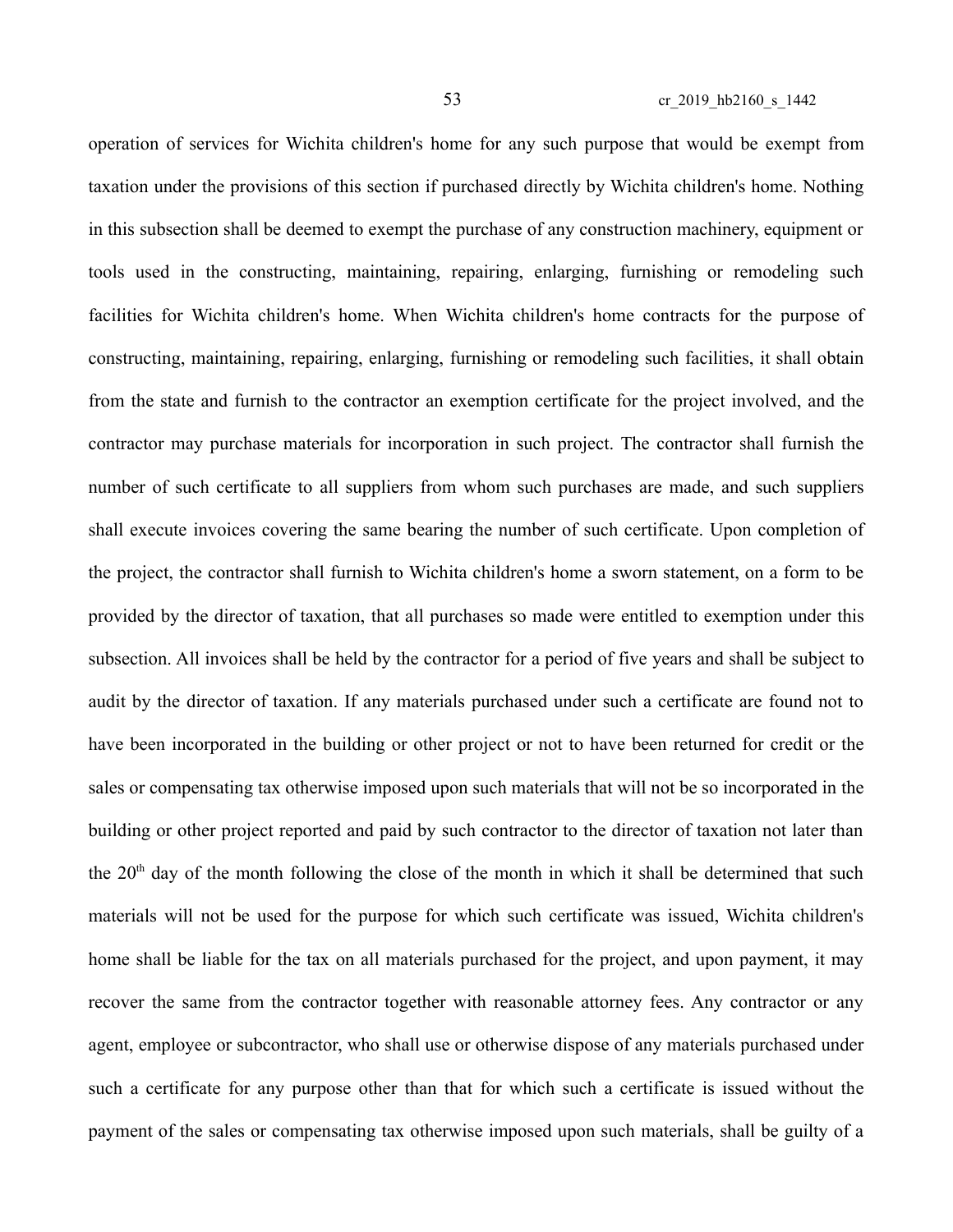misdemeanor and, upon conviction, shall be subject to the penalties provided for in K.S.A. 79-3615(h), and amendments thereto;

(jjjj) all sales of tangible personal property or services purchased by or on behalf of the beacon, inc., that is exempt from federal income taxation pursuant to section  $501(c)(3)$  of the federal internal revenue code, for the purpose of providing those desiring help with food, shelter, clothing and other necessities of life during times of special need;

(kkkk) all sales of tangible personal property and services purchased by or on behalf of reaching out from within, inc., which is exempt from federal income taxation pursuant to section 501(c) (3) of the federal internal revenue code, for the purpose of sponsoring self-help programs for incarcerated persons that will enable such incarcerated persons to become role models for non-violence while in correctional facilities and productive family members and citizens upon return to the community; and

(llll) all sales of tangible personal property and services purchased by Gove county healthcare endowment foundation, inc., which is exempt from federal income taxation pursuant to section 501(c) (3) of the federal internal revenue code of 1986, and which such property and services are used for the purpose of constructing and equipping an airport in Quinter, Kansas, and all sales of tangible personal property or services purchased by a contractor for the purpose of constructing and equipping an airport in Quinter, Kansas, for such organization, that would be exempt from taxation under the provisions of this section if purchased directly by such organization. Nothing in this subsection shall be deemed to exempt the purchase of any construction machinery, equipment or tools used in the constructing or equipping of facilities for such organization. When such organization shall contract for the purpose of constructing or equipping an airport in Quinter, Kansas, it shall obtain from the state and furnish to the contractor an exemption certificate for the project involved, and the contractor may purchase materials for incorporation in such project. The contractor shall furnish the number of such certificate to all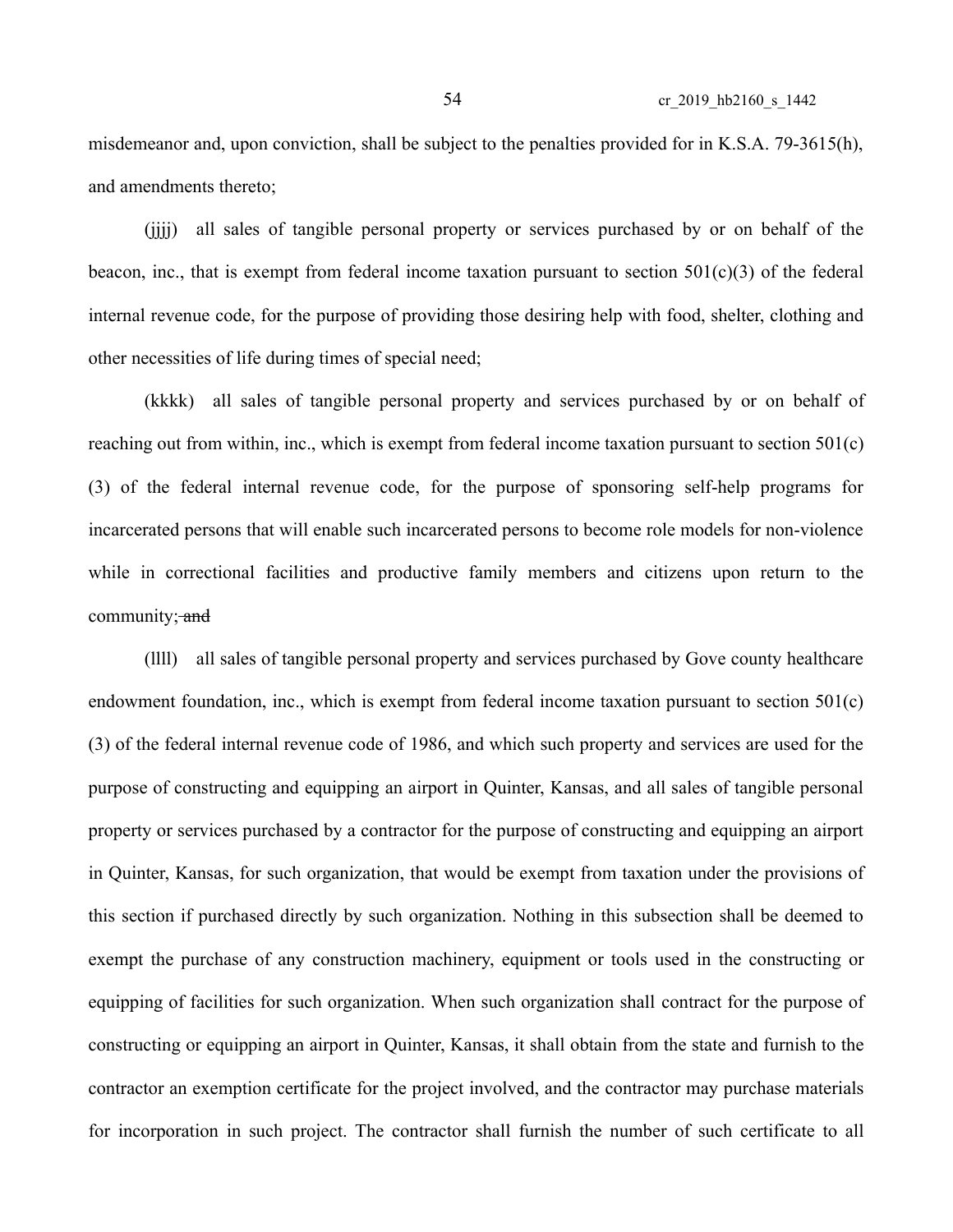suppliers from whom such purchases are made, and such suppliers shall execute invoices covering the same bearing the number of such certificate. Upon completion of the project, the contractor shall furnish to such organization concerned a sworn statement, on a form to be provided by the director of taxation, that all purchases so made were entitled to exemption under this subsection. All invoices shall be held by the contractor for a period of five years and shall be subject to audit by the director of taxation. If any materials purchased under such a certificate are found not to have been incorporated in such facilities or not to have been returned for credit or the sales or compensating tax otherwise imposed upon such materials that will not be so incorporated in such facilities reported and paid by such contractor to the director of taxation no later than the  $20<sup>th</sup>$  day of the month following the close of the month in which it shall be determined that such materials will not be used for the purpose for which such certificate was issued, such organization concerned shall be liable for tax on all materials purchased for the project, and upon payment thereof it may recover the same from the contractor together with reasonable attorney fees. Any contractor or any agent, employee or subcontractor thereof, who purchased under such a certificate for any purpose other than that for which such a certificate is issued without the payment of the sales or compensating tax otherwise imposed upon such materials, shall be guilty of a misdemeanor and, upon conviction therefor, shall be subject to the penalties provided for in K.S.A. 79-3615(h), and amendments thereto. The provisions of this subsection shall expire and have no effect on and after July 1, 2019; and

(mmmm) all sales of gold or silver coins; and palladium, platinum, gold or silver bullion. For the purposes of this subsection, "bullion" means bars, ingots or commemorative medallions of gold, silver, platinum, palladium, or a combination thereof, for which the value of the metal depends on its content and not the form.";

Also on page 11, in line 22, by striking "is" and inserting ", 12-189 and 79-3606 are";

And by renumbering sections accordingly;